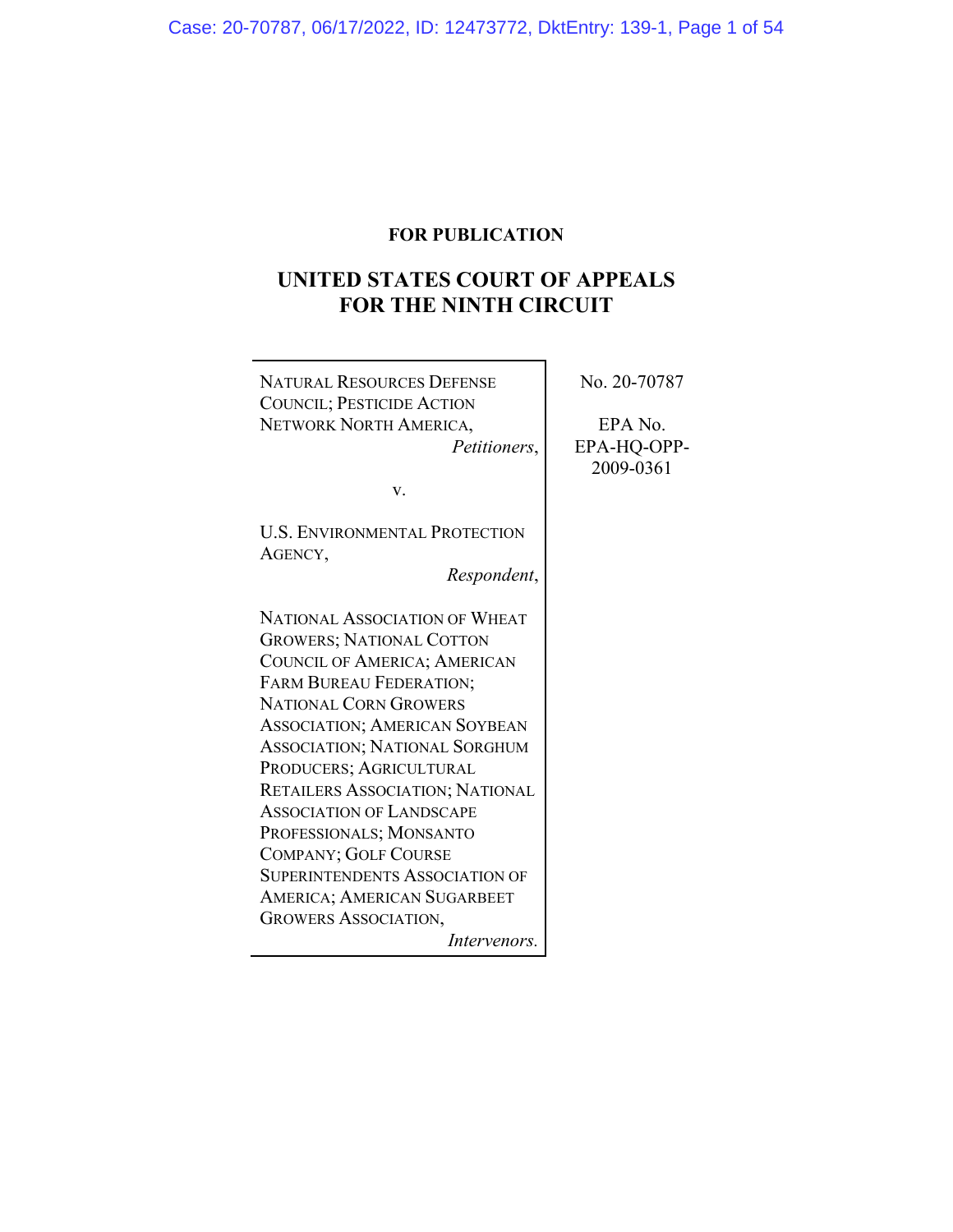| NRDC v. USEPA                                                    |                |
|------------------------------------------------------------------|----------------|
|                                                                  |                |
| <b>RURAL COALITION; ORGANIZACION</b><br>EN CALIFORNIA DE LÍDERES | No. 20-70801   |
| CAMPESINAS; FARMWORKER                                           | EPA No.        |
| <b>ASSOCIATION OF FLORIDA; BEYOND</b>                            | EPA-HQ-OPP-    |
| PESTICIDES; CENTER FOR FOOD                                      | 2009-0361      |
| SAFETY,                                                          |                |
| Petitioners,                                                     |                |
|                                                                  | <b>OPINION</b> |
| v.                                                               |                |
|                                                                  |                |
| <b>U.S. ENVIRONMENTAL PROTECTION</b>                             |                |
| AGENCY; MICHAEL REGAN, in his                                    |                |
| official capacity as Administrator,                              |                |
| Respondents,                                                     |                |
|                                                                  |                |
| <b>NATIONAL ASSOCIATION OF WHEAT</b>                             |                |
| <b>GROWERS; NATIONAL CORN</b>                                    |                |
| <b>GROWERS ASSOCIATION; NATIONAL</b>                             |                |
| COTTON COUNCIL; AMERICAN                                         |                |
| SOYBEAN ASSOCIATION; AMERICAN                                    |                |
| <b>SUGARBEET GROWERS</b>                                         |                |
| <b>ASSOCIATION; NATIONAL SORGHUM</b>                             |                |
| PRODUCERS; AMERICAN FARM                                         |                |
| <b>BUREAU FEDERATION;</b>                                        |                |
| <b>AGRICULTURAL RETAILERS</b>                                    |                |
| <b>ASSOCIATION; NATIONAL</b>                                     |                |
| <b>ASSOCIATION OF LANDSCAPE</b>                                  |                |
| PROFESSIONALS; GOLF COURSE                                       |                |
| <b>SUPERINTENDENTS ASSOCIATION OF</b>                            |                |
| AMERICA; MONSANTO COMPANY,                                       |                |
| <i>Intervenors.</i>                                              |                |
|                                                                  |                |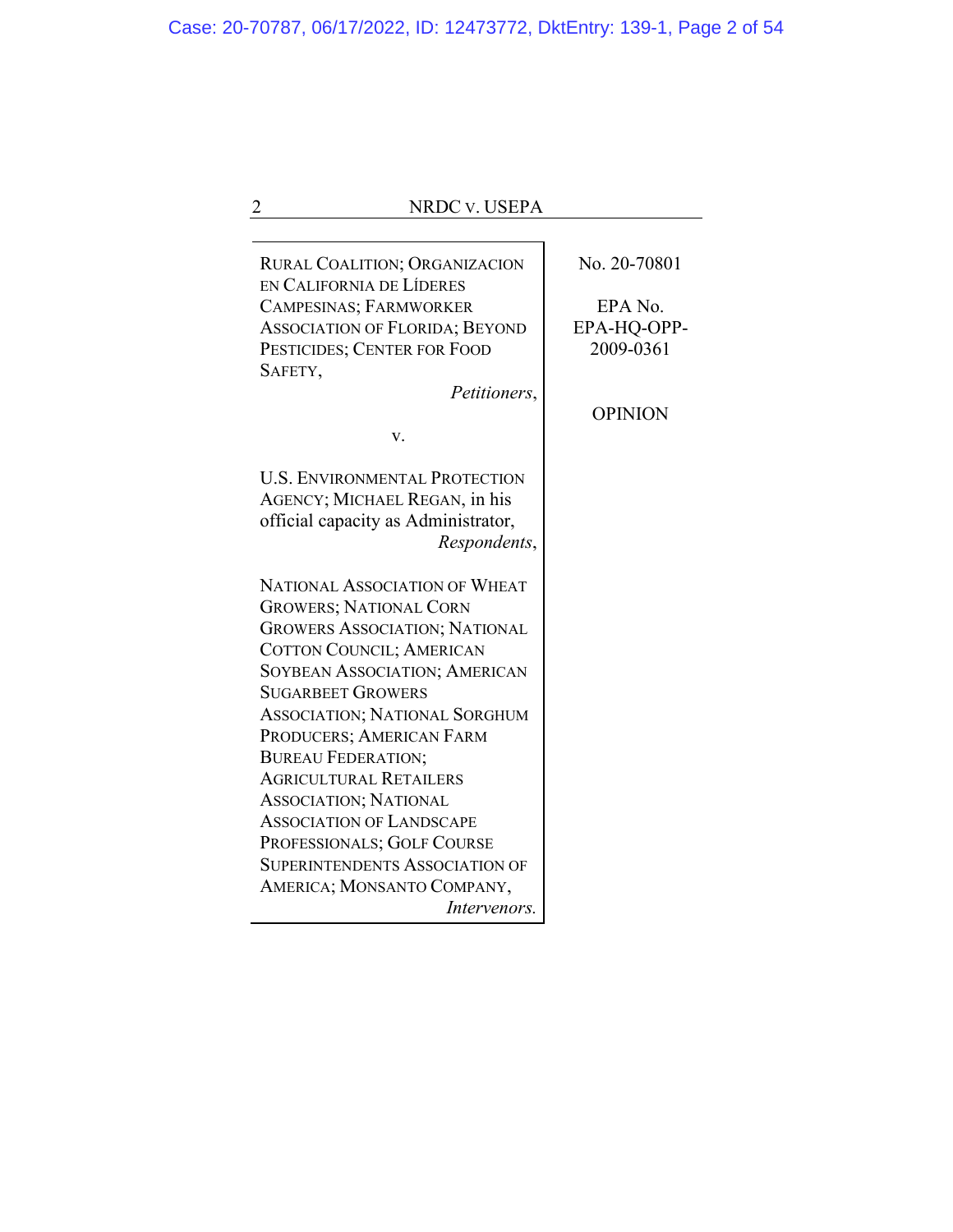Case: 20-70787, 06/17/2022, ID: 12473772, DktEntry: 139-1, Page 3 of 54

# NRDC V. USEPA 3

On Petition for Review of an Order of the Environmental Protection Agency

Argued and Submitted January 10, 2022 Pasadena, California

Filed June 17, 2022

Before: J. Clifford Wallace, Danny J. Boggs,**[\\*](#page-2-0)** and Michelle T. Friedland, Circuit Judges.

Opinion by Judge Friedland

<span id="page-2-0"></span>**<sup>\*</sup>** The Honorable Danny J. Boggs, United States Circuit Judge for the U.S. Court of Appeals for the Sixth Circuit, sitting by designation.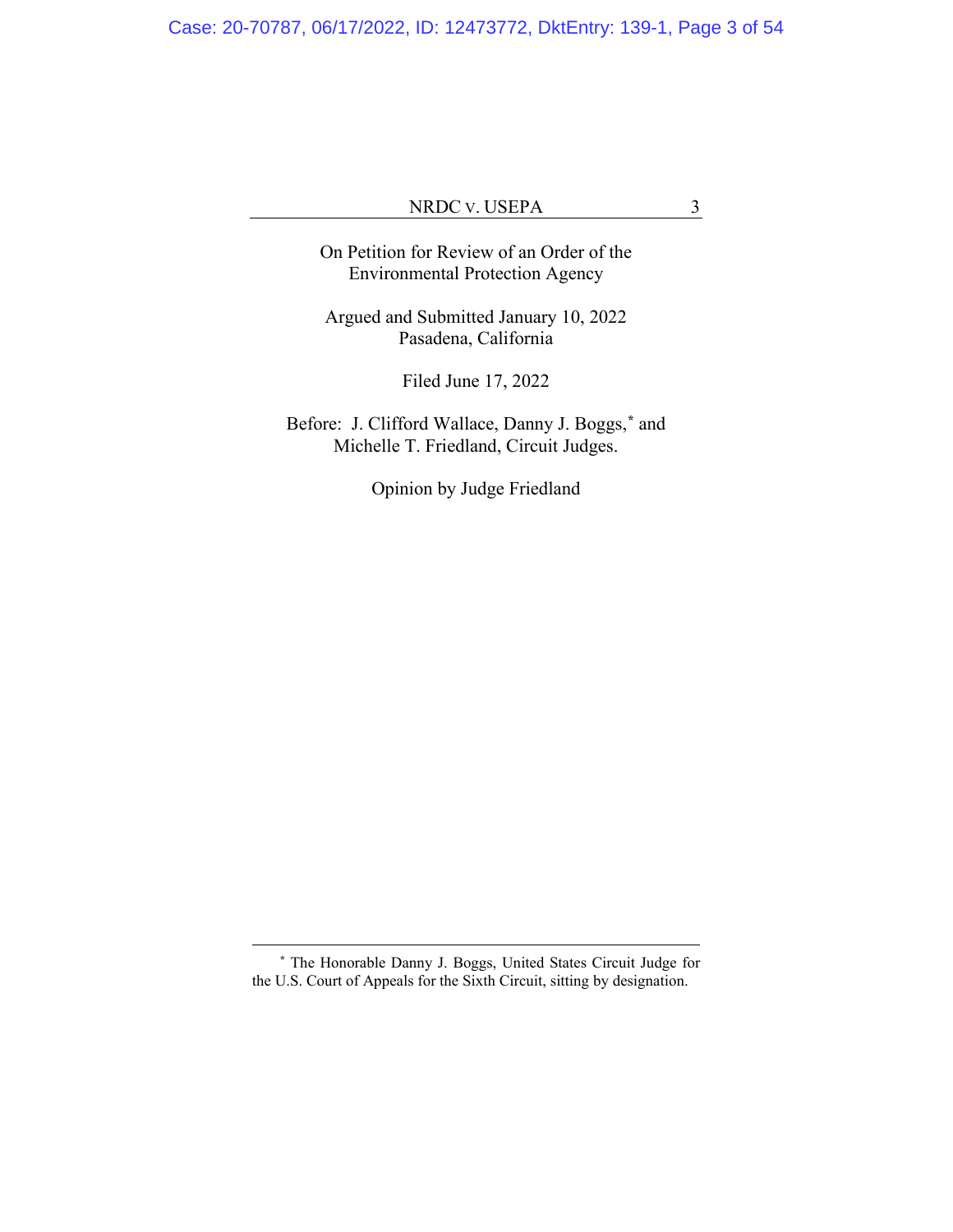# **SUMMARY[\\*\\*](#page-3-0)**

# **Pesticides**

The panel (1) granted in part and denied in part a petition for review challenging the U.S Environmental Protection Agency's decision determining that glyphosate, the active ingredient in the weedkiller Roundup, does not pose "any unreasonable risk to man or the environment"; and (2) remanded to the agency for further consideration.

The Federal Insecticide, Fungicide, and Rodenticide Act ("FIFRA") requires the U.S Environmental Protection Agency ("EPA") to regulate pesticides, which are defined to include herbicides. A pesticide product may not be distributed or sold in the United States until EPA has issued a registration pursuant to FIFRA. A registration functions as a license setting forth the conditions under which the pesticide may be sold, distributed, and used. The EPA may not issue a registration for a pesticide that causes "unreasonable adverse effects on the environment." In 2007, Congress added a new process called "registration review" to the FIFRA scheme governing pesticides, instructing EPA to periodically review pesticide registrations every fifteen years. For pesticides registered before 2007, such as glyphosate, EPA must complete the first registration review by October 1, 2022.

EPA began its registration review of glyphosate in 2009 and completed a preliminary ecological risk assessment of the pesticide in 2015. That assessment concluded that

<span id="page-3-0"></span>**<sup>\*\*</sup>** This summary constitutes no part of the opinion of the court. It has been prepared by court staff for the convenience of the reader.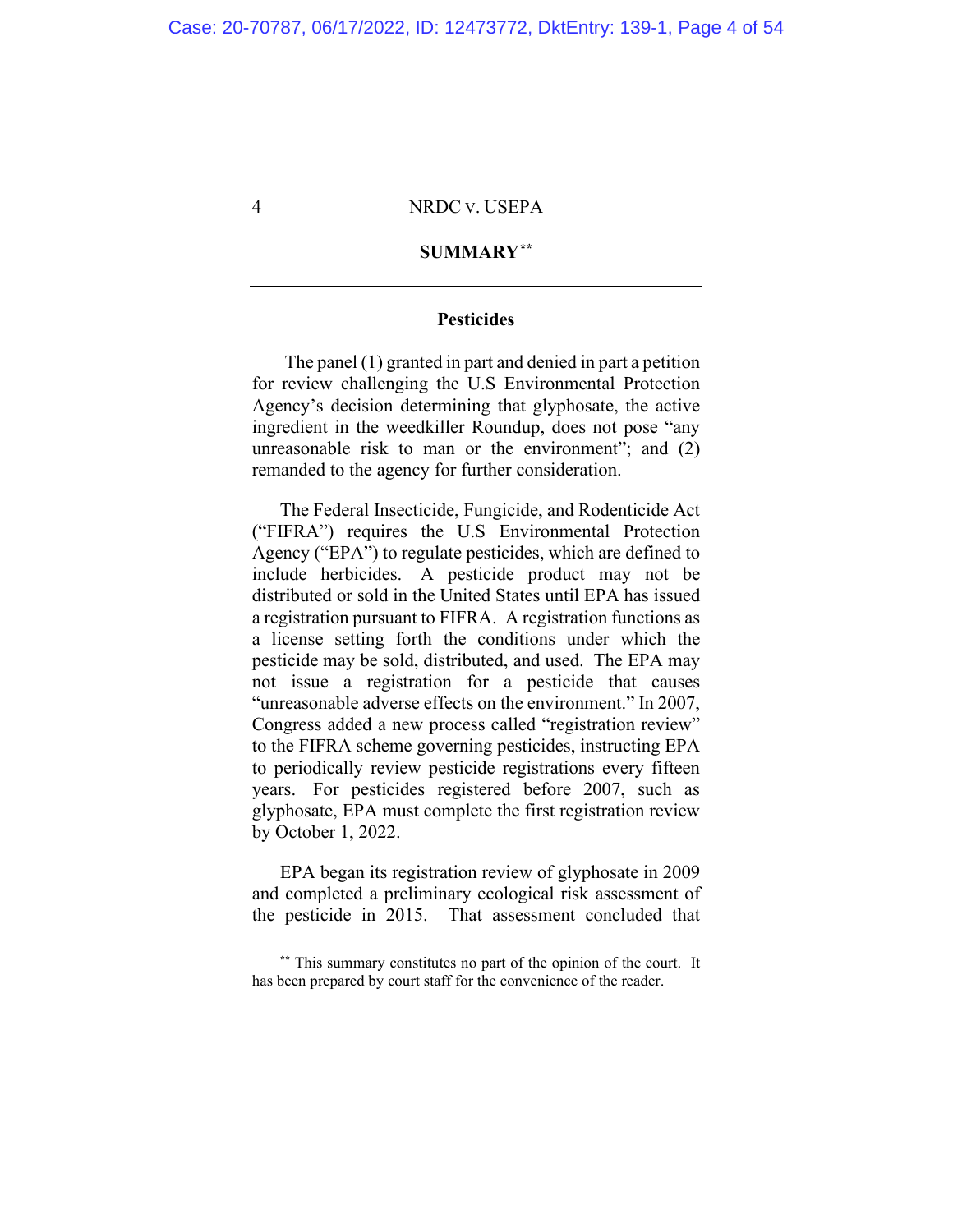glyphosate may pose certain risks to mammals and birds and may adversely affect terrestrial and aquatic plants, primarily from spray drift. The EPA also released a draft humanhealth risk assessment and a paper about glyphosate's carcinogenic potential, entitled the Revised Glyphosate Issue Paper: Evaluation of Carcinogenic Potential ("Cancer Paper"), which concluded that glyphosate posed no serious human-health risks and should be classified as "not likely to be carcinogenic to humans."

In January 2020, EPA issued an Interim Registration Review Decision for glyphosate ("Interim Decision"), which: (1) announced that its earlier draft human-health and ecological risk assessments were final; (2) contained a brief cost-benefit analysis concluding that the benefits outweighed the potential ecological risks when glyphosate is used according to label directions; and (3) laid out various mitigation measures, in the form of label changes for glyphosate products, to reduce the potential ecological risks. According to the Interim Decision, EPA still planned, among other things, to complete an assessment of glyphosate's effect on endangered and threatened species, pursuant to the Endangered Species Act ("ESA").

Two groups of petitioners filed petitions for review of the Interim Decision: one led by Rural Coalition and the other led by Natural Resources Defense Council ("NRDC"). Rural Coalition's petition made two attacks on the Interim Decision. It challenged EPA's conclusions on human health and insisted that EPA should have followed the ESA's procedural requirements before issuing the Interim Decision. NRDC's petition primarily challenges EPA's ecological risk assessment, cost-benefit analysis, and risk-mitigation requirements.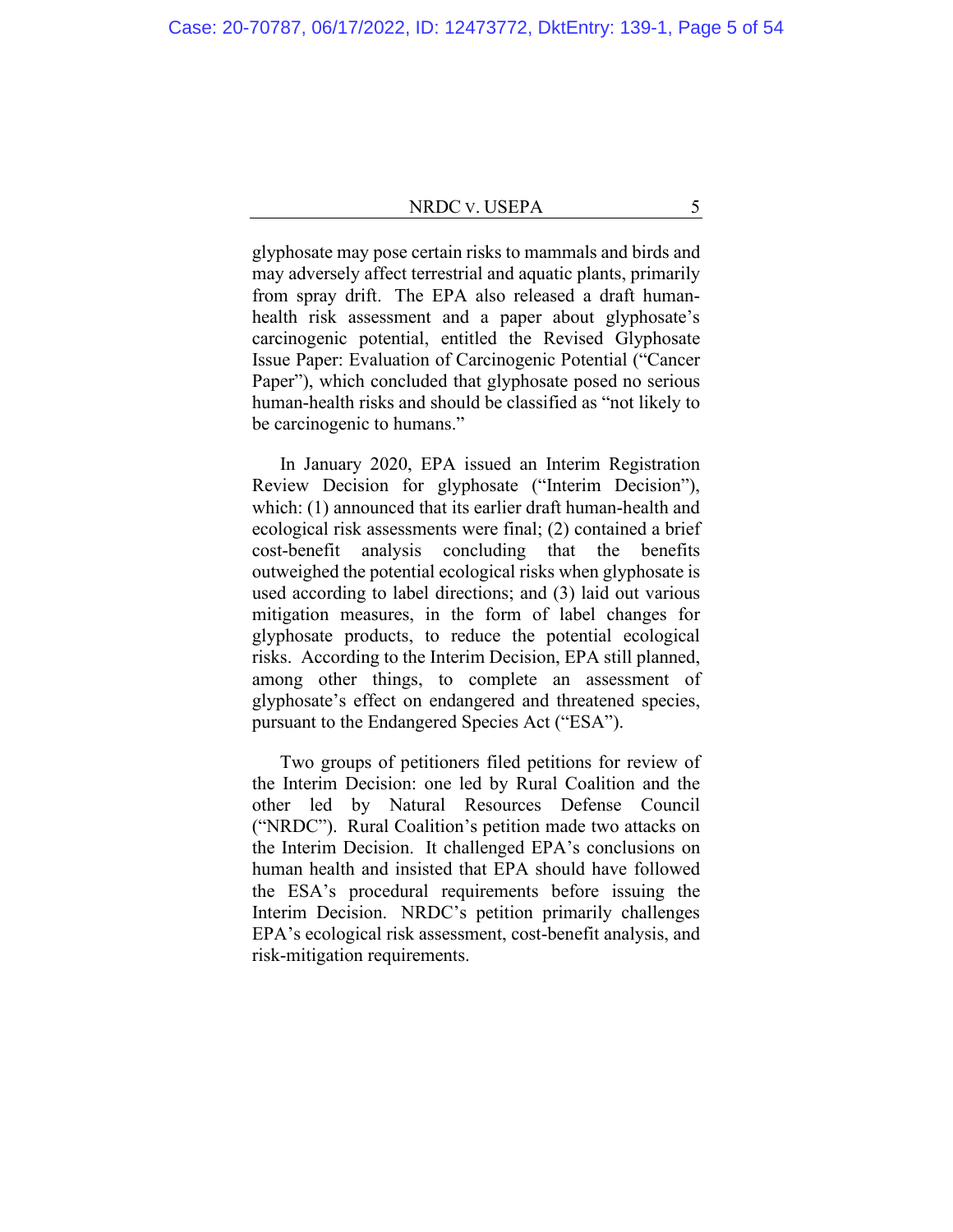The panel first considered Rural Coalition's challenge to EPA's conclusion that glyphosate poses "no risks to human health." That conclusion rested in important part on EPA's determination, explained in its Cancer Paper, that glyphosate was not likely to be carcinogenic to humans. The panel held that EPA's conclusion was in tension with parts of the agency's own analysis and with the 2005 Guidelines for Carcinogen Risk Assessment ("Cancer Guidelines"), which EPA purported to follow. The panel noted that earlier in the Cancer Paper, EPA had explained that a conclusion regarding the association between glyphosate exposure and risk of non-Hodgkin's lymphoma ("NHL") could not be determined based on the available evidence. The panel stated that EPA could not reasonably treat its inability to reach a conclusion about NHL risk as consistent with a conclusion that glyphosate is not likely to cause cancer within the meaning of the Cancer Guidelines. Because inconsistent reasoning cannot survive substantial-evidence review, the panel concluded that EPA's determination that glyphosate was not likely to be carcinogenic was not supported by substantial evidence. The panel therefore vacated the human-health portion of the EPA's Interim Decision and remanded for further analysis and explanation. Given that vacatur, the panel did not reach Rural Coalition's arguments of other errors pertaining to human health or NRDC's petition challenging the publiccomment process that informed the human health portion of the Interim Decision.

The panel next addressed Rural Coalition's claim alleging that EPA impermissibly failed to follow the ESA consultation procedures before issuing the Interim Decision. The ESA protects endangered and threatened species, in part, by requiring federal agencies to consult with the U.S. Fish and Wildlife Service or the National Marine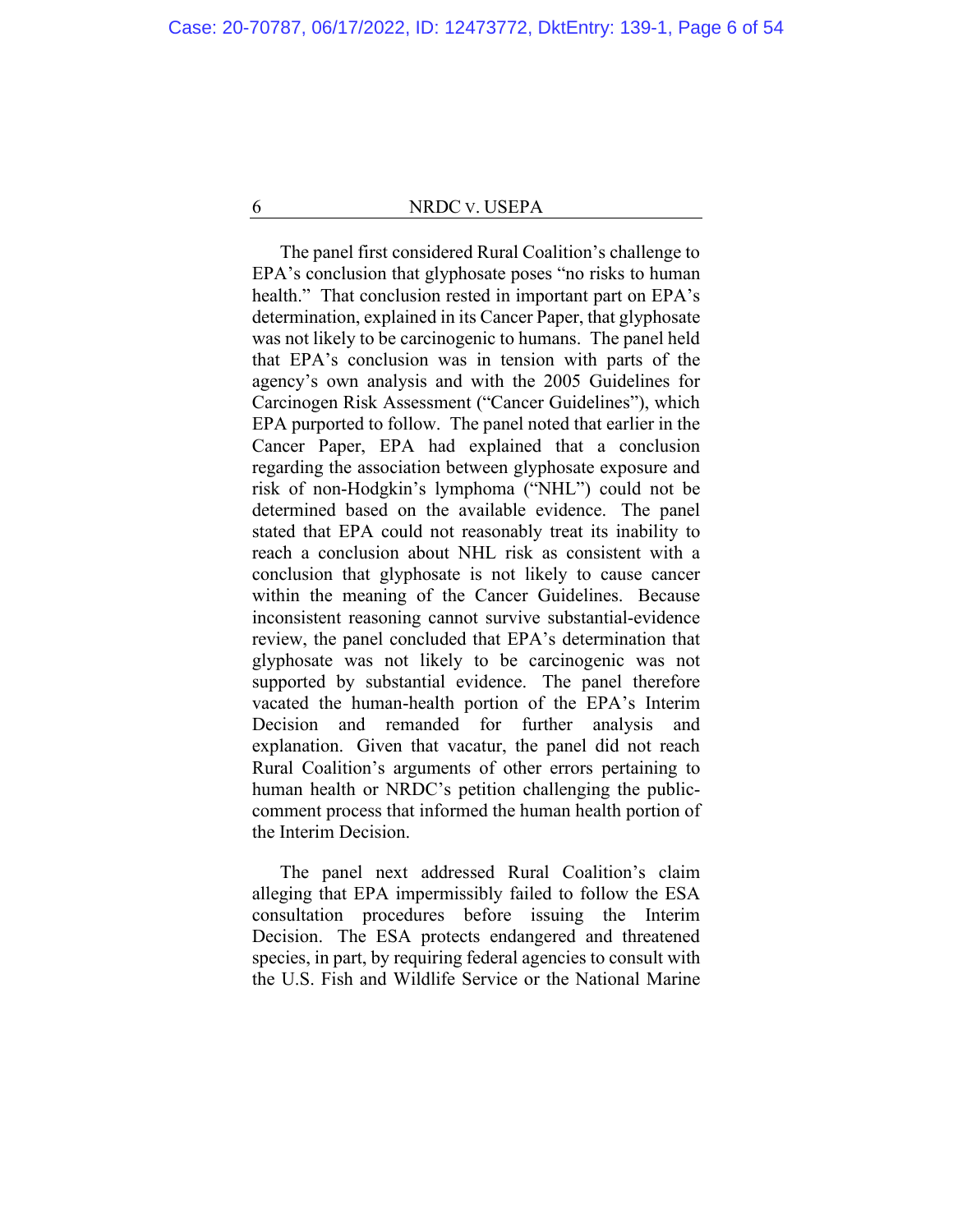Fisheries Service. The consultation procedures begin with an agency reviewing its actions at the earliest possible time to determine whether any action may affect listed species or critical habitat, resulting in an effects determination.

The panel determined that Rural Coalition had standing to bring an ESA claim. Rural Coalition's members submitted declarations stating that they regularly engaged in educational and recreational activities involving a variety of endangered species and that glyphosate was threatening their interests by exposing those species to toxic runoff and residues on vegetation. Members therefore had cognizable interests for purposes of standing. Rural Coalition also established causation by showing that EPA might have required more mitigation efforts had the agency completed the ESA's procedures before issuing the Interim Decision and redressability by showing that, at the time the petition was filed, court-ordered relief was possible. The panel rejected intervenor Monsanto's argument that EPA's recent consultation efforts mooted the case.

Turning to the merits of the ESA claim, the panel held that EPA's registration review decision under FIFRA was an "action" that triggered the ESA's consultation requirement; EPA actively exercised its regulatory power, completing an assessment of glyphosate's risks under FIFRA and delineating what constituted acceptable glyphosate use under the statute's safety standard. EPA therefore had to comply with the ESA by making an effects determination before issuing the decision. It was undisputed that EPA did not do so. Accordingly, EPA violated the ESA. Nevertheless, the panel declined to order relief for the ESA violation, noting that, according to the timeline imposed by Congress, EPA must complete its final registration review decision—including formal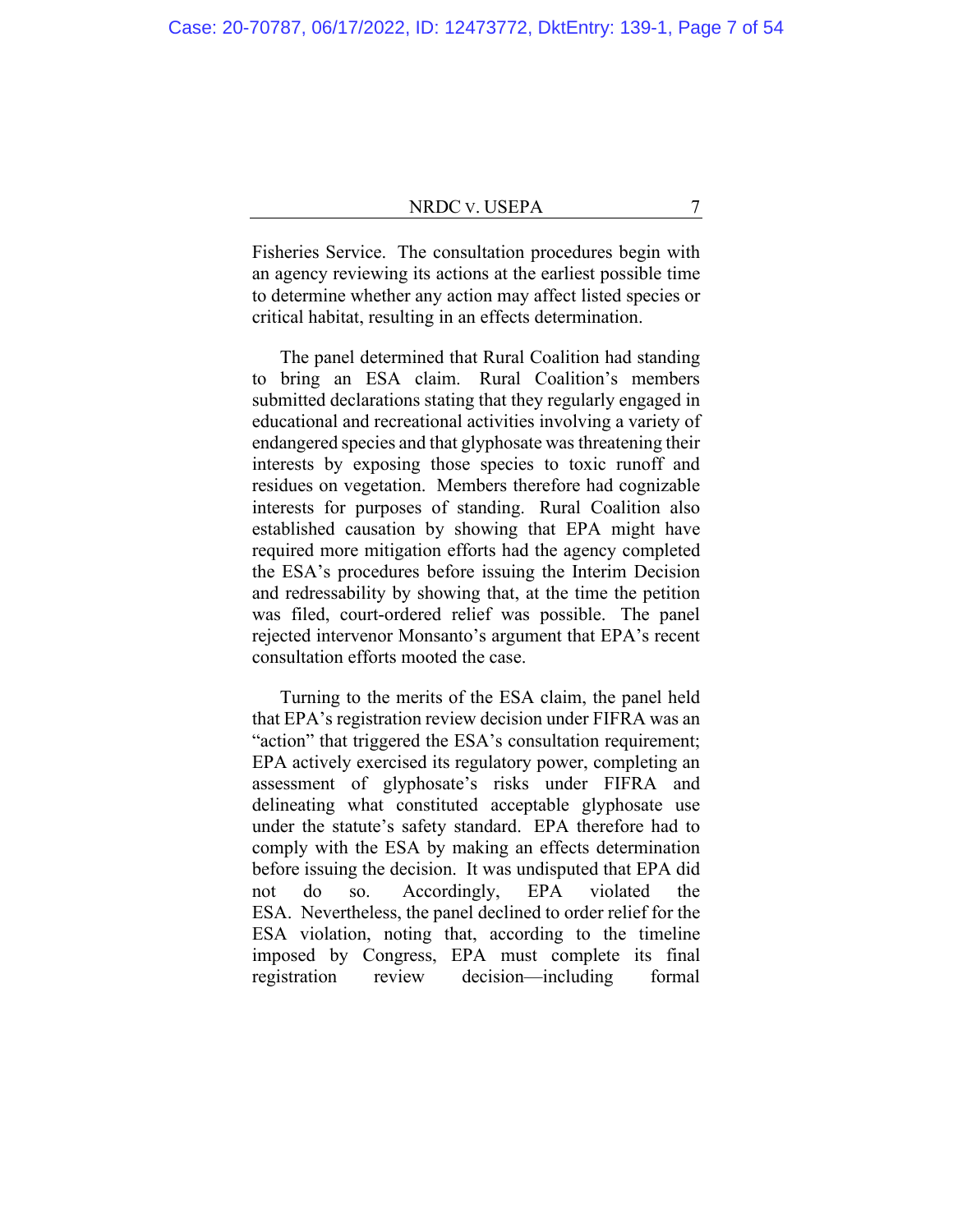consultation—by October 2022. Given that the FIFRA deadline was fast approaching, shortening EPA's time to consult would be only moderately beneficial to Rural Coalition but potentially very disruptive to the agency. The panel declined to vacate the Interim Decision, other than to the extent specified regarding the human-health portion, because it was not clear that vacatur would be beneficial; the Interim Decision included certain mitigation efforts designed to limit the ecological impact of glyphosate use, and vacatur would eliminate those mitigation requirements.

The remaining issue involved petitioners' challenges to the Interim Decision's ecological risk assessment, determination of glyphosate's costs, cost-benefit analysis, and mitigation requirements (collectively, the "ecological portion"), and EPA's responsive motion for remand. The panel granted EPA's motion to remand without vacatur as to the ecological portion of the decision but required EPA to issue a new ecological portion by the October 2022 FIFRA deadline. Because the panel granted EPA's motion, it did not reach the parts of NRDC's and Rural Coalition's petitions that challenged the remanded portion of the Interim Decision.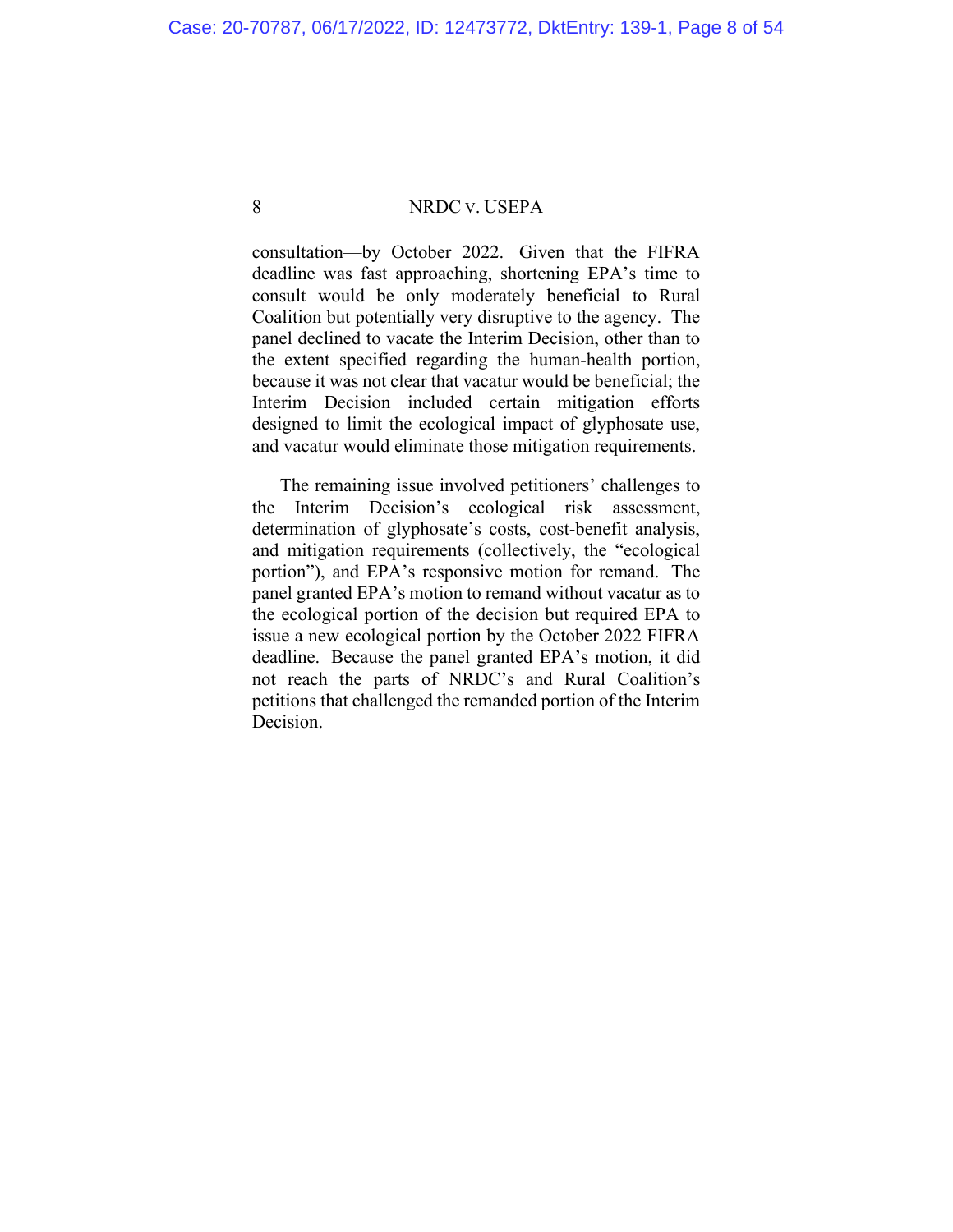# **COUNSEL**

Amy van Saun (argued), George A. Kimbrell, and Ryan D. Talbott, Center for Food Safety, Portland, Oregon, for Petitioners Rural Coalition, Organización en California de Líderes Campesinas, Farmworker Association of Florida; Beyond Pesticides, and Center for Food Safety.

Lucas Rhoads (argued), Aaron Colangelo, and Tom Zimpleman, Natural Resources Defense Council, Washington, D.C., for Petitioners Natural Resources Defense Council and Pesticide Action Network North America.

Philip R. Dupre (argued), Attorney; Robert Williams, Senior Trial Attorney; Benjamin Carlisle, Senior Attorney; Bruce S. Gelber, Deputy Assistant Attorney General; Jean E. Williams, Acting Assistant Attorney General; Environment and Natural Resources Division, United States Department of Justice, Washington, D.C.; Devi Chandrasekaran and Forrest Pittman, Attorney Advisors, Office of General Counsel, United States Environmental Protection Agency, Washington, D.C.; for Respondent.

Richard P. Bress (argued), Philip J. Perry, Stacey L. VanBelleghem, and Andrew D. Prins, Latham & Watkins LLP, Washington, D.C., for Intervenors.

Shannen W. Coffin, Sara Beth Watson, and Mark C. Savignac, Steptoe & Johnson LLP, Washington, D.C., for Amicus Curiae CropLife America.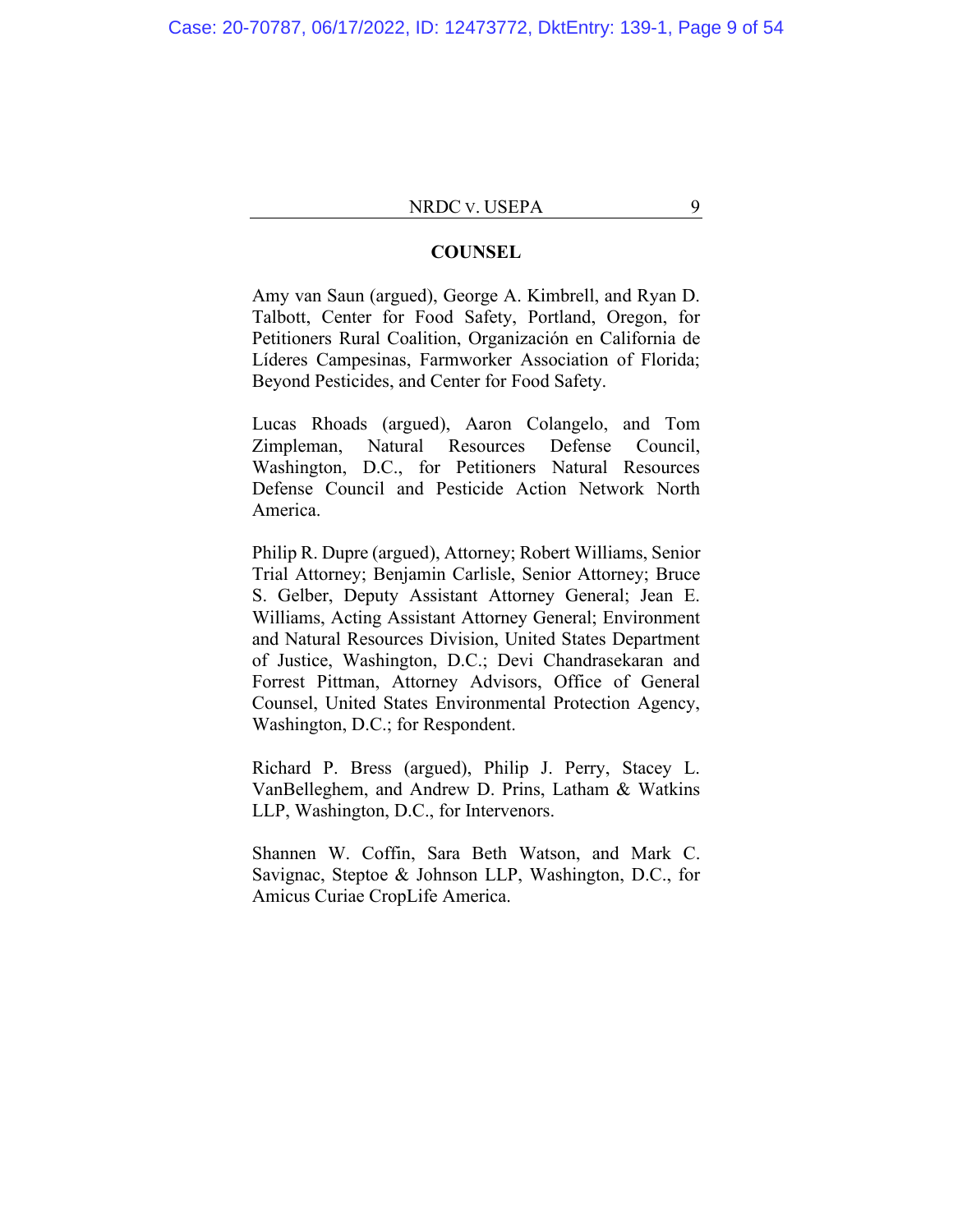## **OPINION**

# FRIEDLAND, Circuit Judge:

Glyphosate, the active ingredient in Roundup, is the nation's most heavily used weedkiller. The Environmental Protection Agency ("EPA") recently assessed whether glyphosate poses "any unreasonable risk to man or the environment" and answered, for the most part, "no." A group of petitioners challenged EPA's decision, arguing, among other things, that EPA did not adequately consider whether glyphosate causes cancer and shirked its duties under the Endangered Species Act ("ESA"). We agree and remand to the agency for further consideration.

# **I.**

# **A.**

The Federal Insecticide, Fungicide, and Rodenticide Act ("FIFRA") requires EPA to regulate pesticides, which are defined to include herbicides.**[1](#page-9-0)** *See* 7 U.S.C. §§ 136 *et seq*. FIFRA's primary regulatory mechanism is called "registration." *Id.* § 136a(a). A pesticide product may not be distributed or sold in the United States until EPA has issued a registration, which functions as a license setting forth the conditions under which the pesticide may be sold, distributed, and used. *See id.* § 136a. Those conditions

<span id="page-9-0"></span>**<sup>1</sup>** Under FIFRA, a "pesticide" includes both "any substance or mixture of substances intended for preventing, destroying, repelling, or mitigating any pest" as well as "any substance or mixture of substances intended for use as a plant regulator, defoliant, or desiccant." 7 U.S.C.  $§ 136(u).$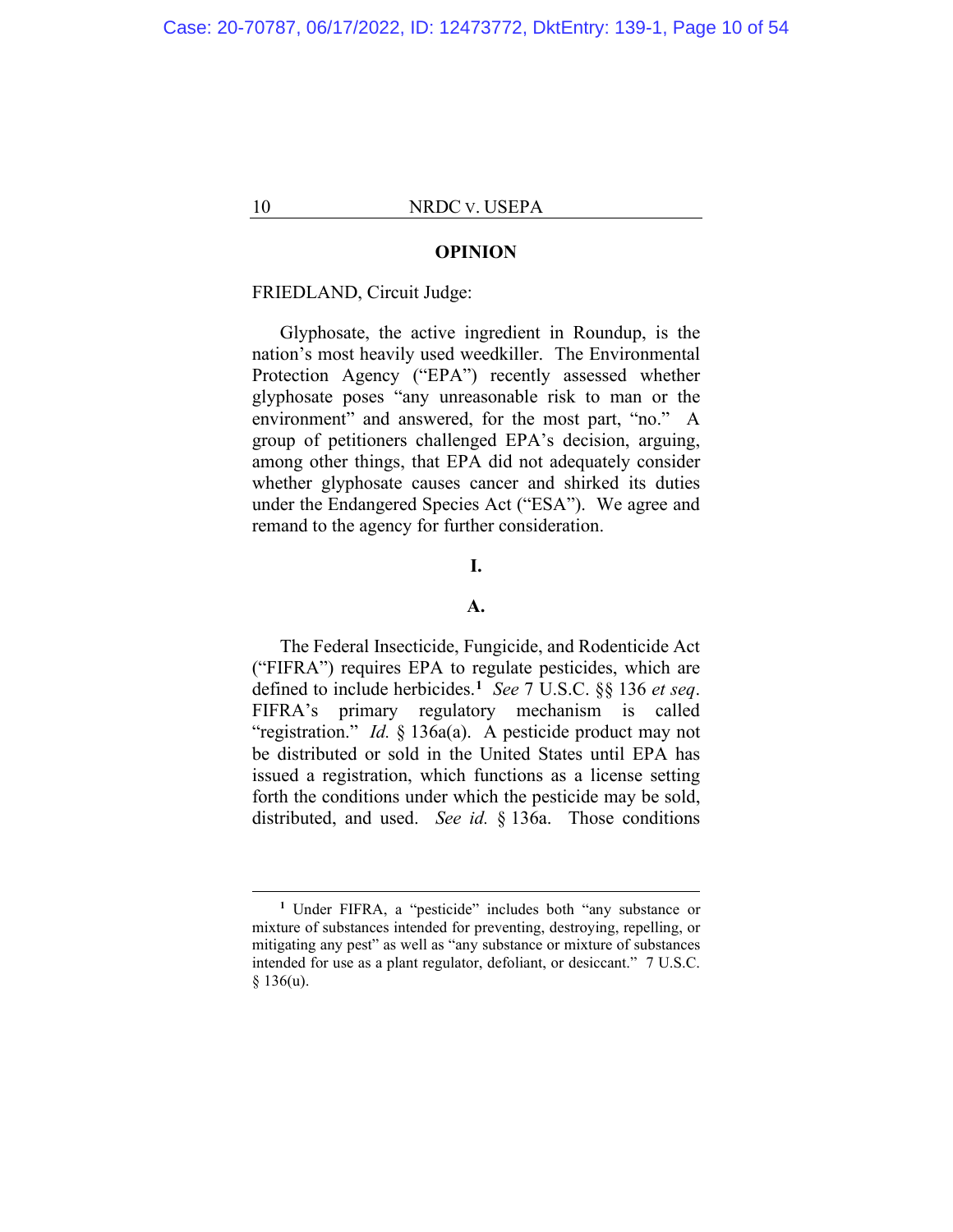include labeling requirements with directions for proper use. *Id.* § 136a(c); *see* 40 C.F.R. § 156.10.

EPA may not issue a registration for a pesticide that causes "unreasonable adverse effects on the environment." 7 U.S.C. § 136a(c)(5)(C); *see also* 40 C.F.R. § 152.112(e). "[U]nreasonable adverse effects on the environment" include "any unreasonable risk to man or the environment, taking into account the economic, social, and environmental costs and benefits of the use of any pesticide." 7 U.S.C. § 136(bb). This is commonly referred to as the FIFRA safety standard.

In 2007, Congress added a new process called "registration review" to the FIFRA scheme governing pesticides, instructing EPA to "periodically review[]" pesticide registrations every fifteen years. *Id.*  $§ 136a(g)(1)(A)$ . For pesticides registered before 2007, such as glyphosate, EPA must complete the first registration review by October 1, 2022. *Id.*

EPA has promulgated regulations delineating an elaborate process for registration review. 40 C.F.R. §§ 155.23–155.58. The regulations require EPA to assess any new information regarding risks to human health and the environment that has emerged since EPA last issued a registration decision for a pesticide to verify that the pesticide continues to satisfy the FIFRA safety standard. *See, e.g.*, *id* §§ 155.40, 155.53(a). The process concludes with a registration review decision, which conveys "the Agency's determination whether a pesticide meets, or does not meet," the FIFRA safety standard. *Id.* § 155.57. The regulations also permit, but do not require, EPA to issue an "interim registration review decision" prior to the registration review decision. *Id.* § 155.56. "[T]he interim registration review decision may require new risk mitigation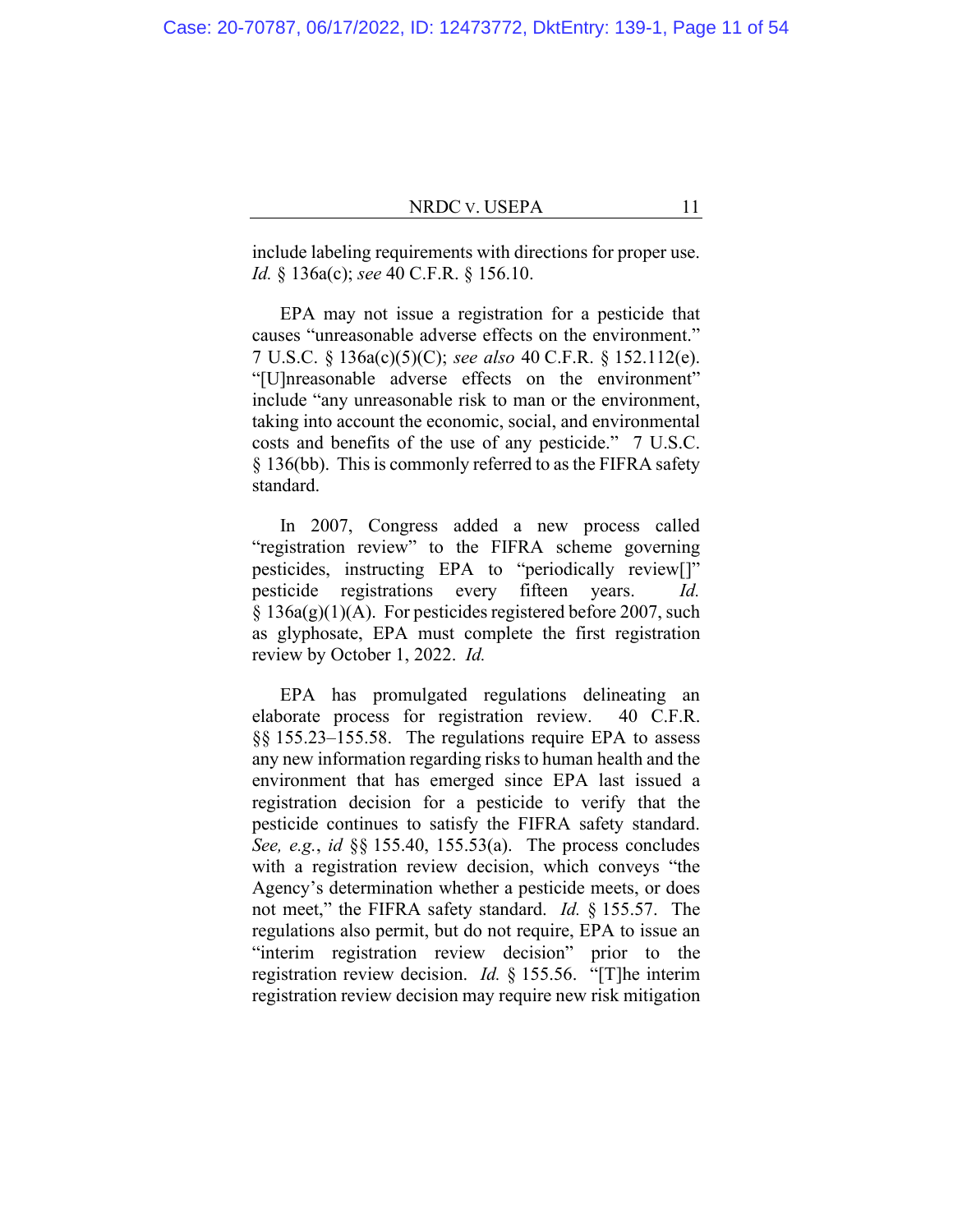measures, impose interim risk mitigation measures, identify data or information required to complete the review, and include schedules for . . . completing the registration review." *Id.*

If EPA finds that a pesticide does not satisfy the FIFRA safety standard, EPA may initiate cancellation proceedings to rescind a pesticide's registration, 7 U.S.C. §§ 136a(g)(1)(A)(v), 136d(b); 40 C.F.R. § 155.40(a)(2), or may require mitigation measures to reduce risk to acceptable levels, *see* 40 C.F.R. § 155.58.

# **B.**

Glyphosate is a chemical that kills a broad range of plants by inhibiting an important enzyme. EPA registered the first glyphosate product in 1974, when Monsanto, an agrochemical and agricultural biotechnology company, sought to sell the now-well-known weedkiller Roundup. During its first two decades on the market, Roundup had limited utility to farmers because it killed all vegetation in an application area. But in the mid-1990s, Monsanto developed a "Roundup Ready" crop system, selling Roundup along with seeds genetically modified to tolerate glyphosate. The system allowed farmers to apply glyphosate over genetically modified crops, killing weeds but leaving the crops unharmed. As a result, glyphosate use skyrocketed. The nationwide acreage across which glyphosate is currently used is roughly equivalent to three times the size of California.

Glyphosate is generally applied by being sprayed from planes, ground equipment, or handheld devices. Workers and residential users are exposed to glyphosate when, for example, they handle the chemical during application or enter areas where it was recently sprayed. People are also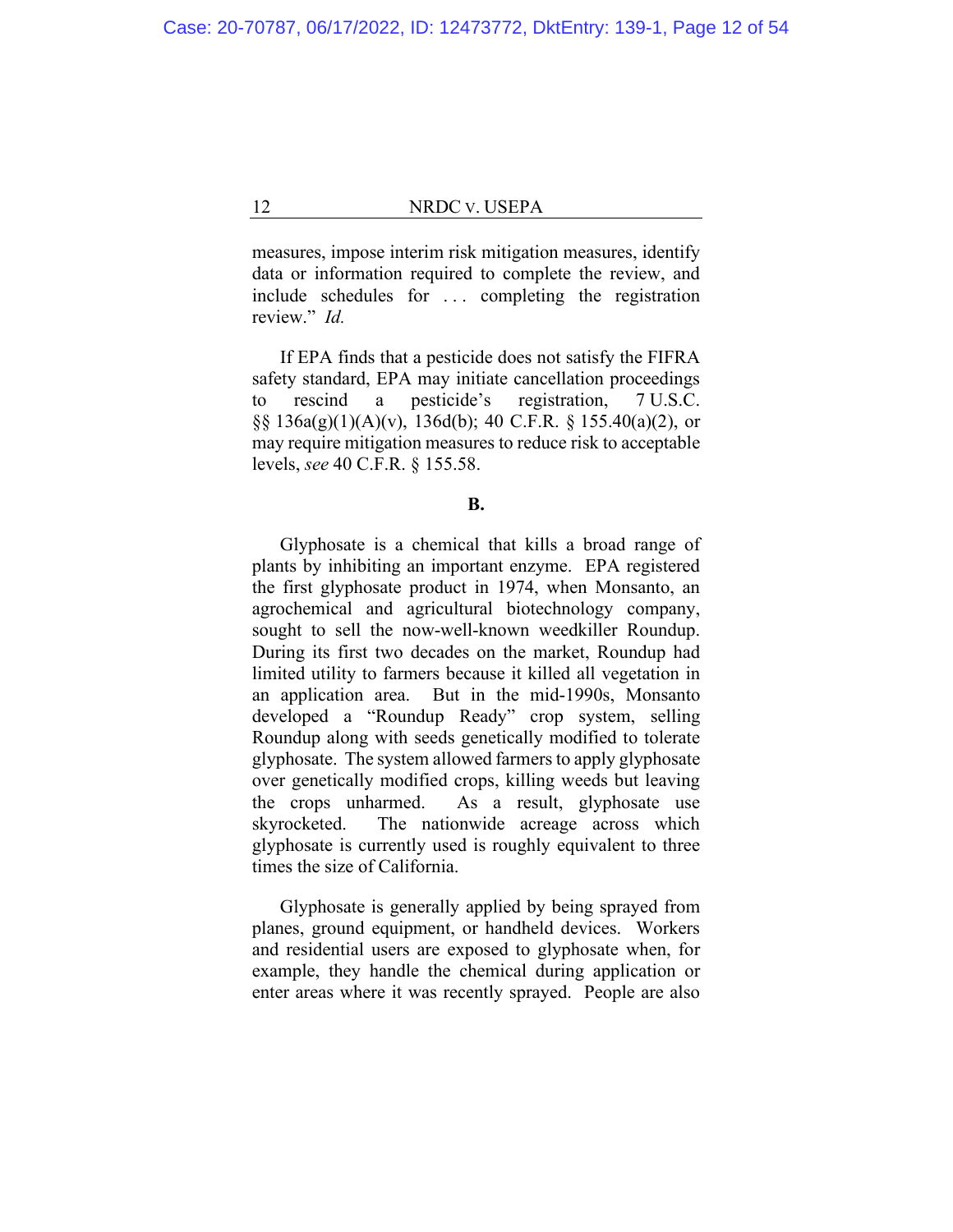exposed to glyphosate when they eat food from crops treated with it.

Whether these exposures create health risks has become a hotly debated and litigated issue. Health concerns proliferated when the International Agency for Research on Cancer ("IARC"), a subdivision of the World Health Organization, classified glyphosate as "probably carcinogenic to humans" in 2015. IARC's conclusion stemmed in part from scientific studies that found an association between glyphosate exposure and non-Hodgkin's lymphoma ("NHL"), a type of cancer that affects white blood cells. The IARC classification spurred a wave of lawsuits against Monsanto. Since 2015, tens of thousands of individuals with NHL have sued Monsanto in state and federal court, alleging that Roundup caused their illnesses. *See, e.g.*, *In re Roundup Prods. Liab. Litig.*, 544 F. Supp. 3d. 950, 953 (N.D. Cal. 2021). Monsanto lost the first three lawsuits to go to trial, and the plaintiffs were awarded tens of millions of dollars. *Id.* at 955–57.

# **C.**

EPA began its registration review of glyphosate in 2009.**[2](#page-12-0)** In September 2015, the agency completed a preliminary ecological risk assessment of the pesticide. The assessment considered glyphosate's effects on all "nontarget organisms"—that is, animals and plants not intended to be killed by the pesticide. EPA concluded that glyphosate

<span id="page-12-0"></span>**<sup>2</sup>** For registration review, EPA may evaluate a "pesticide case . . . composed of 1 or more active ingredients and the products associated with the active ingredients" or may evaluate each pesticide product registration individually. 7 U.S.C.  $\S$  136a(g)(1)(A)(iii). Here, EPA decided to conduct registration review on glyphosate, an active ingredient.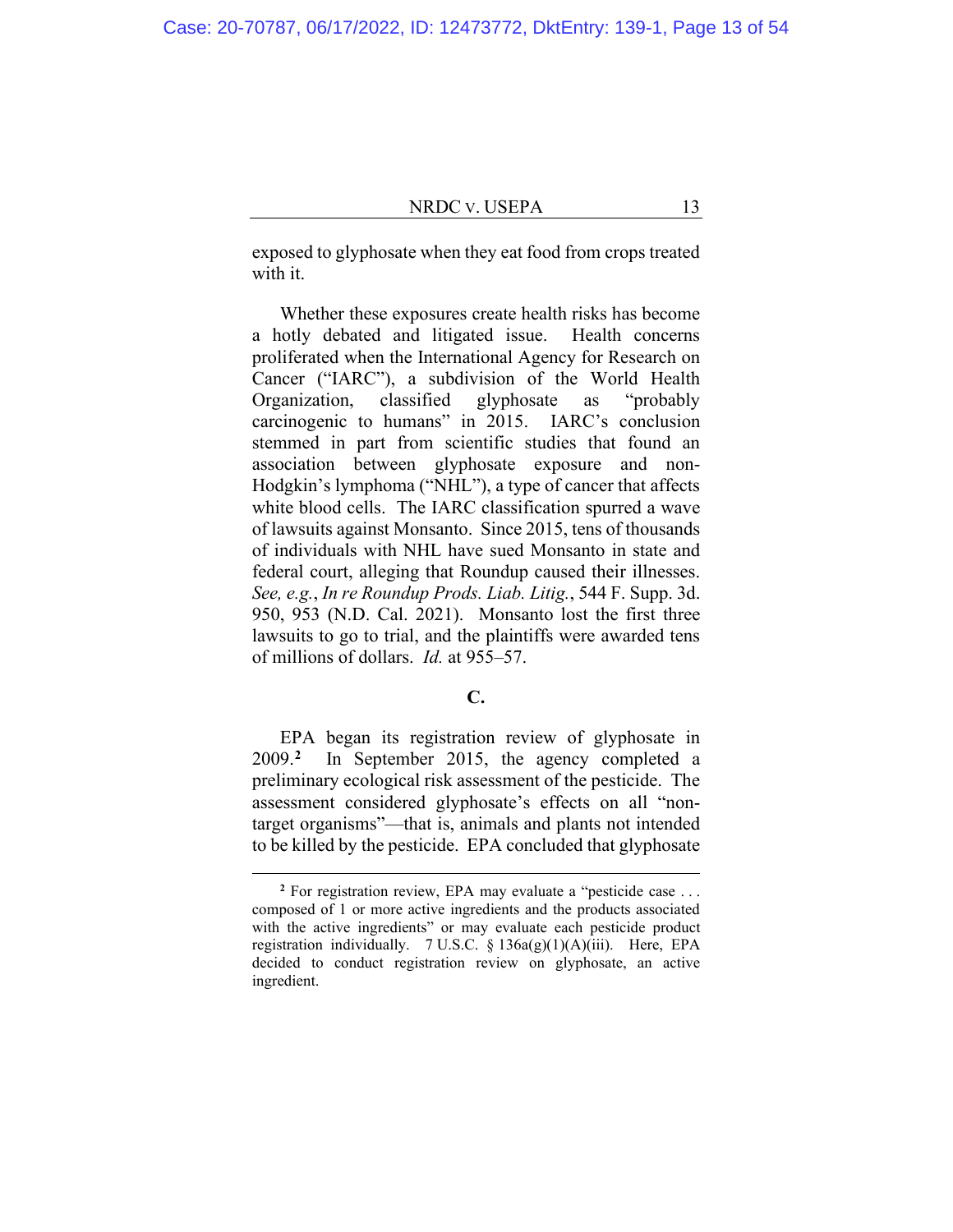may pose certain risks to mammals and birds. EPA also determined that glyphosate may adversely affect terrestrial and aquatic plants, primarily from spray drift.

Meanwhile, EPA was working on a human-health risk assessment and, in particular, an analysis of glyphosate's carcinogenic potential. EPA's pesticide unit made a preliminary determination that glyphosate was not likely to be carcinogenic and shared that determination with the agency's Office of Research and Development ("ORD"). In December 2015, ORD offered comments in response, including criticisms of the pesticide unit's approach to reviewing epidemiological studies—specifically, studies of human populations investigating whether glyphosate exposure causes cancer. ORD commented that the pesticide unit seemed to "dichotomize" such studies as "either 'causal' or 'not causal'" rather than recognize "gradations of causality." According to ORD, that approach contravened the "[f]rameworks for data analysis and causal determinations" employed by "the risk assessment community" and "by EPA" in its 2005 Guidelines for Carcinogen Risk Assessment ("Cancer Guidelines" or "Guidelines"). The Cancer Guidelines are intended to guide EPA in classifying chemicals according to their carcinogenic potential. After stating its methodological concerns, ORD expressed disagreement with the pesticide unit's determination that glyphosate was "not likely to be carcinogenic."

ORD's criticisms did not change EPA's overall "not likely" determination, and, in September 2016, EPA defended that determination in a draft paper entitled Glyphosate Issue Paper: Evaluation of Carcinogenic Potential. The agency requested feedback on that draft from an EPA-commissioned Scientific Advisory Panel ("SAP").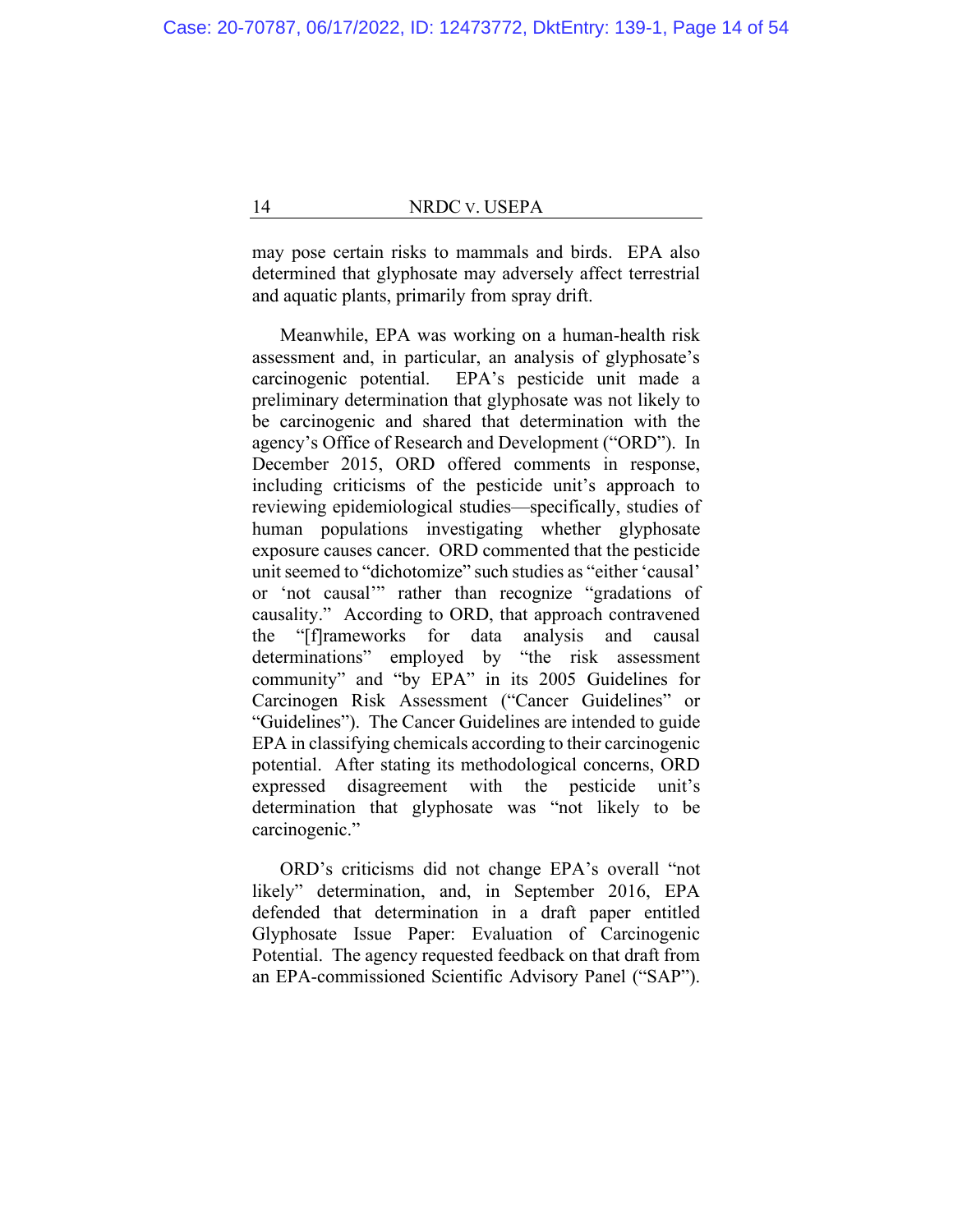The SAP published a report in response. Many of the SAP's comments were similar to ORD's, but the SAP focused on EPA's treatment of laboratory studies that examined whether glyphosate causes tumors in rodents, rather than on the epidemiological studies of human health that ORD had emphasized. The SAP "concluded that the EPA evaluation does not appear to follow the [Cancer Guidelines] in several ways." The SAP also criticized the criteria EPA used to discount tumor results in rodent studies, opining that EPA's approach was not "a conservative approach for public health protection" and was "not advisable" because it was "not consistent with . . . standard ways in which . . . results are typically interpreted."

Ultimately, the SAP was divided as to whether EPA's "not likely" determination was appropriate. According to the report, "[m]any Panel members believe[d] that the EPA did not provide convincing evidence of a lack of carcinogenic effects." These panelists thought that the rodent studies alone provided suggestive evidence of carcinogenic potential. Some panelists, however, argued that results from those studies "are consistent with what would be expected by chance and not reflective of [glyphosate]-induced effects," emphasizing the "wealth of [rodent] studies with insufficiently consistent findings" and an inability to "definitively link[]" the "positive [epidemiological] results . . . to glyphosate-exposure."

One year after receiving the SAP's feedback, EPA released a draft human-health risk assessment for glyphosate and an updated and final paper about glyphosate's carcinogenic potential, now entitled the Revised Glyphosate Issue Paper: Evaluation of Carcinogenic Potential ("Cancer Paper"). In the draft risk assessment, EPA concluded that glyphosate poses no serious human-health risks, stating, for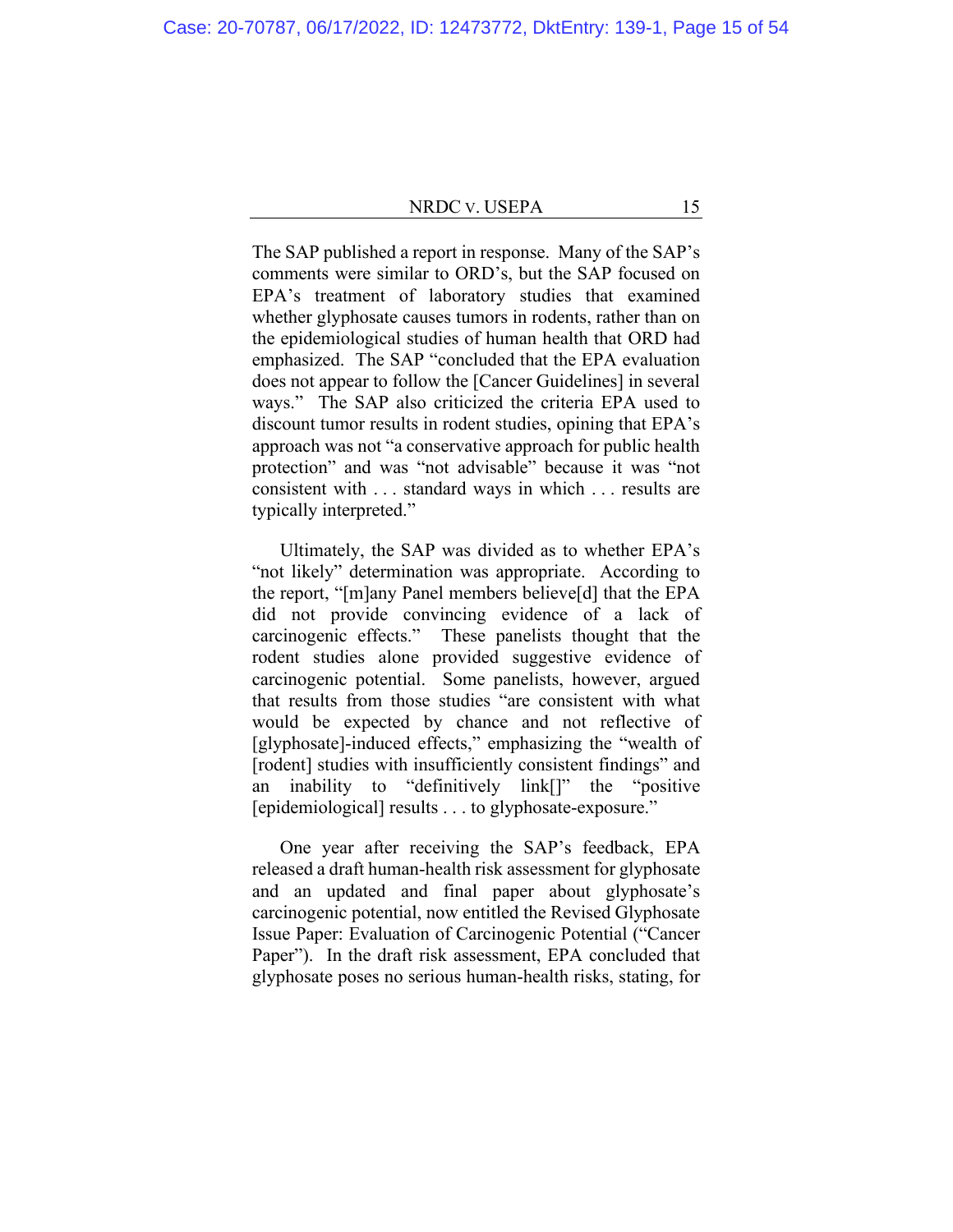instance, that "[g]lyphosate exhibits low toxicity across species, durations, life stages, and routes of exposure." EPA also concluded that "glyphosate should be classified as 'not likely to be carcinogenic to humans" and explained that conclusion in the Cancer Paper. Separately, EPA responded to the SAP's criticisms, revealing that those criticisms had prompted very few changes between the earlier draft and the finalized Cancer Paper.

In January 2020, EPA issued an Interim Registration Review Decision for glyphosate ("Interim Decision"). The Interim Decision had three main components. First, the Interim Decision announced that the earlier draft humanhealth and ecological risk assessments were now final—with no changes from those drafts. In summarizing the humanhealth risk assessment, the Interim Decision explained that the agency "determined that there are no risks to human health from the current registered uses of glyphosate and that glyphosate is not likely to be carcinogenic to humans."The Interim Decision directed readers to the human-health risk assessment and to the Cancer Paper for additional information.According to EPA, there were "[n]o additional human health data needs" for glyphosate's registration review. The Interim Decision then reaffirmed the ecological risk assessment, confirming that "potential risks of concern were identified for mammals and birds" as well as for "terrestrial and aquatic plants."

Second, the Interim Decision contained a brief costbenefit analysis. EPA reiterated that glyphosate poses potential risks to mammals, birds, and plants. It also summarized glyphosate's various benefits, such as its ability to provide a broad spectrum of weed control across agricultural and non-agricultural sites and its low cost. EPA concluded that "the benefits outweigh the potential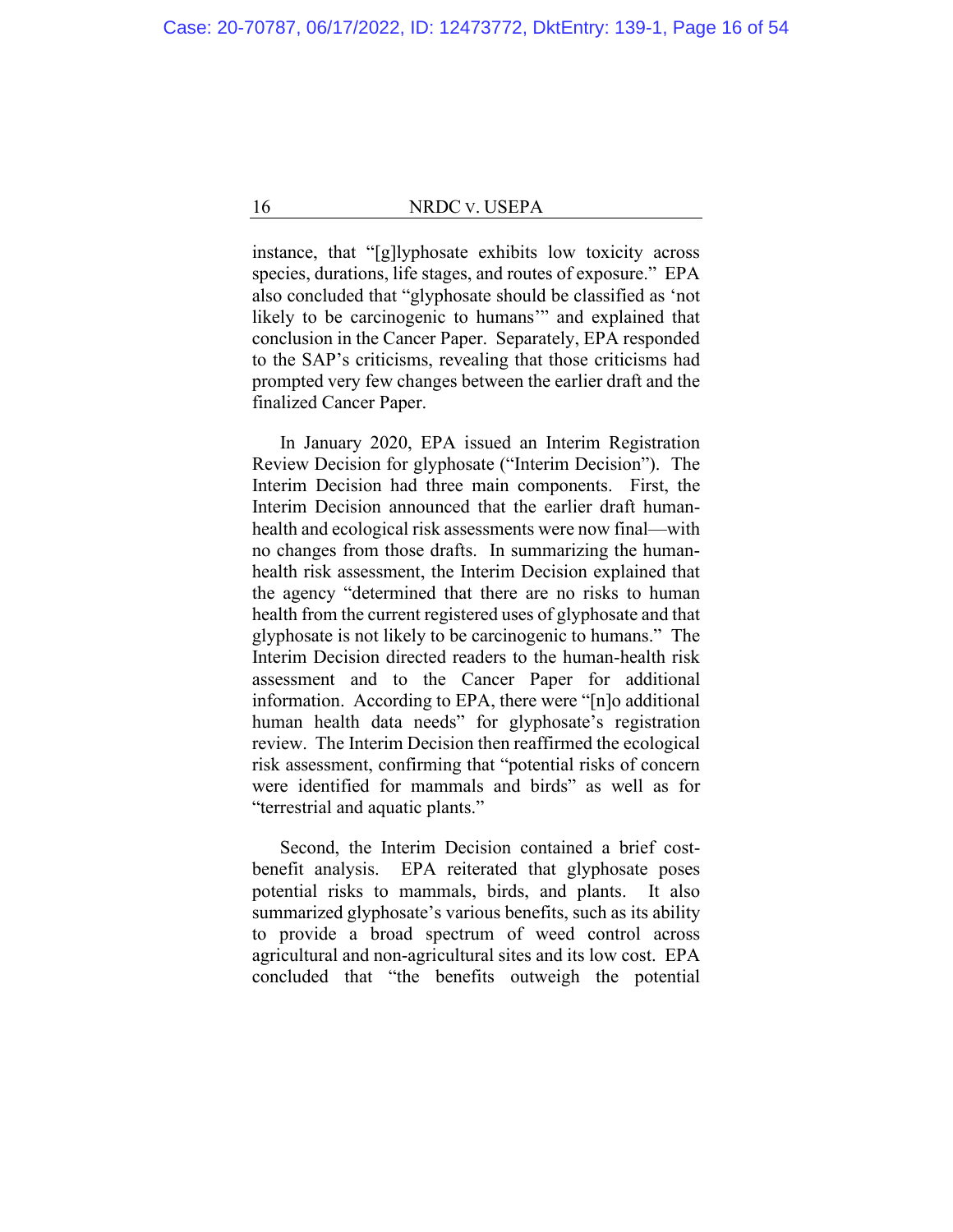ecological risks when glyphosate is used according to label directions."

Third, the Interim Decision laid out various mitigation measures, in the form of label changes for glyphosate products, to reduce the potential ecological risks. One label change involves application restrictions to reduce spray drift. Another label change alerts users that glyphosate has the potential to harm non-target organisms. A final label change warns of the risk that glyphosate use can cause herbicide resistance.

According to the Interim Decision, only three steps remained before EPA would conclude registration review. First, EPA planned to complete an assessment of glyphosate's effect on endangered and threatened species, pursuant to the ESA. As necessary based on that assessment, EPA would then consult with the U.S. Fish and Wildlife Service or the National Marine Fisheries Service to mitigate any adverse effects on those species.**[3](#page-16-0)** Second, EPA planned

<span id="page-16-0"></span>**<sup>3</sup>** Since the Interim Decision issued, EPA began following the ESA's procedures. The first step is to determine whether an agency action "may affect" an endangered or threatened species or critical habitat. In November 2020, EPA completed a preliminary effects determination, publishing a draft Biological Evaluation that assessed potential effects from all registered uses of glyphosate on ESA-listed species. It found that glyphosate "may affect" all listed species experiencing glyphosate exposure—that is 1,795 endangered or threatened species. In November 2021, EPA issued a final Biological Evaluation with similar conclusions. Under the ESA, a "may affect" determination triggers a requirement that the agency consult with the relevant wildlife agencies to prevent adverse effects. *See Nat'l Fam. Farm Coal. v. EPA*, 966 F.3d 893, 922 (9th Cir. 2020). Thus, EPA is now consulting with those agencies. To the extent the draft Biological Evaluation and final Biological Evaluation are not part of the record before us, we take judicial notice of them. *See Dine*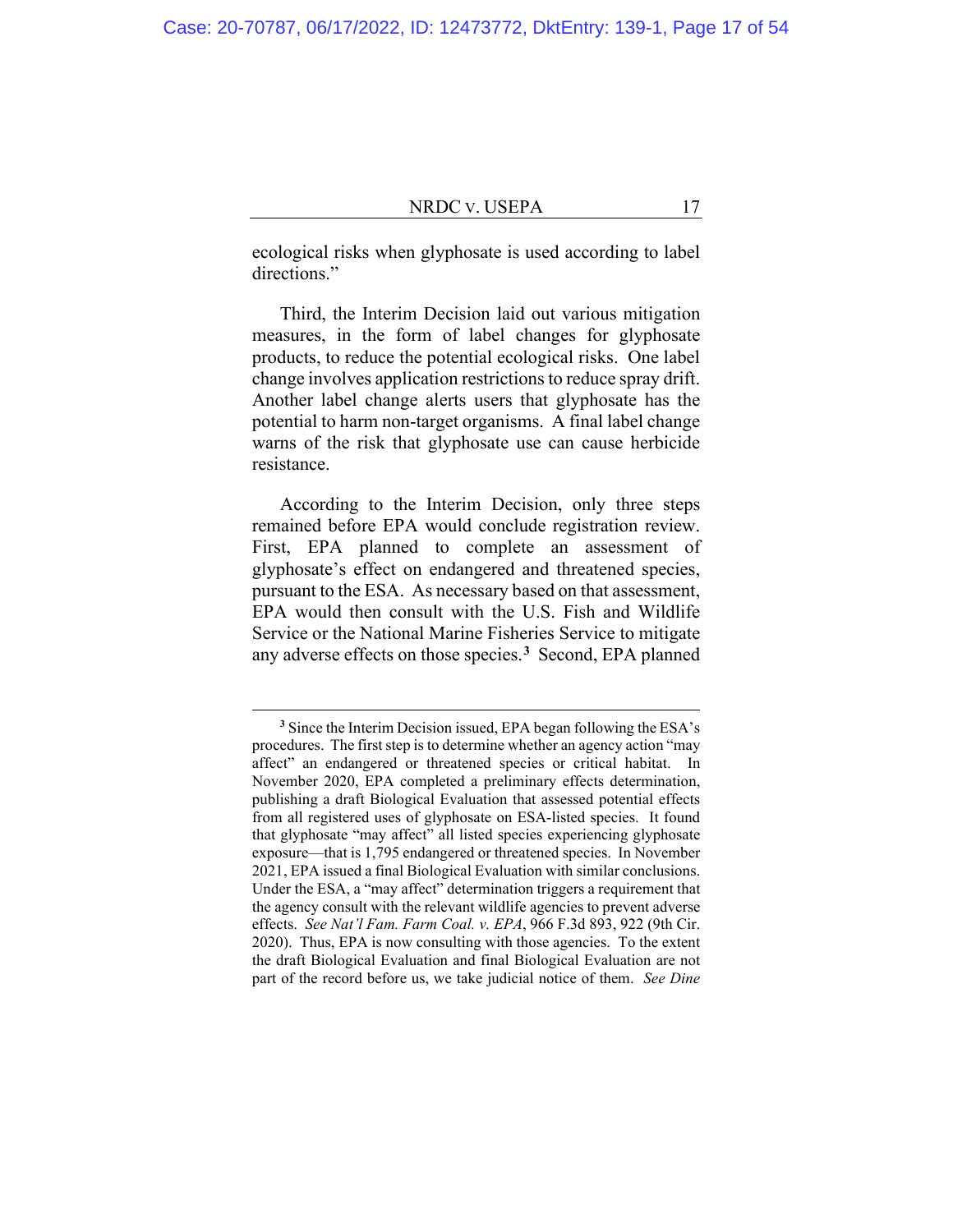to address a petition that had been filed under the Federal Food, Drug, and Cosmetic Act ("FFDCA"), requesting that EPA restrict glyphosate's use on oats to reduce dietary exposure to the herbicide. And third, EPA planned to conduct an endocrine analysis of glyphosate pursuant to the FFDCA.**[4](#page-17-0)**

## **D.**

In March 2020, two groups of petitioners filed petitions for review of the Interim Decision: one led by Rural Coalition and the other led by Natural Resources Defense Council ("NRDC"). Rural Coalition's petition makes two attacks on the Interim Decision. It challenges EPA's conclusions on human health and insists that EPA should have followed the ESA's procedural requirements before issuing the Interim Decision. NRDC's petition primarily challenges EPA's ecological risk assessment, cost-benefit analysis, and risk-mitigation requirements, though NRDC also asserts that EPA failed to address NRDC's comments on human-health risks made during the public-comment period. We consolidated the petitions and granted a motion to intervene by Monsanto and various agricultural and landscaping groups (collectively, "Monsanto").

In May 2021, EPA filed its answering brief, which addresses only its human-health findings, along with a motion for voluntary partial remand without vacatur. EPA seeks partial remand of the portions of the Interim Decision

*Citizens Against Ruining Our Env't v. Bureau of Indian Affs.*, 932 F.3d 843, 848 n.1 (9th Cir. 2019).

<span id="page-17-0"></span>**<sup>4</sup>** An endocrine analysis strives to determine whether a substance is an endocrine disruptor—for example, whether it has effects in humans or wildlife similar to those of naturally occurring estrogen.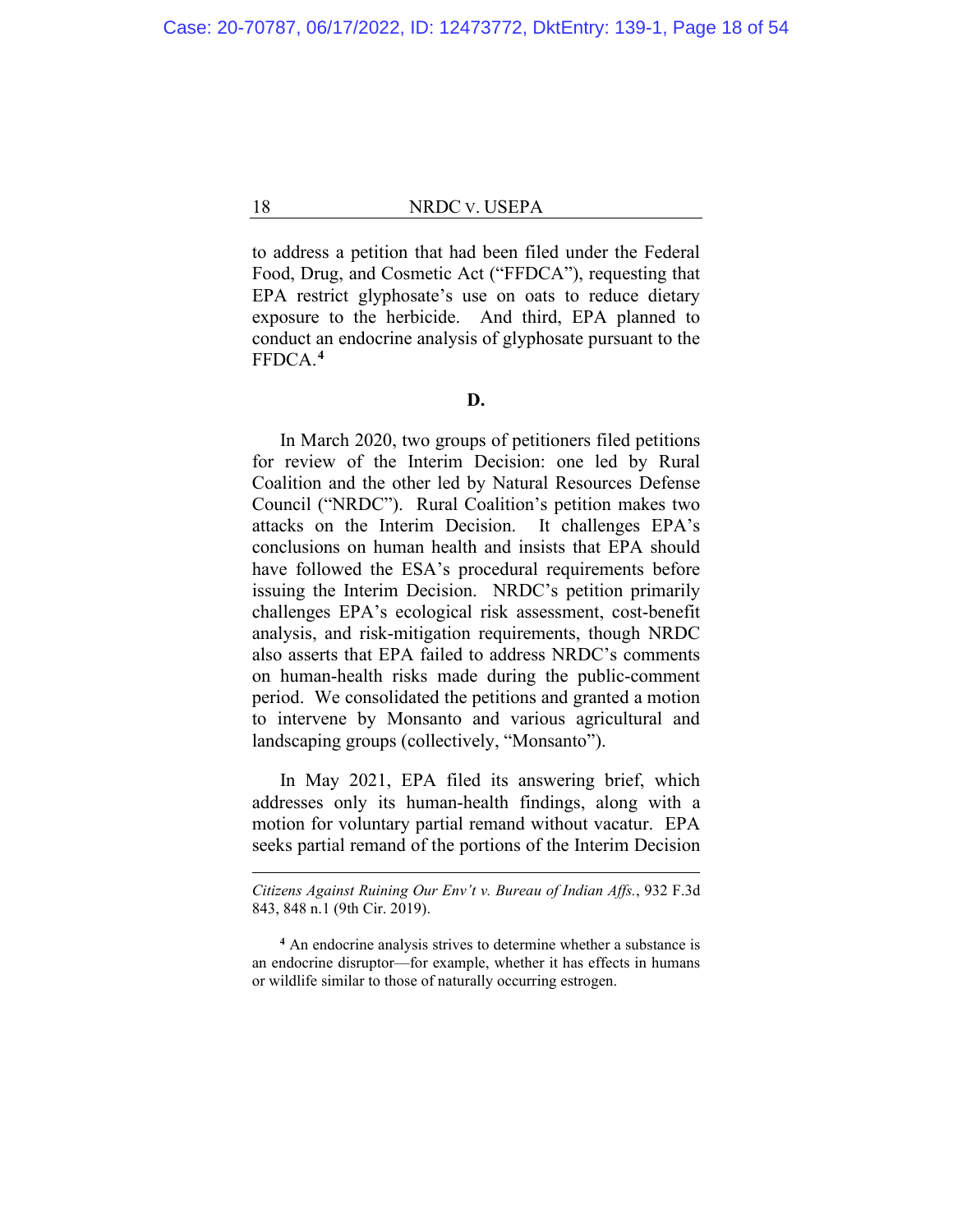related to glyphosate's ecological risks as well as the agency's cost-benefit analysis. EPA's answering brief and Monsanto's brief do not substantively address those issues but do offer defenses to Petitioners' challenges to EPA's human-health analysis and the alleged failure to comply with the ESA. NRDC agreed that the remand requested by EPA would be appropriate, but Rural Coalition opposed any remand.

We heard oral argument in January 2022.

# **II.**

Under FIFRA, we review EPA's Interim Decision for "substantial evidence when considered on the record as a whole." *NRDC v. EPA*, 857 F.3d 1030, 1035–36 (9th Cir. 2017) (quoting 7 U.S.C. § 136n(b)). This standard requires the administrative record to show "such relevant evidence as a reasonable mind might accept as adequate to support a conclusion even if it is possible to draw two inconsistent conclusions from the evidence." *Id.* at 1036 (quoting *NRDC v. EPA*, 735 F.3d 873, 877 (9th Cir. 2013)). The agency's reasoning must also be coherent and internally consistent. *See NRDC v. EPA*, 31 F.4th 1203, 1210 (9th Cir. 2022) (relying on internal "inconsistencies" in holding that a decision was not supported by substantial evidence); *Lott v. Colvin*, 772 F.3d 546, 551 (8th Cir. 2014) (holding that a decision marked by "internal inconsistencies" was not supported by substantial evidence); *Linear Tech. Corp. v. Int'l Trade Comm'n*, 566 F.3d 1049, 1065 (Fed. Cir. 2009) (holding that a decision based on "[i]nconsistent[]" rulings and "contradictory statement[s]" was not supported by substantial evidence).

The Administrative Procedure Act ("APA") governs judicial review of administrative decisions involving the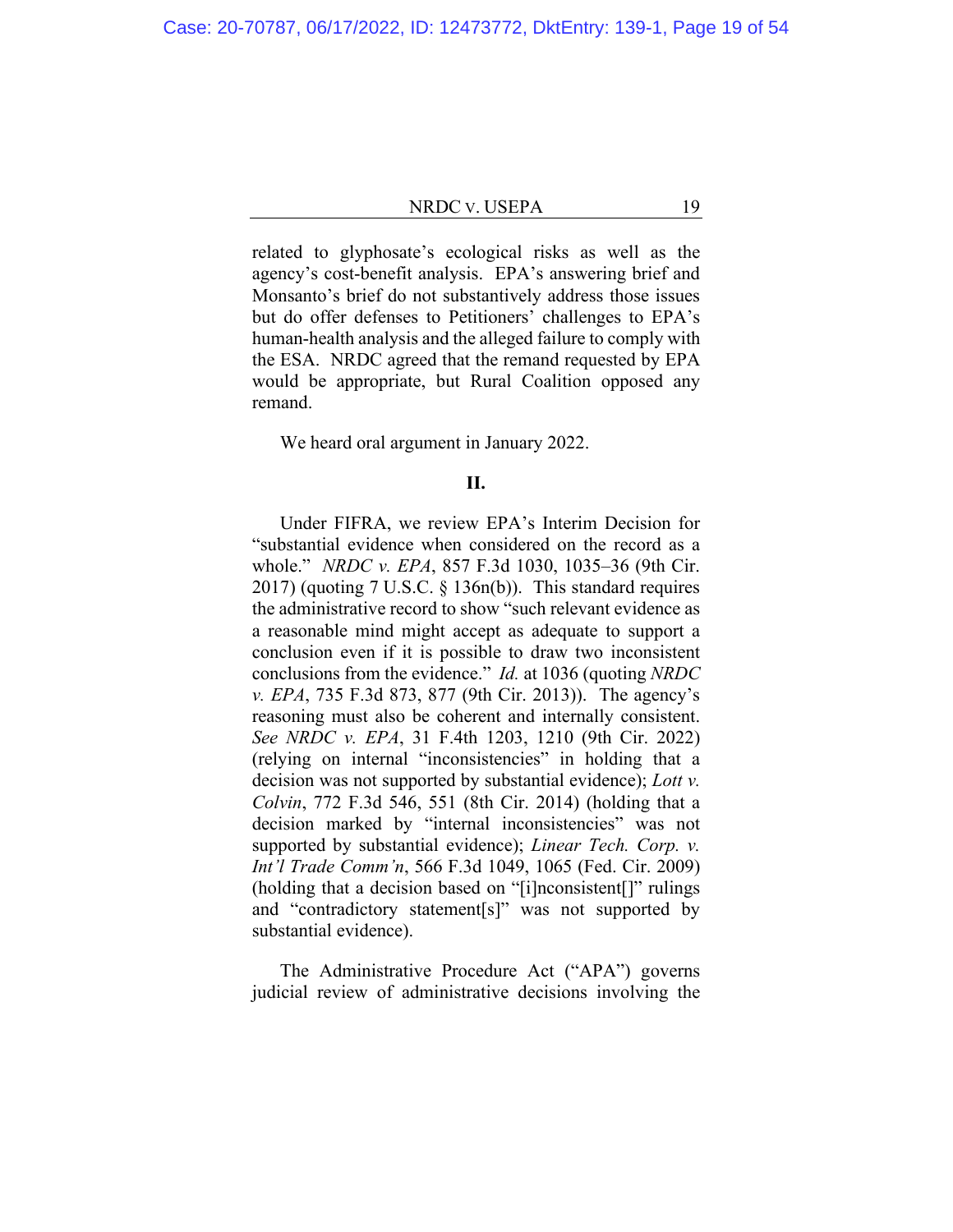ESA. *See Nat'l Fam. Farm Coal. v. EPA*, 966 F.3d 893, 923 (9th Cir. 2020). Under the APA, courts "shall . . . hold unlawful and set aside agency action, findings, and conclusions" that are "arbitrary, capricious, an abuse of discretion, or otherwise not in accordance with law" or "without observance of procedure required by law." 5 U.S.C. § 706; *see NRDC v. Houston*, 146 F.3d 1118, 1125 (9th Cir. 1998).

# **III.**

We first consider Rural Coalition's challenge to EPA's conclusion that glyphosate poses "no risks to human health." That conclusion rests in important part on EPA's determination, explained in its Cancer Paper, "that glyphosate is not likely to be carcinogenic to humans." Rural Coalition contests the Cancer Paper's reasoning, primarily arguing that EPA contravened the Cancer Guidelines it purported to follow.We agree.

EPA's Cancer Guidelines lay out four steps for conducting risk assessments of chemicals' carcinogenic potential. The first step—and the one most relevant here is hazard identification, which asks whether a chemical can "present a carcinogenic hazard to humans and, if so, under what circumstances." The second step considers the "dose response" to a chemical—in other words, the levels of exposure at which adverse effects might occur. The third step assesses "the conditions of human exposure." The fourth and final step evaluates "the character of the risk," including "[h]ow well . . . data support conclusions about the nature and extent of the risk from various exposures."

For the first step, hazard identification, the Guidelines lay out strategies for reviewing and evaluating data from human and animal studies. For example, the Guidelines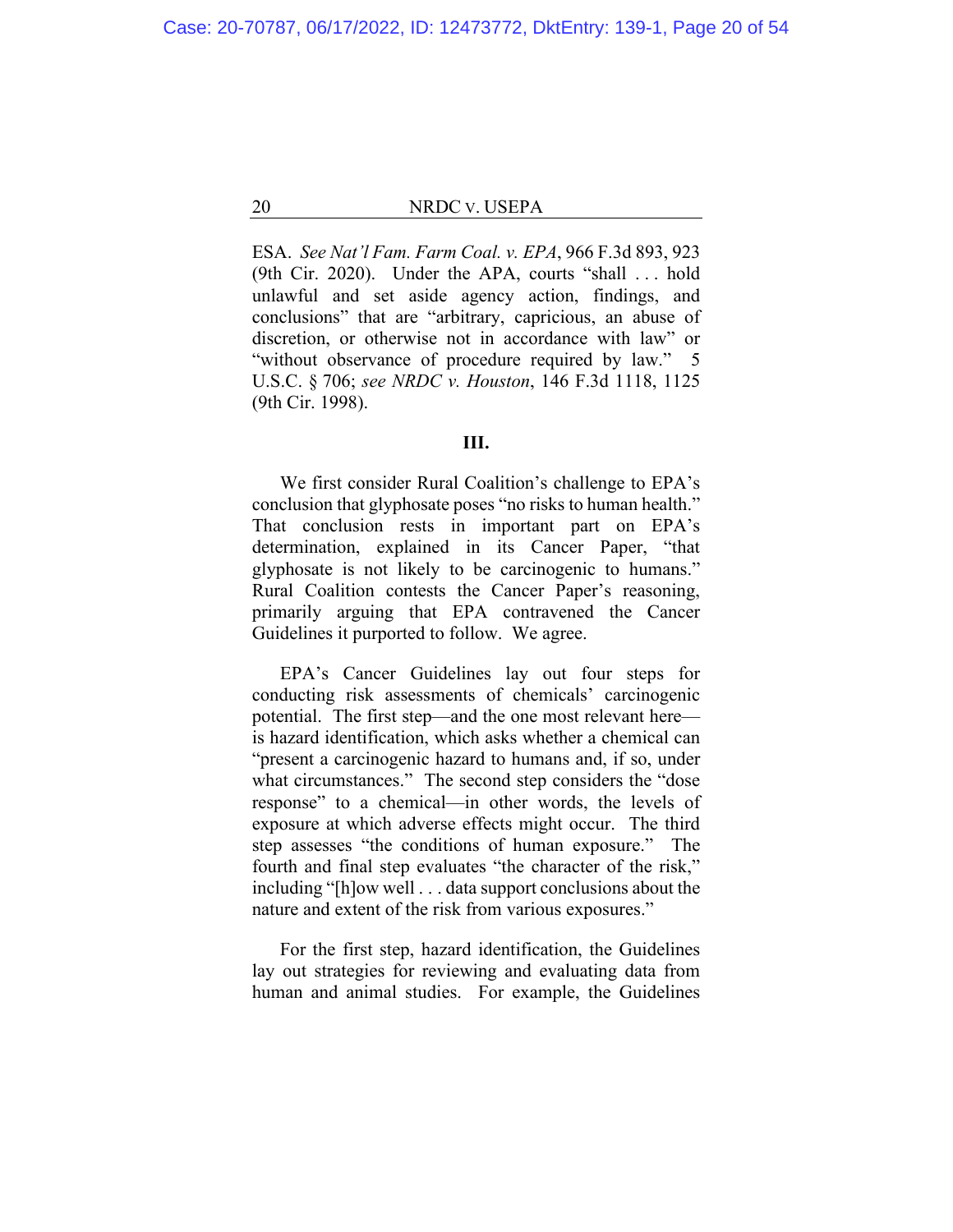include criteria for identifying reliable epidemiological studies as well as factors to consider when determining whether observed effects in such studies are causal. The Guidelines also provide methods for analyzing tumor data from animal laboratory studies, including tests for determining whether results are statistically significant. In addition, the Guidelines identify potential observations, such as cellular metastases or tumors detected in multiple species, whose presence or absence should add to or detract from the weight of studies' findings.

The culmination of the hazard-identification step is a "weight of evidence narrative." According to the Cancer Guidelines, that narrative should explain the available evidence and summarize how the evidence supports a conclusion about human carcinogenic potential. The Guidelines lay out five standard hazard descriptors for expressing such a conclusion, with criteria for when each applies: "Carcinogenic to Humans," "Likely to Be Carcinogenic to Humans," "Suggestive Evidence of Carcinogenic Potential," "Inadequate Information to Assess Carcinogenic Potential," and "Not Likely to Be Carcinogenic to Humans." Although the choice of a descriptor is holistic and does not automatically compel an ultimate FIFRA conclusion, EPA's choice among those descriptors generally has practical consequences. As the parties explained at oral argument, hazard descriptors indicating higher levels of risk usually prompt more mitigation efforts—for example, labeling requirements intended to protect human health.

EPA ties itself to the Cancer Guidelines in its Interim Decision. The Interim Decision relies on the Cancer Paper to explain its conclusions about human health. And, in that Cancer Paper, EPA explicitly states that it is completing an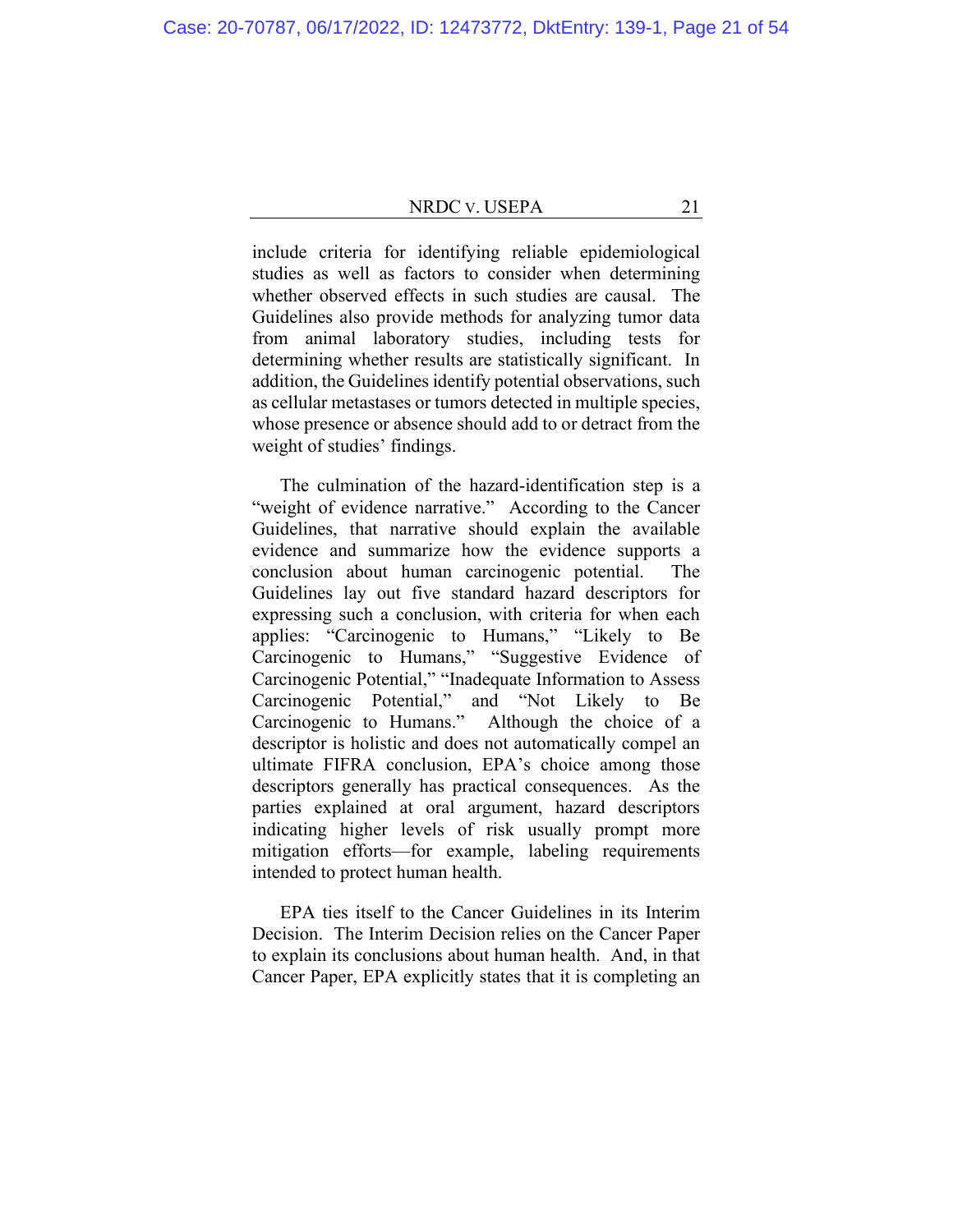"Evaluation of Cancer Classification per the 2005 EPA Guidelines for Carcinogen Risk Assessment [*i.e.*, the Cancer Guidelines]." The Cancer Paper directly quotes the Cancer Guidelines' language about the five hazard descriptors.

In the Cancer Paper, the agency ultimately concludes that "[t]he strongest support is for [the hazard descriptor] 'not likely to be carcinogenic to humans.'" As the Cancer Paper and the Cancer Guidelines explain, the "not likely" descriptor "is appropriate when the available data are considered robust for deciding that there is no basis for human hazard concern." According to EPA's conclusion in the Cancer Paper, glyphosate is "not likely" to be carcinogenic to humans because animal-tumor and genotoxicity studies showed no reason for concern.**[5](#page-21-0)** But this conclusion is in tension with parts of the agency's own analysis and with the guidelines it purports to follow.

# **A.**

EPA's choice of the "not likely" descriptor conflicts with a determination EPA made earlier in the Cancer Paper. Earlier, EPA explained that "a conclusion regarding the association between glyphosate exposure and risk of NHL cannot be determined based on the available evidence."

In coming to that determination, the Cancer Paper discussed human epidemiological studies showing what could be considered suggestive evidence that glyphosate exposure causes NHL. For example, the Cancer Paper stated that "reported effect estimates across case-control studies and the associated meta-analyses [were] greater than 1,"

<span id="page-21-0"></span>**<sup>5</sup>** The Cancer Paper explains that genotoxicity studies examine whether chemicals damage genetic material on a cellular level.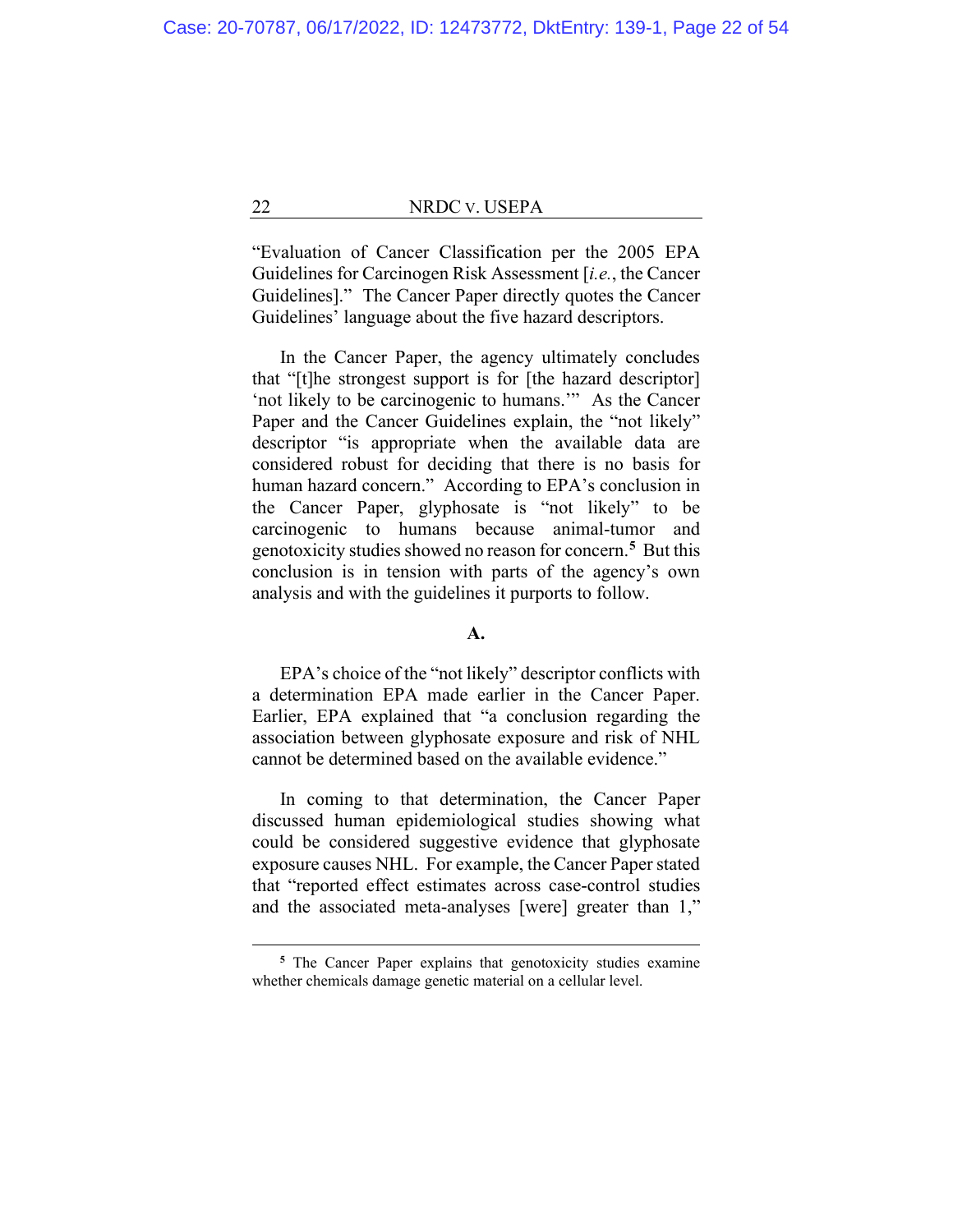meaning that most studies EPA examined indicated that human exposure to glyphosate is associated with an at least somewhat increased risk of developing NHL.**[6](#page-22-0)** The Cancer Paper also acknowledged that some epidemiological studies provide evidence of an exposure-response relationship between glyphosate and NHL. One study, for instance, indicated that there was an increased risk of NHL for those with more than ten years of glyphosate exposure. In addition, that same study as well as another indicated that those who are exposed to relatively more glyphosate in a year face a higher risk of NHL.

But EPA discounted epidemiological studies showing increased NHL risk by concluding that "chance and/or bias" could be "an explanation for observed associations in the database." EPA stated that some of the study results showing increased NHL risk were not statistically significant, which raises the concern that those results were due to chance. EPA raised the possibility that confounders, such as exposure to other pesticides, animals, or diesel fumes, were driving the NHL results. EPA also emphasized what it deemed "contradictory results"—that a few studies did not detect a positive association between glyphosate exposure and NHL or an exposure-response relationship. EPA opined that such inconsistencies and limitations

<span id="page-22-0"></span>**<sup>6</sup>** These meta-analyses—which aggregate and analyze the results from individual studies—quantify the increased risk found across the many case-control studies EPA considered. *See Definition: metaanalysis*, National Cancer Institute, https://www.cancer.gov/ publications/dictionaries/cancer-terms/def/meta-analysis. The effect estimates from the meta-analyses range from 1.3 to 1.5, indicating that those exposed to glyphosate were 30 to 50 percent more likely to develop NHL.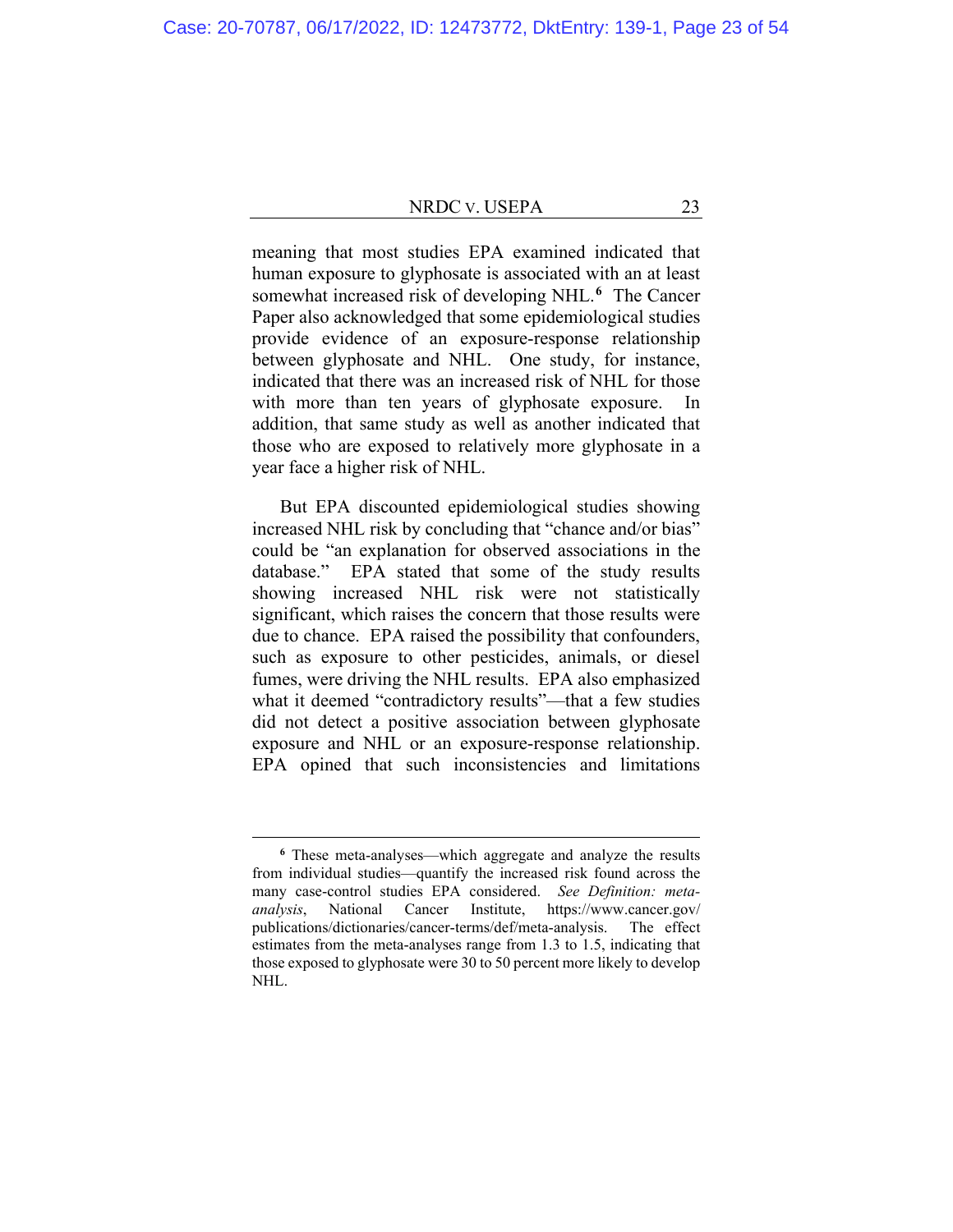precluded it from coming to any firm determination on glyphosate's potential to cause NHL.

As Rural Coalition correctly argues, EPA's own conclusion from that epidemiological evidence is inconsistent with its ultimate selection of the "not likely" hazard descriptor. According to EPA's Cancer Guidelines, that hazard descriptor is appropriate when the agency determines that "available data are considered robust for deciding that there is no basis for human hazard concern." EPA therefore cannot reasonably treat its inability to reach a conclusion about NHL risk as consistent with a conclusion that glyphosate is "not likely" to cause cancer within the meaning of the Cancer Guidelines.

We made a similar point in *Pollinator Stewardship Council v. EPA*, 806 F.3d 520 (9th Cir. 2015), in rejecting an argument by EPA "that since the studies are inconclusive as to the risks of sulfoxaflor for bees, the studies affirmatively prove that sulfoxaflor does *not* cause unreasonable adverse effects on bees." *Id.* at 531. We explained that "[n]either logic nor precedent can sustain this position. We have previously held that an agency cannot rely on ambiguous studies as evidence of a conclusion that the studies do not support." *Id.*; *see also League of United Latin Am. Citizens v. Regan*, 996 F.3d 673, 701 (9th Cir. 2021) ("[Because] EPA represents that there are '*uncertainties* concerning the impact of chlorpyrifos on children' . . . EPA has not determined, and on this record reasonably could not determine to a 'reasonable certainty' that aggregate chlorpyrifos exposures under the current tolerances pose no risk of harm.").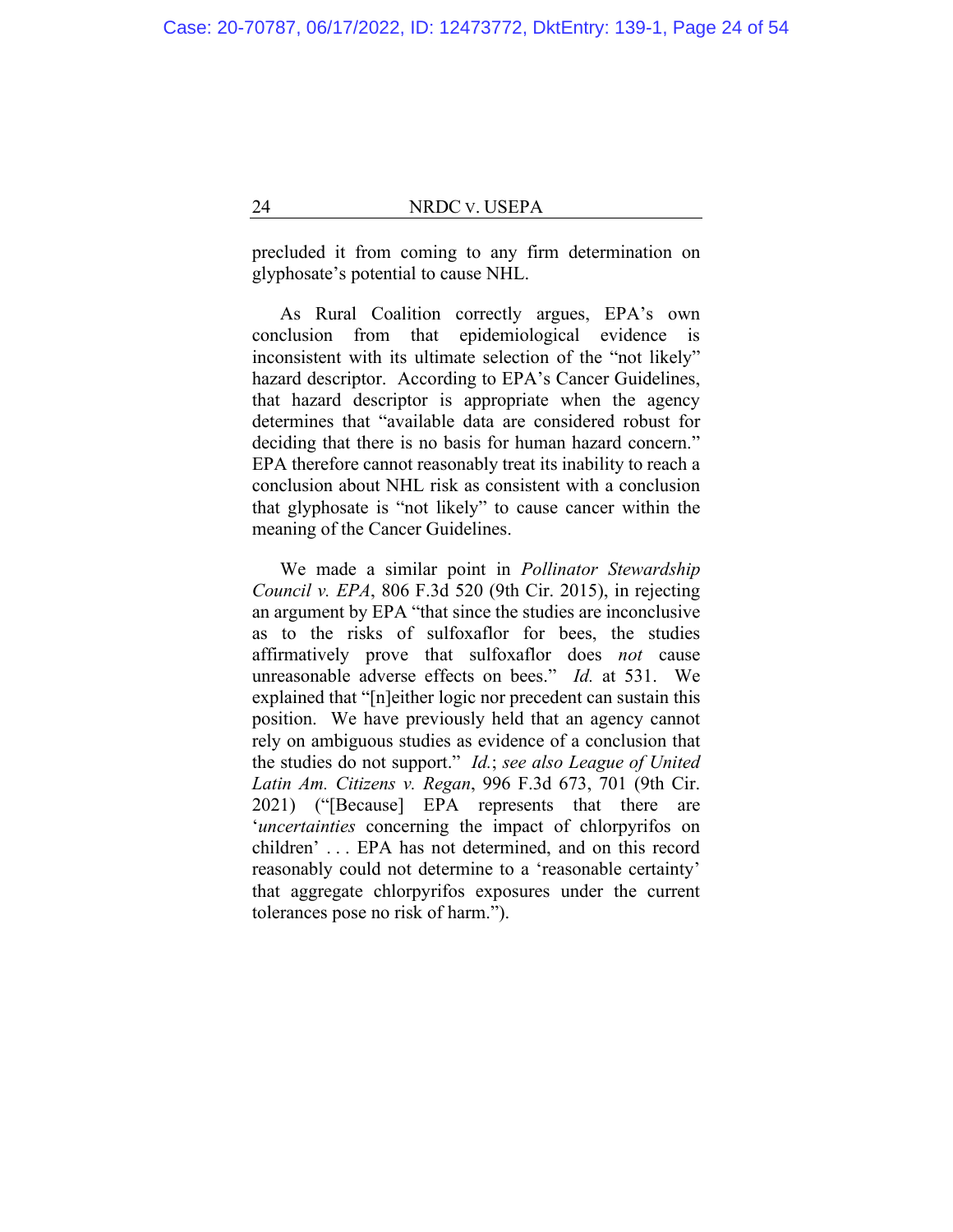# **B.**

The analysis underpinning EPA's "not likely" descriptor is also flawed in various other ways. EPA relies on two main propositions to support its chosen hazard descriptor, but neither withstands scrutiny under the agency's own framework.

# **1.**

EPA's first proposition is that "the agency did not consider any of the tumors observed in the animal carcinogenicity studies to be treatment-related" (*i.e.*, caused by glyphosate). According to EPA, "none of the tumors evaluated in individual rat and mouse carcinogenicity studies are treatment-related due to lack of pairwise statistical significance, lack of a monotonic dose response, absence of preneoplastic or related non-neoplastic lesions, no evidence of tumor progression, and/or historical control information (when available)." But EPA's reliance on at least two of these indicia to infer a lack of treatment-related effects—historical-control data and pairwise statistical significance—conflicts with the Guidelines that the agency contends it is following.**[7](#page-24-0)**

EPA's Cancer Paper uses historical-control data selectively and in a manner that is inconsistent with the Cancer Guidelines. Historical-control data show the natural frequency of different types of tumors in an animal strain. As the Cancer Paper acknowledges, the Cancer Guidelines

<span id="page-24-0"></span>**<sup>7</sup>** EPA's flawed use of two of the indicia to infer a lack of treatmentrelated effects is sufficient to undermine the agency's assessment of the rodent studies it examined. EPA relied upon these indicia so often throughout the Cancer Paper that it is impossible to know what conclusion EPA would have reached without them.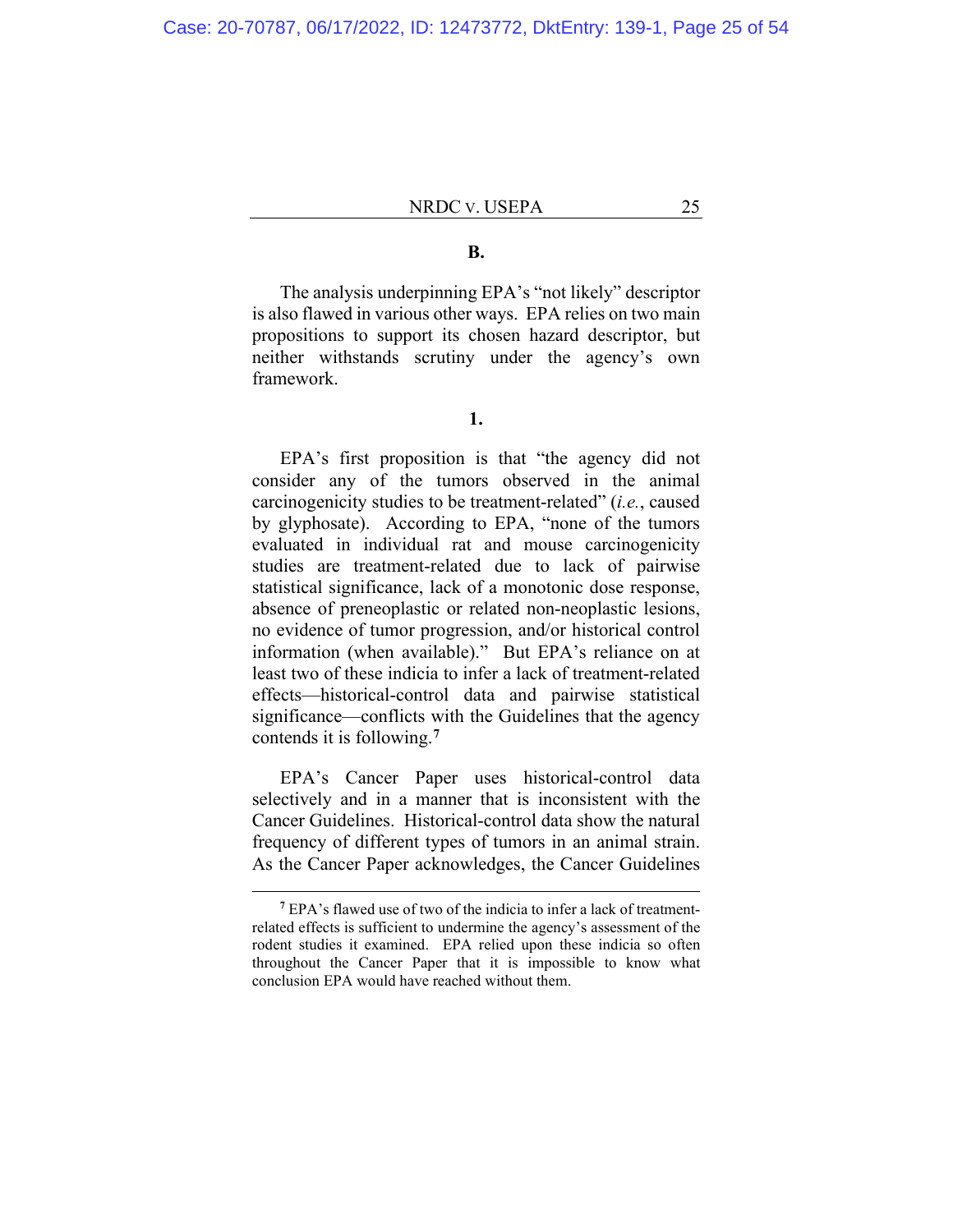instruct that historical-control data can "add to the analysis, particularly by enabling identification of uncommon tumor types or high spontaneous incidence of a tumor in a given animal strain." For example, according to the Guidelines, historical-control data that show a particular type of tumor is very rare in an animal strain could indicate that, when tumors of that type do occur in a study using that strain, "the result is in fact unlikely to be due to chance." By contrast, the Guidelines explain that historical-control data showing "common tumors" in an animal strain could reduce the importance of "results that are barely statistically significant or in which incidence rates in concurrent controls are unusually low in comparison with historical controls."

Rather than using historical-control data both when the data bolster and when the data undermine studies' results, as would be supported by the Cancer Guidelines, EPA uses this type of data only to discount studies indicating that glyphosate may cause tumors. According to the SAP, there were numerous instances in which historical-control data could *add* weight to tumor findings, but EPA never used the data in that manner. As the SAP observed, "[t]o subjectively choose to use historical control incidence data only in situations where" it ultimately undermines tumor results "is to potentially introduce biases." Replying to the SAP's criticism, EPA states that it "recognize[d] the concerns raised by the panel" and "[a]s a result, historical control data have been presented for those studies where historical control data are available from the performing laboratory for the same species and strain for a study" in the revised Cancer Paper. But although EPA *presents* more historical-control data for various studies in the final Cancer Paper than in the draft reviewed by the SAP, the agency did not change the way in which it factored those data into its analysis: EPA still uses the data only to undermine tumor results, even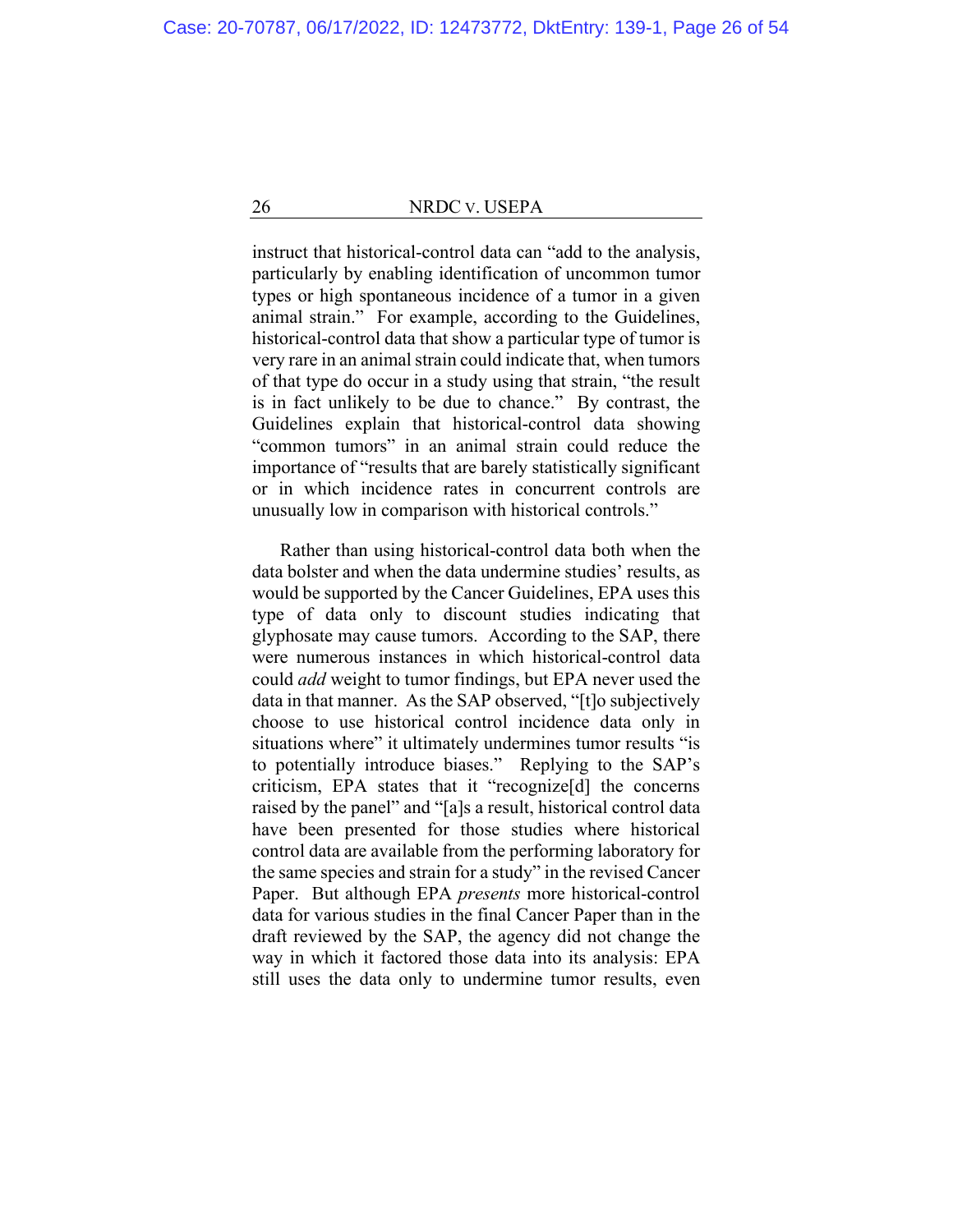ignoring the specific instances in which the SAP explained that historical-control data should increase the import of tumor results.

EPA's reliance on a second indicium, "lack of pairwise statistical significance," is also inconsistent with the Cancer Guidelines. Pairwise comparison and trend tests are two different tests for assessing statistical significance, which is an indication that a particular result is unlikely due to chance. A pairwise comparison test asks whether tumor incidence in a treatment group was higher than in the control group, while a trend test asks whether tumor incidences in all treatment groups increased as the glyphosate dose increased. EPA acknowledges in its Cancer Paper that, according to the Cancer Guidelines, "[s]ignificance in *either* kind of test is sufficient to reject the hypothesis that chance accounts for the result." (emphasis added).But as both ORD**[8](#page-26-0)** and the SAP pointed out, in analyzing various rodent studies, EPA discounts tumor incidences because those incidences were not statistically significant in pairwise comparison tests—when those same tumor incidences were apparently statistically significant using trend tests. Criticizing EPA's approach, "the [SAP] noted that requiring a significant pairwise comparison . . . *in addition to* a significant trend is neither consistent with the [Cancer Guidelines] nor a conservative approach for public health protection." (emphasis in original).**[9](#page-26-1)**

**<sup>8</sup>** Rural Coalition moves to add another ORD document to the administrative record. Because our resolution of these petitions does not depend on that document, we **DENY** Rural Coalition's motion.

<span id="page-26-1"></span><span id="page-26-0"></span>**<sup>9</sup>** If EPA had determined that these tumor results were not statistically significant in trend tests either, one would expect EPA's summary of the animal studies to have pointed to a lack of statistical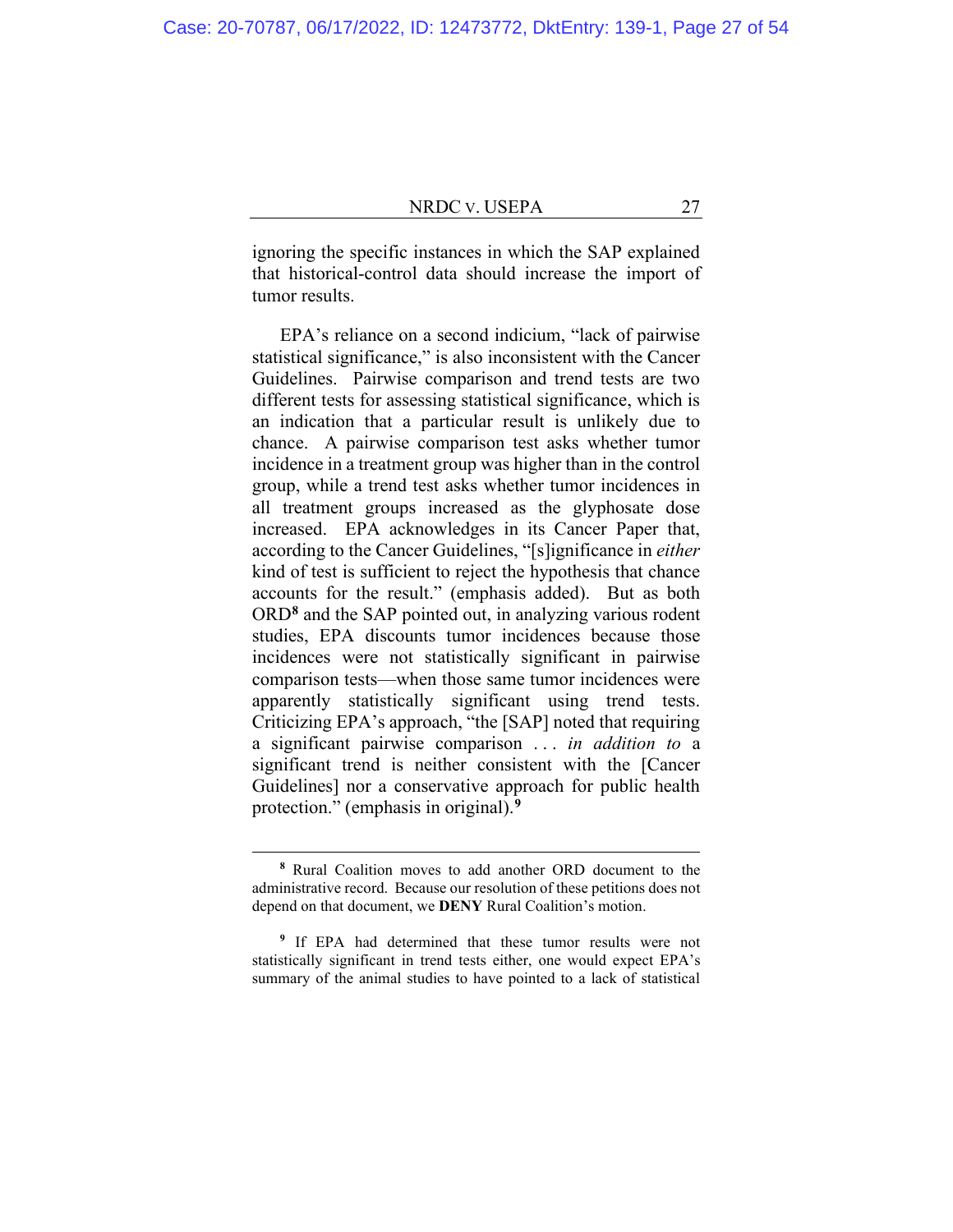Responding to that criticism, EPA asserts that, although its Cancer Guidelines correctly convey that satisfaction of either a trend test or a pairwise test is sufficient for *statistical significance*, they do "not imply that statistical significance alone in an individual test is sufficient to determine that observed tumors are *treatment-related*." (emphasis added). According to EPA, it "evaluated the animal carcinogenicity data using [the Guideline's] weight of evidence approach, which included both the trend and pairwise analyses." But the Guidelines' reliance on these tests for determining statistical significance is precisely for the purpose of sorting out whether a result is treatment-related rather than caused by chance. The Guidelines clearly explain that "[t]rend tests and pairwise comparison tests are the recommended tests for determining whether chance, rather than a treatment-related effect, is a plausible explanation for an apparent increase in tumor incidence." Thus, EPA's bare assertion that a lack of pairwise statistical significance suggests that tumor results in rodent studies are not treatment-related fails to account coherently for the evidence of statistical significance from trend tests, which the Cancer Guidelines deem similarly probative (though not necessarily conclusive).

**2.**

EPA's second proposition in support of its selection of the "not likely" descriptor is that concerning results only occurred at high doses. In the Cancer Paper, EPA invokes the Cancer Guidelines' criterion that a chemical can be

significance *in general* rather than to have focused solely on "a lack of pairwise statistical significance." The agency's response to the SAP's criticism also assumes that various trend tests indicated that tumor results were statistically significant, but it asserts that this did not matter because significance in both types of tests was required to support a conclusion that the tumor results were treatment-related.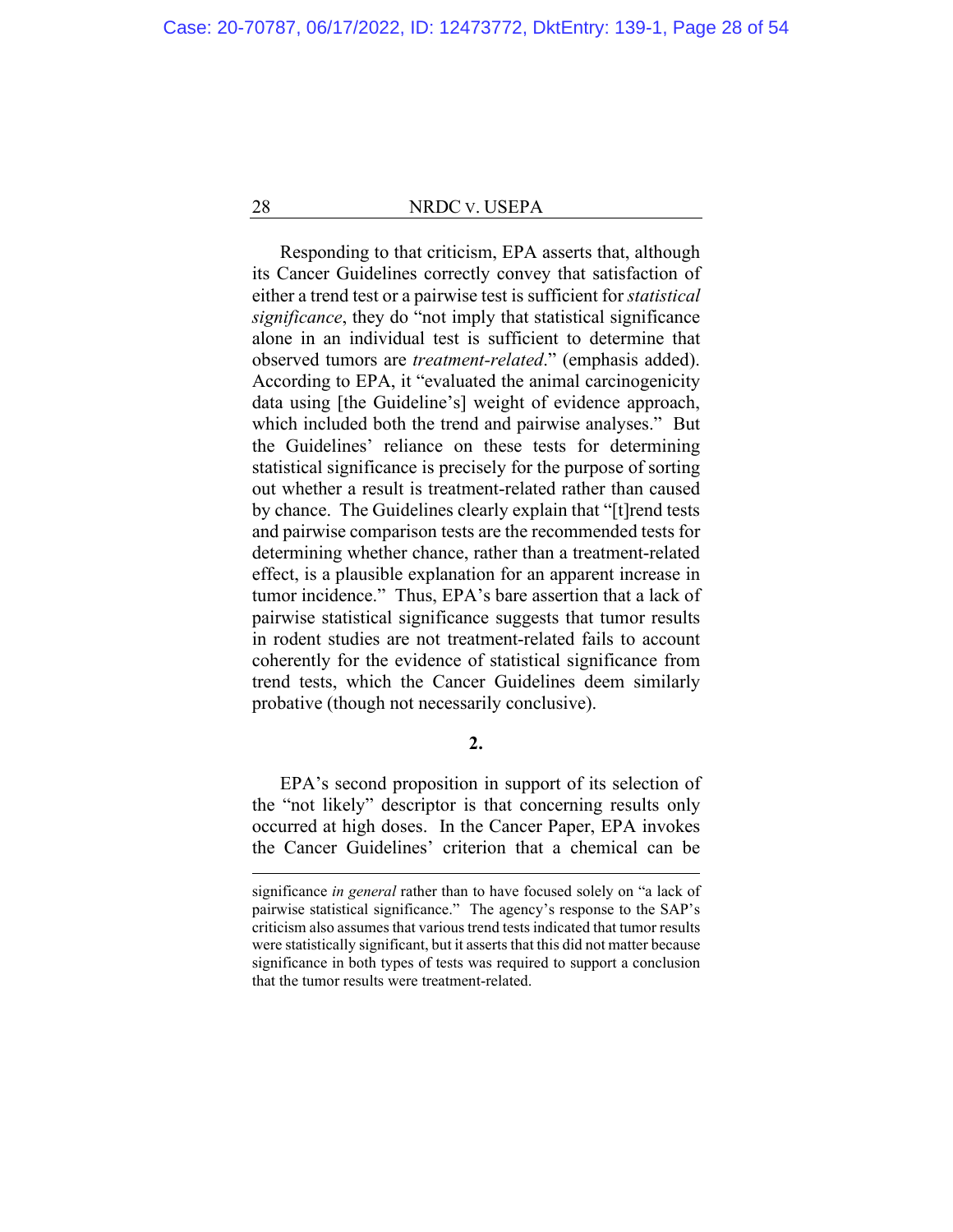considered "not likely to be carcinogenic" when there is "convincing evidence that carcinogenic effects are not likely below a defined dose range." EPA states that, even if the tumors were treatment-related as "some believe," those tumors occurred only at very high glyphosate dosages. According to EPA, increased tumor incidences generally occurred at "the highest doses tested"—"approximately equal to or greater than the limit dose (1000 mg/kg/day)." EPA also mentions that positive results in genotoxicity studies occurred only at "high doses." Importantly, for both the rodent studies and genotoxicity studies, "[t]hese high doses [were] not considered relevant to human health risk assessment based on the currently registered use pattern for glyphosate" because "[m]aximum potential glyphosate exposure [had] been estimated at . . . 7 mg/kg/day . . . which [is] well-below the doses necessary to elicit the effects seen in these animal carcinogenicity and genotoxicity studies."

But EPA's disregard of tumor results occurring at high dosages conflicts with the guidelines EPA purports to follow. The "not likely" descriptor can, in fact, be applied when there is "convincing evidence that carcinogenic effects are not likely below a defined dose range," as EPA states. But the Cancer Guidelines indicate that this use of the "not likely" descriptor is appropriate "when the mode of action is sufficiently understood to conclude that a key event in tumor development would not occur below a certain dose range" to avoid discounting potentially concerning animal results from laboratory settings unless there is a compelling reason to believe that those results are irrelevant to humans.**[10](#page-28-0)**

<span id="page-28-0"></span>**<sup>10</sup>** A mode of action, according to the Cancer Guidelines, is "a sequence of key events and processes, starting with interaction of an agent with a cell, proceeding through operational and anatomical changes, and resulting in cancer formation."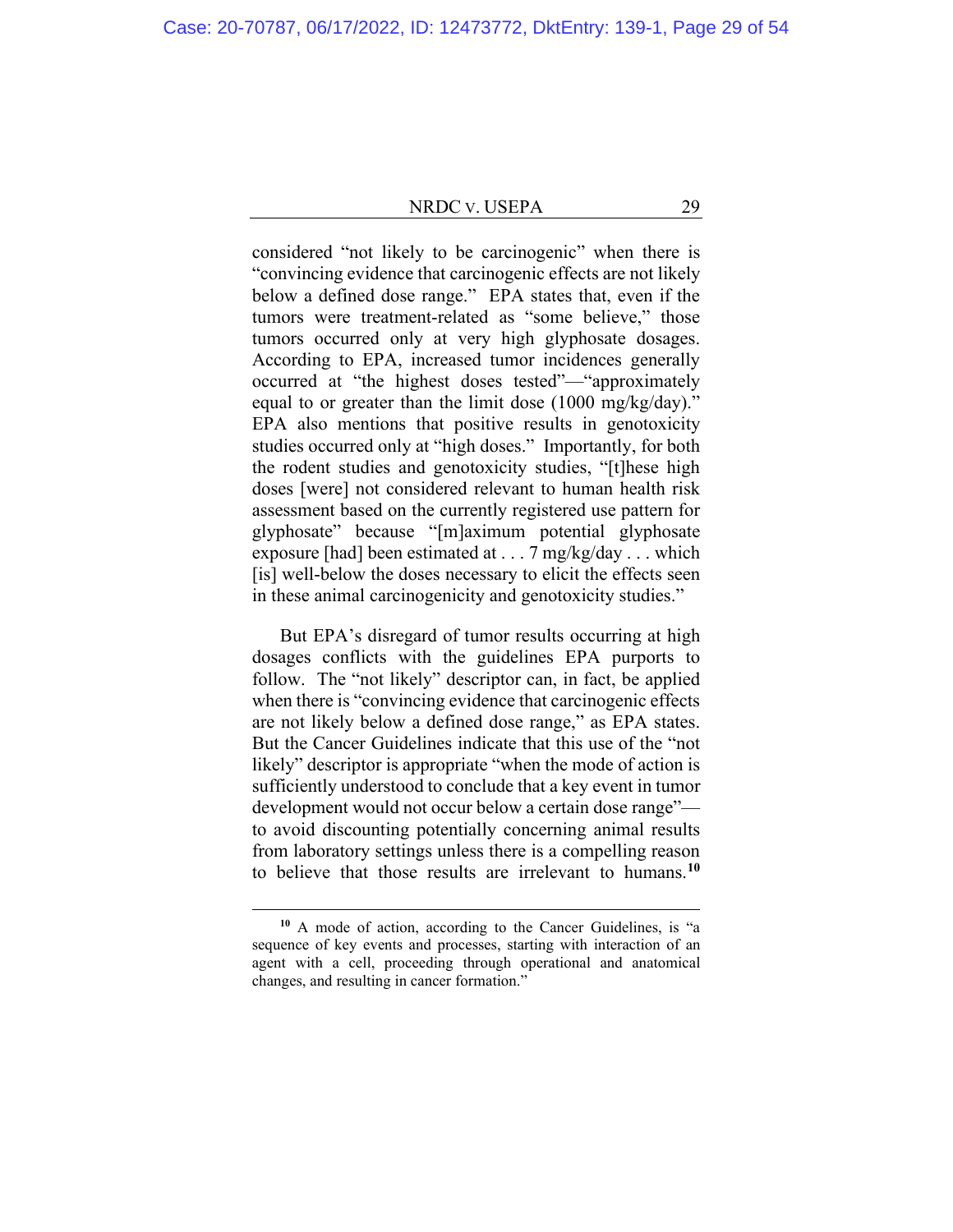Indeed, when that mode of action is sufficiently understood, the Cancer Guidelines contemplate that the chemical would merit "multiple descriptors": it "could be described as likely to be carcinogenic above a certain dose range but not likely to be carcinogenic below that range." Despite these instructions, the Cancer Paper provides no explanation of any "mode of action" indicating that tumors are not likely to occur below a certain glyphosate dosage range, nor does it offer two different hazard descriptors for dosages above and below that range. Instead, EPA asserts that the potentially concerning results observed at high doses in the studies it reviewed are undeserving of significant consideration for two related reasons: because the Cancer Guidelines encourage considering human-exposure levels, which EPA asserts are far below the high doses associated with those results; and because those high doses exceeded a so-called "limit dose" that EPA says is established by the agency's Health Effects Test Guidelines.**[11](#page-29-0)**

But the Cancer Guidelines do not support disregarding results simply because they are based on exposures that exceed typical human-exposure levels. More specifically, no part of the hazard assessment Guidelines encourages disregarding results occurring at high dosage ranges for any reason other than when there is evidence of excessive toxicity. Excessive toxicity occurs when a dose is so high that the sheer amount of the chemical induces abnormal responses in laboratory animals. Excessive toxicity is rare,

<span id="page-29-0"></span>**<sup>11</sup>** The Health Effects Test Guidelines provide directions to researchers who are designing studies. They are published by EPA to "minimize variations among the testing procedures that must be performed to meet the data requirements" of EPA under FIFRA and other laws. As explained below, those guidelines do not establish any such limit dose.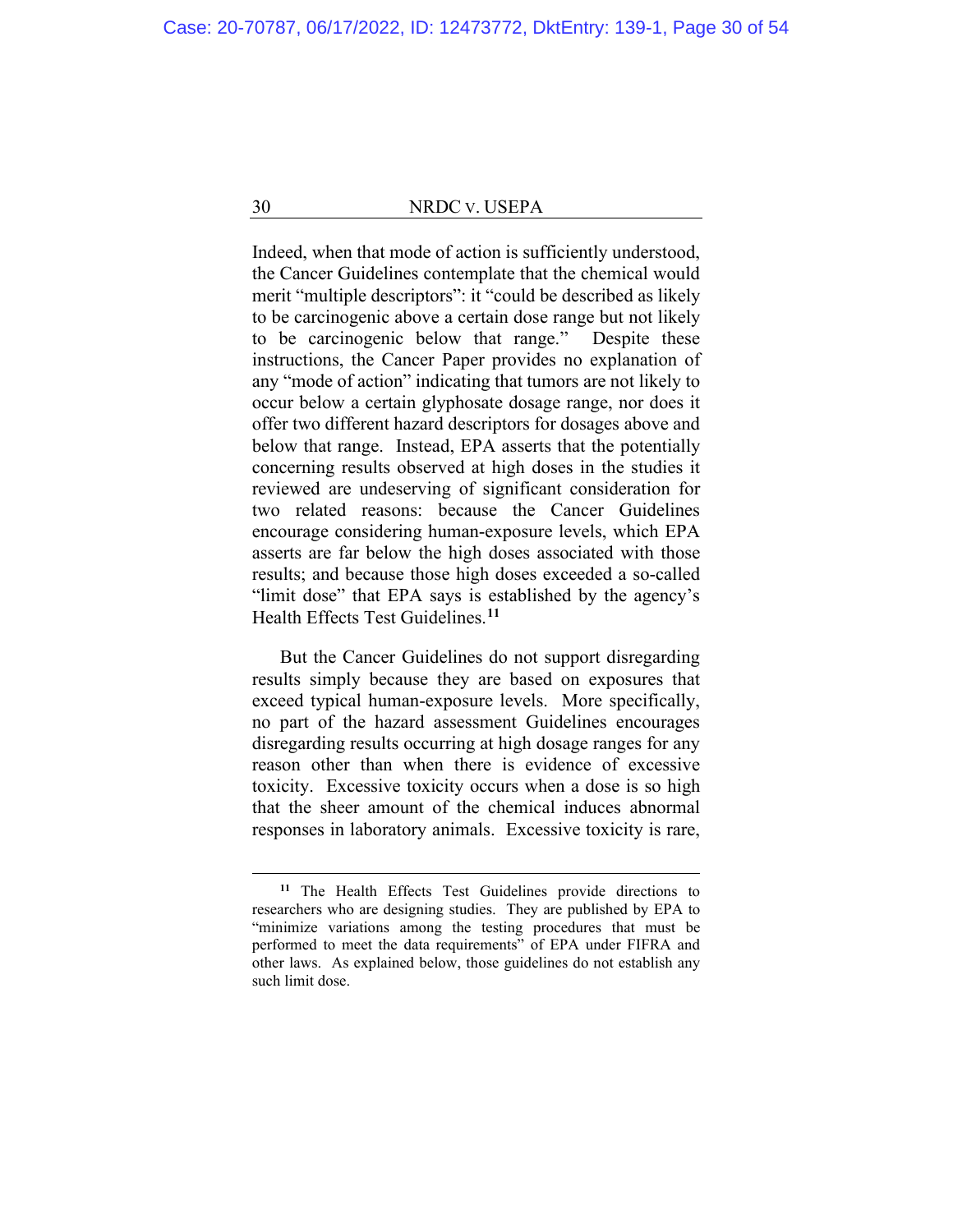so, according to the Cancer Guidelines, "[i]n general . . . effects seen at the highest dose tested are assumed to be appropriate for assessment." That highest dose "is generally selected to provide the maximum ability to detect treatmentrelated carcinogenic effects while *not* compromising the outcome of the study through excessive toxicity." (emphasis added).The Cancer Guidelines further provide that results "may be regarded as not appropriate to include in assessment of the potential for human carcinogenicity of the agent" only "[i]f adequate data demonstrate that the effects are solely the result of excessive toxicity rather than carcinogenicity of the tested agent *per se.*"Despite EPA's various invocations of its Guidelines, the agency provides no evidence of excessive toxicity yet nonetheless disregards high-dosage results.

Indeed, disregarding results occurring at high dosage ranges seems contrary to the "purpose" of a hazard assessment. According to the Cancer Guidelines, the "purpose" of a hazard assessment "is to construct a total analysis examining what the biological data reveal as a whole about carcinogenic effects and mode of action of the agent, and their implications for human hazard and doseresponse evaluation." Consistent with this understanding, subsequent steps in the Cancer Guidelines' risk assessment—ones that follow only once EPA has determined that there is, in fact, a hazard—integrate humanexposure patterns into the risk assessment through a variety of complex methods. In fact, as explained above, choosing a hazard descriptor is presented in the Guidelines as part of the hazard-identification step, and a subsequent step focuses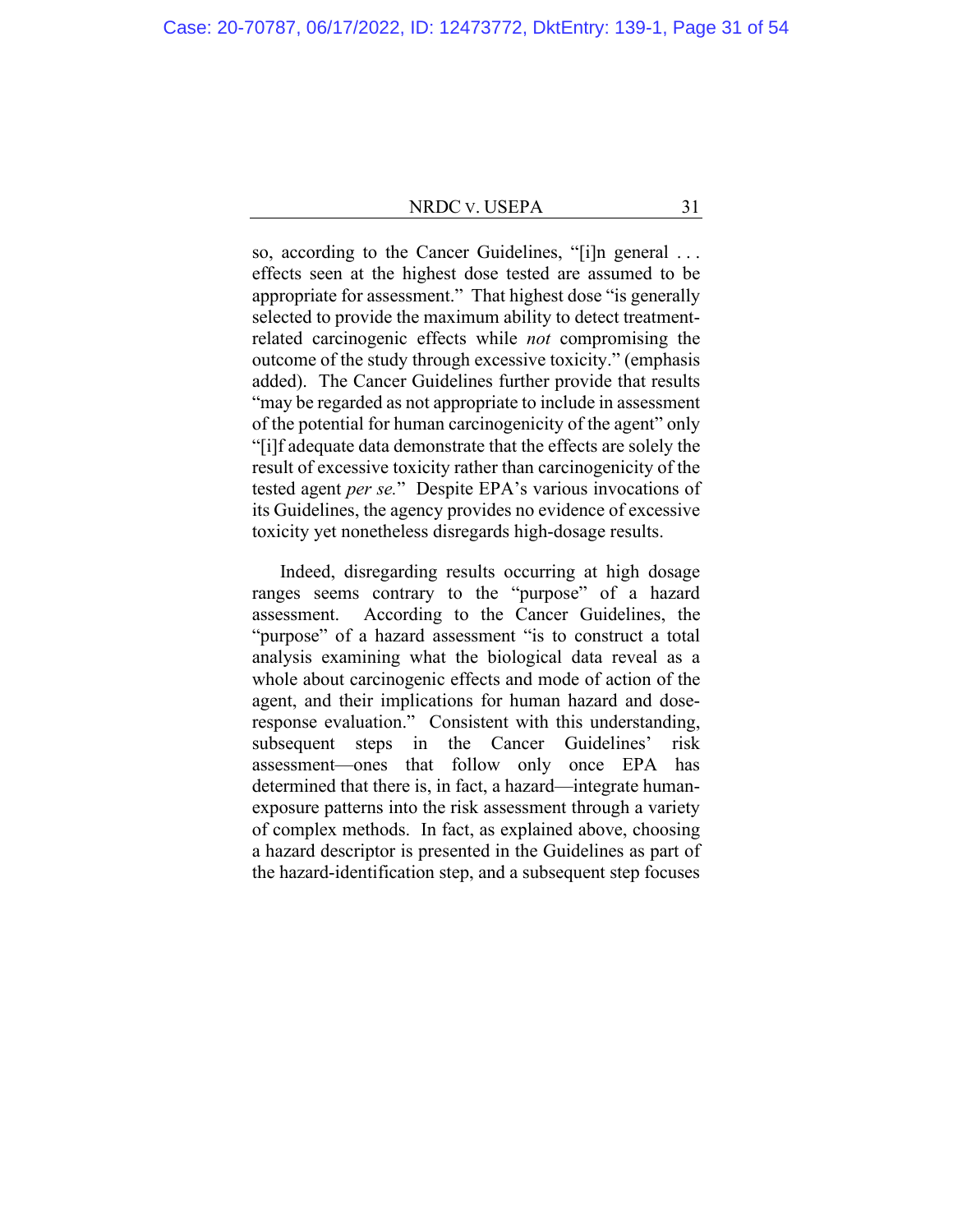entirely on characterizing "the conditions of human exposure."<sup>[12](#page-31-0)</sup>

EPA suggests that other agency guidelines support disregarding results above a so-called "limit dose" of 1,000 mg/kg/day, but that suggestion is also unsupported. According to EPA, its Health Effects Test Guidelines establish that there is a generally applicable "limit dose" of 1,000 mg/kg/day. Those guidelines, however, do not establish any such limit dose. Instead, the guidelines simply explain that, when researchers design an experiment, the important consideration for choosing the highest dose is once again—excessive toxicity. According to the guidelines, researchers should carefully choose the highest dose to be administered with the goal that "[t]he highestdose level should elicit signs of toxicity without substantially altering the normal life span due to effects other than tumors." The guidelines state that "[t]he highest dose tested

<span id="page-31-0"></span>**<sup>12</sup>** Quoting a fragment from the Cancer Guidelines in the Cancer Paper's "not likely" explanation, EPA seems to suggest that part of the Guidelines supports using human-exposure patterns to exclude results. The full passage from the Cancer Guidelines states the following, with the underlined part reflecting the fragment EPA quotes in its Cancer Paper: "*Weighing of the evidence includes addressing not only the likelihood of human carcinogenic effects of the agent but also the conditions under which such effects may be expressed*, to the extent that these are revealed in the toxicological and other biologically important features of the agent." Read in context, this sentence in the Cancer Guidelines is not encouraging the agency to integrate human-exposure patterns into its hazard assessment. The sentence appears in an introductory section with instructions for completing a "Weight of Evidence Narrative" that will explain the hazard-assessment reasoning. Rather than conveying a method for evaluating study results in a hazard assessment, the sentence simply encourages the agency to describe the biological pathways through which tumors develop—insofar as the agency has such information available—as part of producing a comprehensive narrative for the public.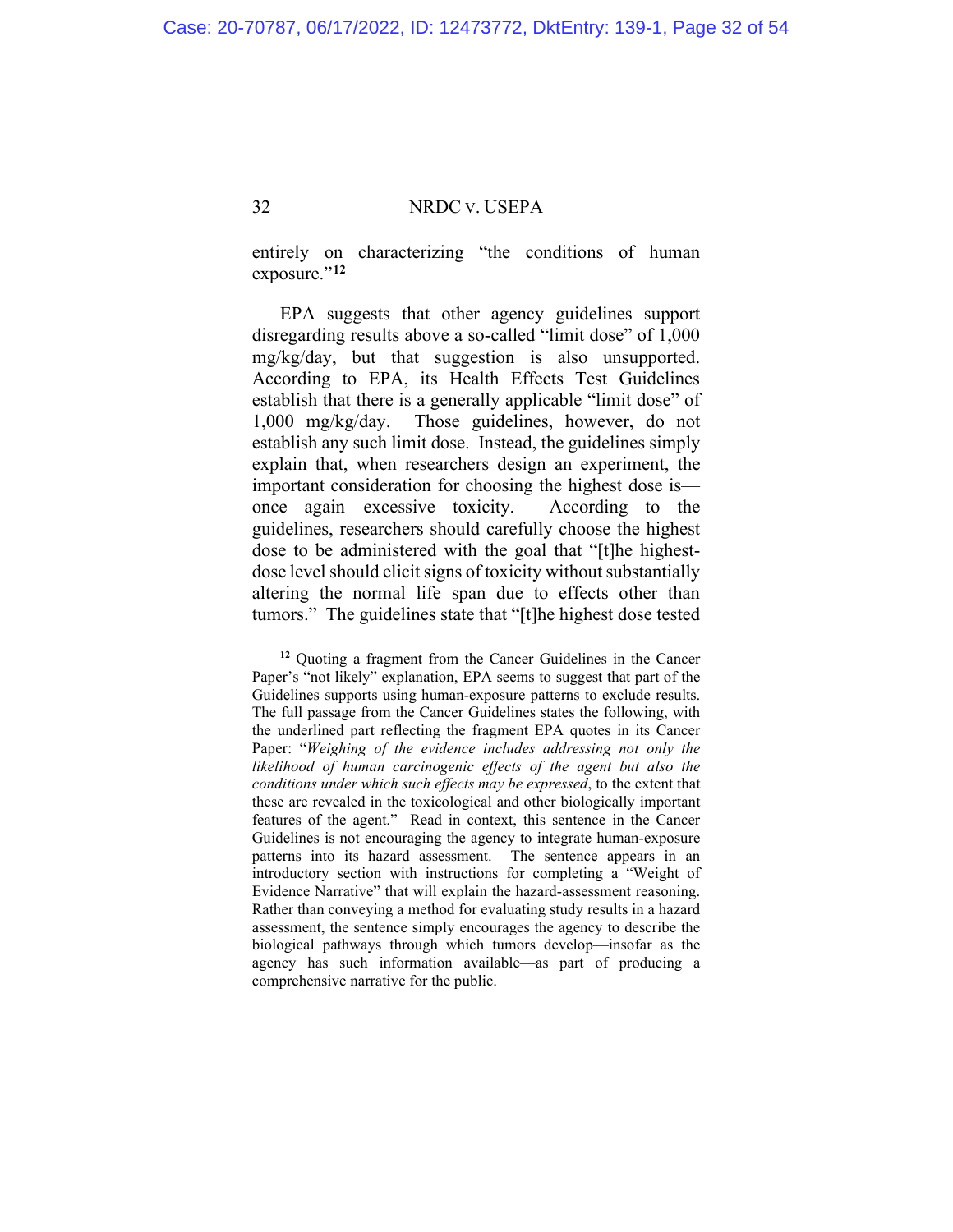*need not* exceed 1,000 mg/kg/day." (emphasis added). "Need not" indicates that the highest dose ultimately selected does not *have* to exceed 1,000 mg/kg/day, but it can. Also, because the highest dose tested in a completed study was presumably selected to *avoid* excessive toxicity, these guidelines do not support EPA's disregard of tumor results occurring at and above that 1,000 mg/kg/day dosage.

The SAP expressly stated the concern that EPA improperly discounted study results involving dosages at or above 1,000 mg/kg/day: "Disregarding responses at any dose above a pre-selected 'limit dose,' even though the dose did not exceed the maximum tolerated dose"—that is, the maximum dose before excessive toxicity kicks in—"is not in keeping with the way rodent bioassays are normally interpreted . . . . Thus selecting 1,000 mg/kg/day *a priori* as the limit dose appears to be an *ad hoc* decision that is not well-justified, and is not justified on the basis of the [Cancer Guidelines]." Despite the SAP's criticism, EPA declined to change its approach or to meaningfully respond.

# **C.**

For these reasons, EPA's choice of a hazard descriptor is not supported by substantial evidence. Despite EPA's repeated invocation of its Cancer Guidelines, the Interim Decision fails to abide by those Guidelines. Inconsistent reasoning "is, absent explanation, 'the hallmark of arbitrary action.'" *Nat'l Parks Conservation Ass'n v. EPA*, 788 F.3d 1134, 1145 (9th Cir. 2015) (quoting *Sierra Club v. EPA*, 719 F.2d 436, 459 (D.C. Cir. 1983)). It cannot survive substantial-evidence review. *NRDC v. EPA*, 31 F.4<sup>th</sup> 1203, 1210 (9th Cir. 2022) (considering internal "inconsistencies" and "EPA's decision to abandon its own guidance . . . without a discernable rationale" in holding that a decision was not supported by substantial evidence).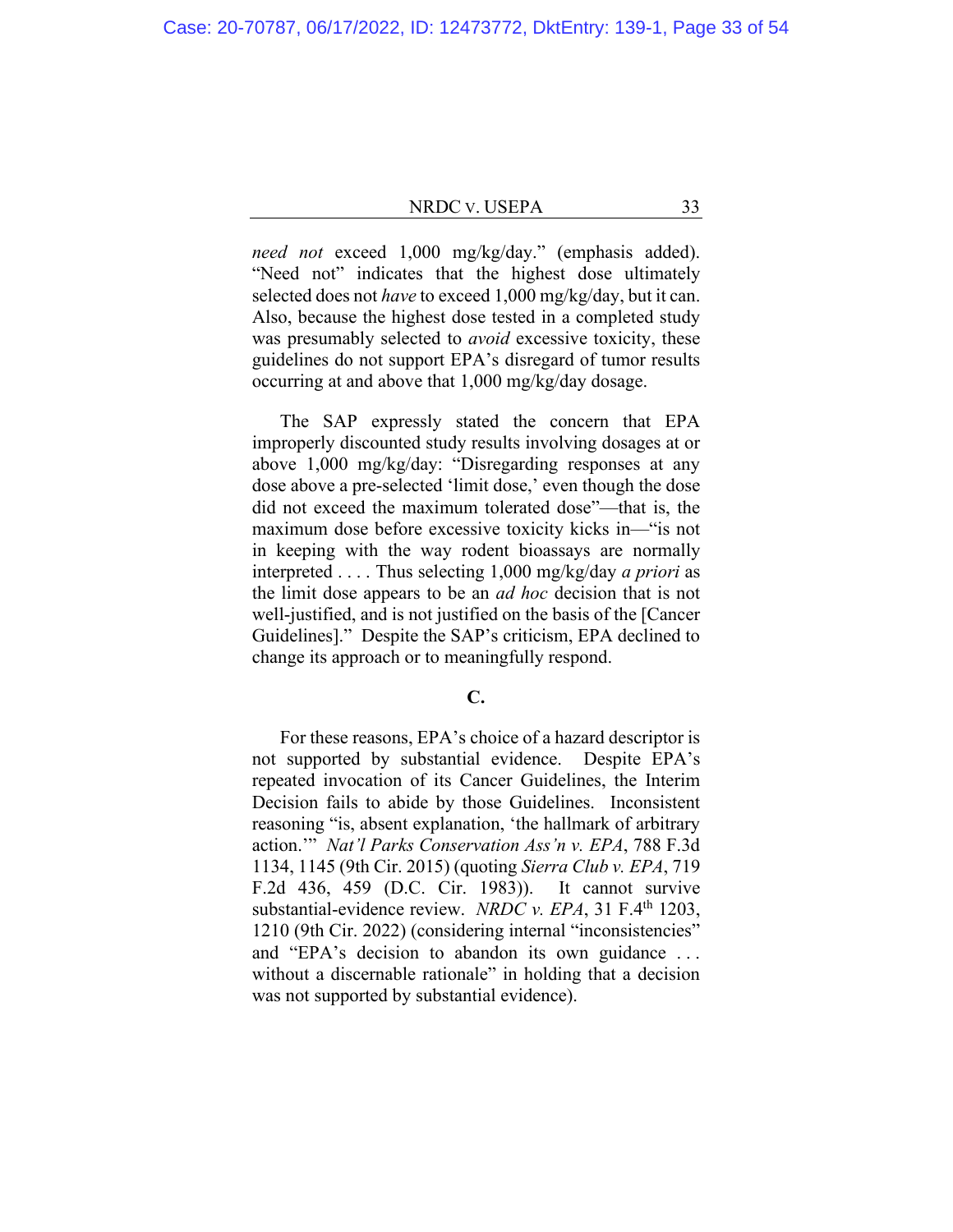Vacatur is the traditional remedy for erroneous administrative decisions. *See Pollinator Stewardship Council*, 806 F.3d at 532. To determine whether vacatur is appropriate, we consider at least three factors. First, "we weigh the seriousness of the agency's errors against the disruptive consequences of an interim change that may itself be changed." *Nat'l Fam. Farm Coal. v. EPA*, 960 F.3d 1120, 1144 (9th Cir. 2020) (quoting *Pollinator Stewardship Council*, 806 F.3d at 532). Second, we consider "the extent to which either vacating or leaving the decision in place would risk environmental harm." *Id.* at 1144–45. Third, we examine "whether the agency would likely be able to offer better reasoning [and] . . . adopt the same rule on remand, or whether such fundamental flaws in the agency's decision make it unlikely that the same rule would be adopted on remand." *Id.* at 1145 (quoting *Pollinator Stewardship Council*, 806 F.3d at 532).

Based on these considerations, we vacate the humanhealth portion of EPA's Interim Decision and remand for further analysis and explanation. The first factor clearly weighs in favor of vacatur. EPA's errors in assessing human-health risk are serious. Moreover, no disruptive consequences will result from vacating the human-health portion of the Interim Decision because that portion simply maintained the status quo—the Interim Decision imposed no new mitigation measures associated with human health. For similar reasons, vacating the human-health portion is unlikely to risk environmental harm, and thus the second factor also weighs in favor of vacatur. The last factor is more uncertain. It is possible that EPA could come to the same human-health conclusion on remand, but the agency's explanation would need to be so different that we cannot make a confident prediction on this factor. With two factors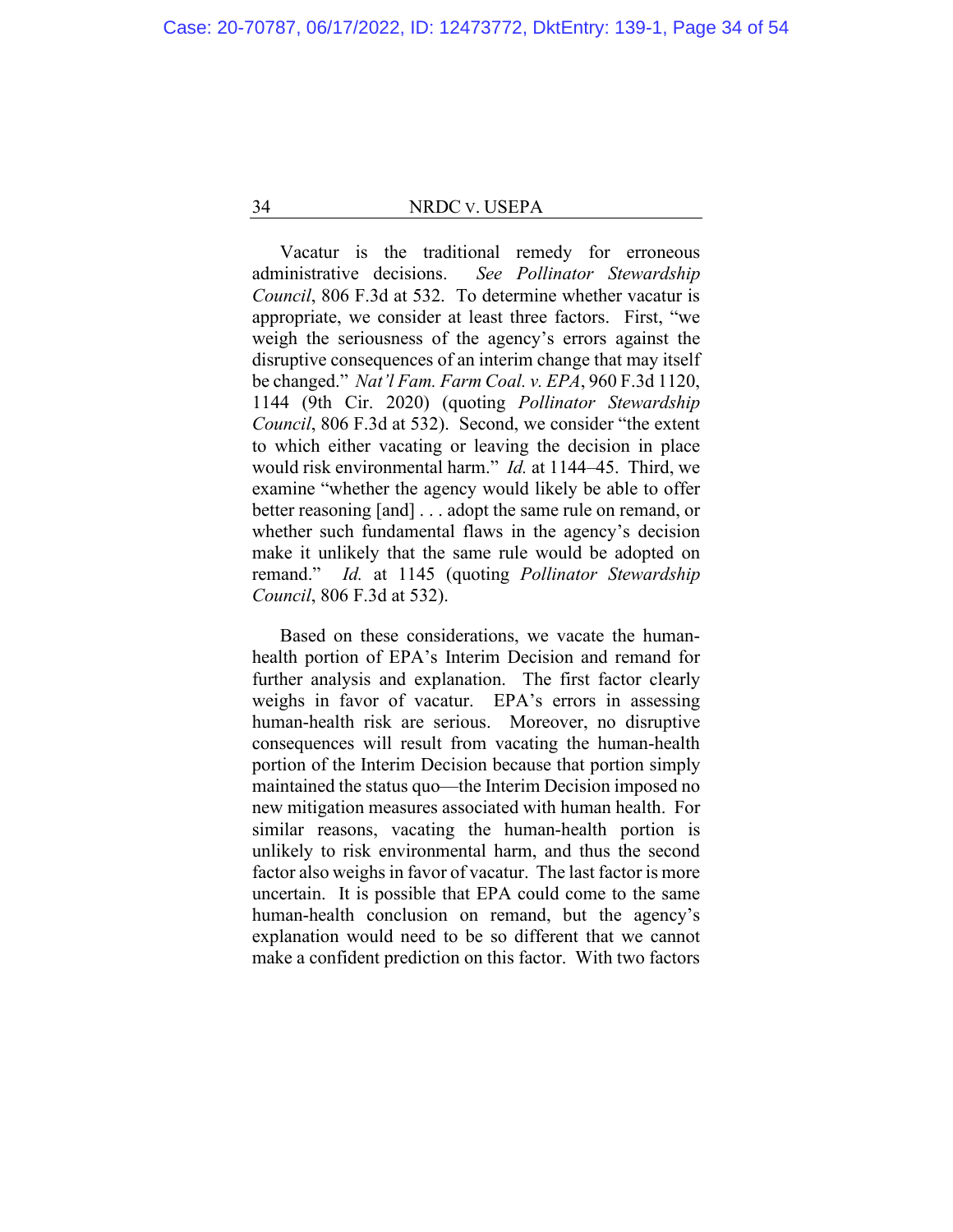weighing in favor of vacatur, uncertainty with respect to this last one does not tip the scale in the other direction.**[13](#page-34-0)**

In light of this holding, we need not reach Rural Coalition's arguments about other alleged errors pertaining to human health. *See Pollinator Stewardship Council*, 806 F.3d at 532 ("The matter must be remanded to the agency. We need not reach the other claims of error raised by petitioners."). Similarly, our vacatur makes it unnecessary to address NRDC's objection that EPA did not comply with its procedural obligation to respond to NRDC's comments about human health—because further proceedings, including a new public-comment process, will be needed on remand.**[14](#page-34-1)**

# **IV.**

We next address Rural Coalition's Endangered Species Act claim. Congress enacted the ESA "to provide a means whereby the ecosystems upon which endangered species and threatened species depend may be conserved" and "to provide a program for the conservation of such endangered species and threatened species" (collectively, "listed species"). 16 U.S.C. § 1531(b). The ESA reflects "a conscious decision by Congress to give endangered species

**<sup>13</sup>** We decline to rule on any effect this vacatur might have on glyphosate's registration. Even assuming that we could order deregistration outright, we would not do so here. Given the errors we have pointed out—and our uncertainty regarding how correcting those errors will alter EPA's final conclusion—deregistration would be a disproportionate and highly disruptive remedy.

<span id="page-34-1"></span><span id="page-34-0"></span>**<sup>14</sup>** As NRDC pointed out and EPA did not dispute at oral argument, vacatur of the human-health portion will require the agency to conduct a new public-comment process. 40 C.F.R. §§ 155.56, 155.58(a).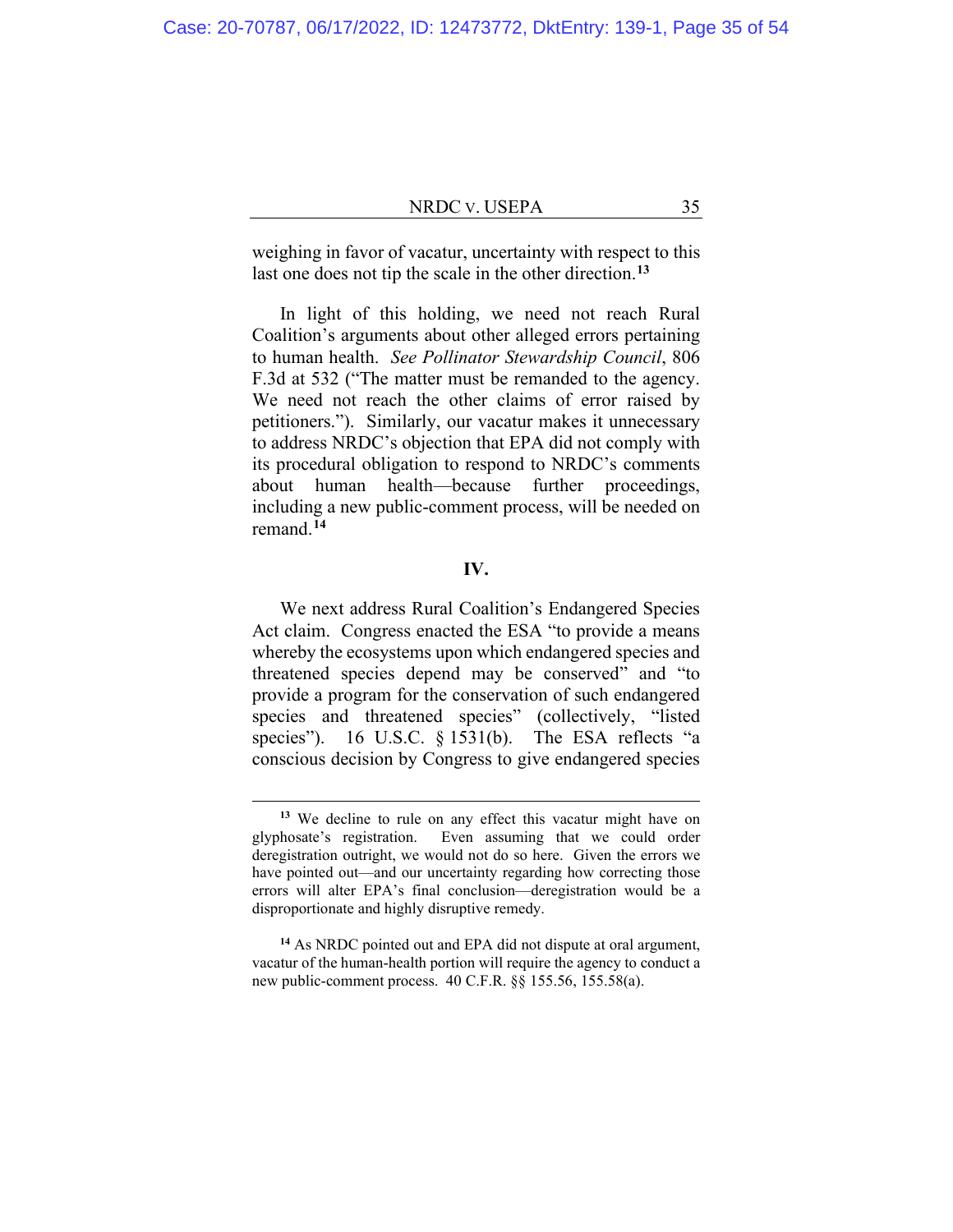priority over the 'primary missions' of federal agencies." *Tenn. Valley Auth. v. Hill*, 437 U.S. 153, 185 (1978).

The ESA protects those species, in part, by requiring federal agencies to consult with the U.S. Fish and Wildlife Service or the National Marine Fisheries Service (the "Services"). Section  $7(a)(2)$  of the ESA mandates that every federal agency "shall, in consultation with and with the assistance of [the Services], insure that any action authorized, funded, or carried out by such agency . . . is not likely to jeopardize the continued existence of any endangered species or threatened species or result in the destruction or adverse modification" of designated critical habitat. 16 U.S.C.  $\S$  1536(a)(2). The consultation process unfolds as follows: "[A]t the earliest possible time," the agency proposing the action assesses whether a proposed action "may affect" an endangered or threatened species or its critical habitat, 50 C.F.R. § 402.14(a), making a so-called "effects determination." "May affect" is broadly understood. It includes "*[a]ny possible effect*, whether beneficial, benign, adverse or of an undetermined character." *Karuk Tribe of Cal. v. U.S. Forest Serv.*, 681 F.3d 1006, 1027 (9th Cir. 2012) (quoting *California ex rel. Lockyer v. U.S. Dep't of Agric.*, 575 F.3d 999, 1018 (9th Cir. 2009)). If the agency determines that its action "may affect" a listed species or critical habitat, "formal consultation" is generally necessary. 50 C.F.R. § 402.14(a)–(b). Formal consultation requires the Services to prepare a "biological opinion" on whether the proposed action "is likely to jeopardize the continued existence of listed species or result in the destruction or adverse modification of critical habitat." *Id*.  $§$  402.14(g)(4), (h). If the Services conclude that "the agency action would place the listed species in jeopardy or adversely modify its critical habitat," *Nat'l Ass'n of Home Builders v. Defs. of Wildlife*, 551 U.S. 644, 652 (2007), they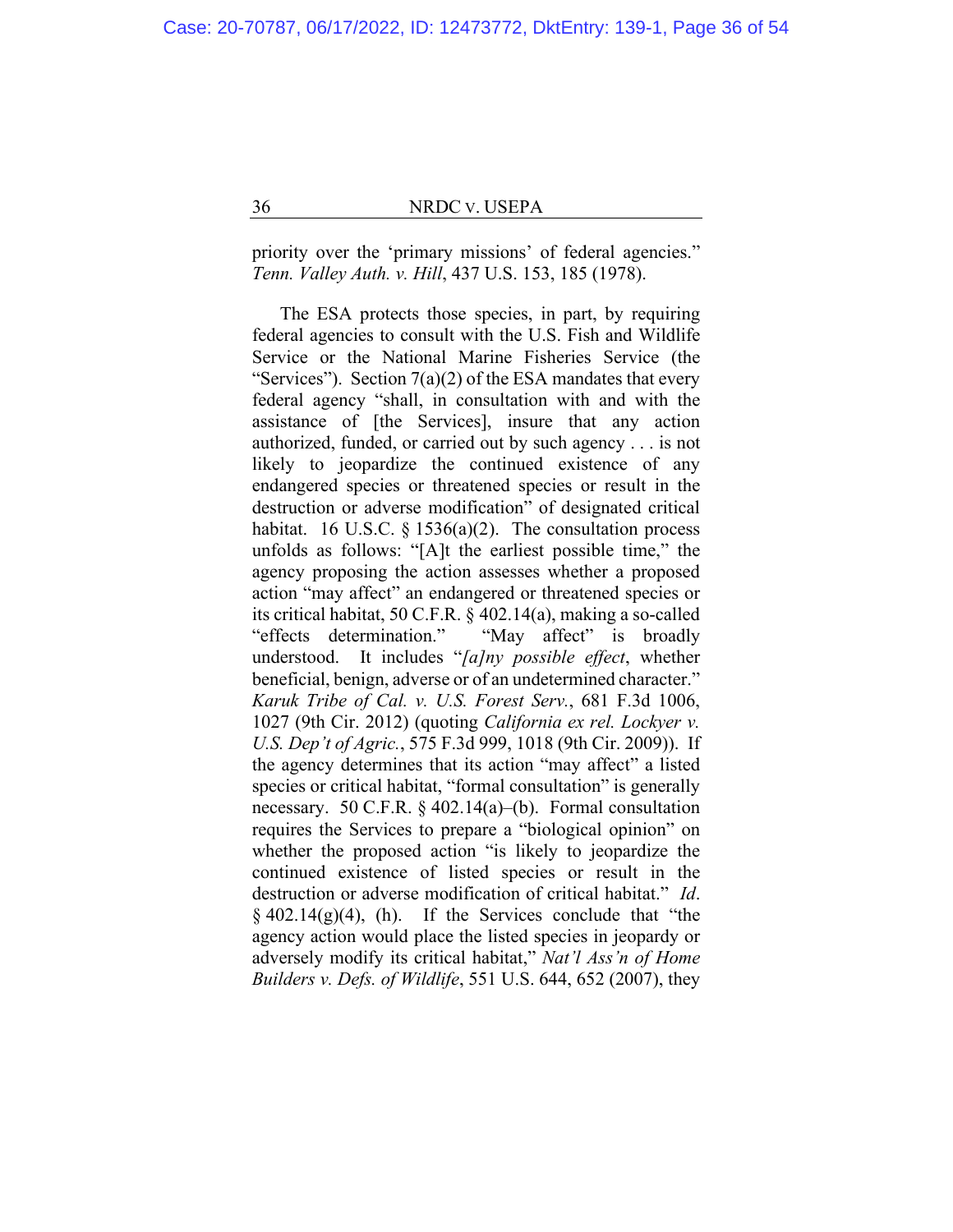must recommend "reasonable and prudent alternatives" to the proposed action, *id.* (quoting 16 U.S.C.  $\S$  1536(b)(3)(A) and 50 C.F.R. § 402.14(h)(2)).

Rural Coalition argues that EPA failed to comply with these obligations before issuing the Interim Decision. At the threshold, Intervenor Monsanto argues that we should not decide the merits of this claim because Rural Coalition lacks standing, the claim is moot, and/or the claim was not adequately preserved. To help explain our analysis of these arguments, we first describe the aspects of the Interim Decision relevant to the ESA claim. We then answer all of the threshold questions in Rural Coalition's favor and, on the merits, agree with Rural Coalition that EPA violated the ESA.

**A.**

The Interim Decision contains the critical pieces of EPA's registration review of glyphosate. It "finalizes" the human and ecological risk assessments and announces that "[n]o additional data are required."As to human health, it "determine[s] that there are no risks to human health from the current registered uses of glyphosate" and imposes no health-related mitigation requirements. As to ecological risk, it finds potential risks to animals and plants and "require[s]" mitigation in light of those risks, laying out specific language for glyphosate product labels. Crucially, the Interim Decision "concludes that the benefits outweigh the potential ecological risks" when glyphosate is used according to the restrictions imposed by the Interim Decision. That conclusion is the critical determination that the pesticide complies with FIFRA's safety standard. *See Nat'l Fam. Farm Coal. v. EPA*, 960 F.3d 1120, 1133 (9th Cir. 2020) ("FIFRA uses a cost-benefit analysis to ensure that there is no unreasonable risk created for people or the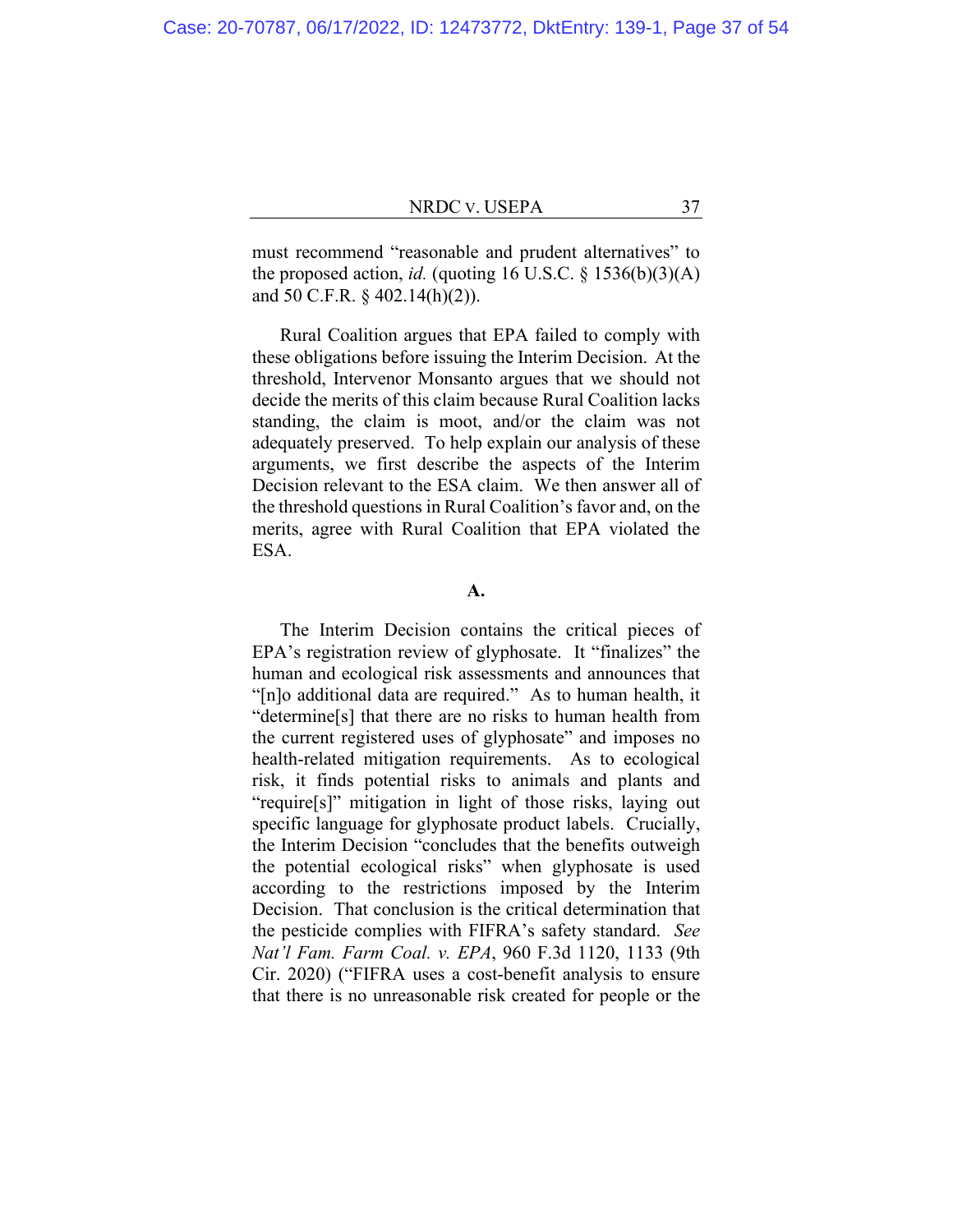environment from a pesticide." (quoting *Pollinator Stewardship Council v. EPA*, 806 F.3d 520, 522–23 (9th Cir. 2015))).**[15](#page-37-0)**

**B.**

# **1.**

We turn to the first threshold question: whether Rural Coalition lacks standing to bring an ESA claim. Article III standing requires "(1) a concrete and particularized injury that is 'actual or imminent, not conjectural or hypothetical'; (2) a causal connection between the injury and the defendant's challenged conduct; and (3) a likelihood that a favorable decision will redress that injury." *Pyramid Lake Paiute Tribe of Indians v. Nev. Dep't of Wildlife*, 724 F.3d 1181, 1187 (9th Cir. 2013) (quoting *Lujan v. Defs. of Wildlife*, 504 U.S. 555, 560 (1992)).**[16](#page-37-1)**

**<sup>15</sup>** The Interim Decision outlines only two more tasks, in addition to ESA consultation, that EPA intends to complete before issuing a final registration review decision: an endocrine analysis required by the FFDCA and resolution of a petition filed under the FFDCA. But EPA made clear that there is nothing left for the agency to do under FIFRA's mandate itself. The ESA analysis, FFDCA analysis, and response to the FFDCA petition are discrete processes guided by other statutes. At oral argument, EPA confirmed, "[T]he Interim Decision ... basically finalized everything except for the Endangered Species Act consultation, which the agency committed to do before making a final decision. It looked at human health and ecological risk, which are the factors under the statute—under FIFRA."

<span id="page-37-1"></span><span id="page-37-0"></span>**<sup>16</sup>** Rural Coalition asserts an injury on behalf of its members and thus must also meet the requirements for associational standing. "[A]n association has standing to bring suit on behalf of its members when: (a) its members would otherwise have standing to sue in their own right; (b) the interests it seeks to protect are germane to the organization's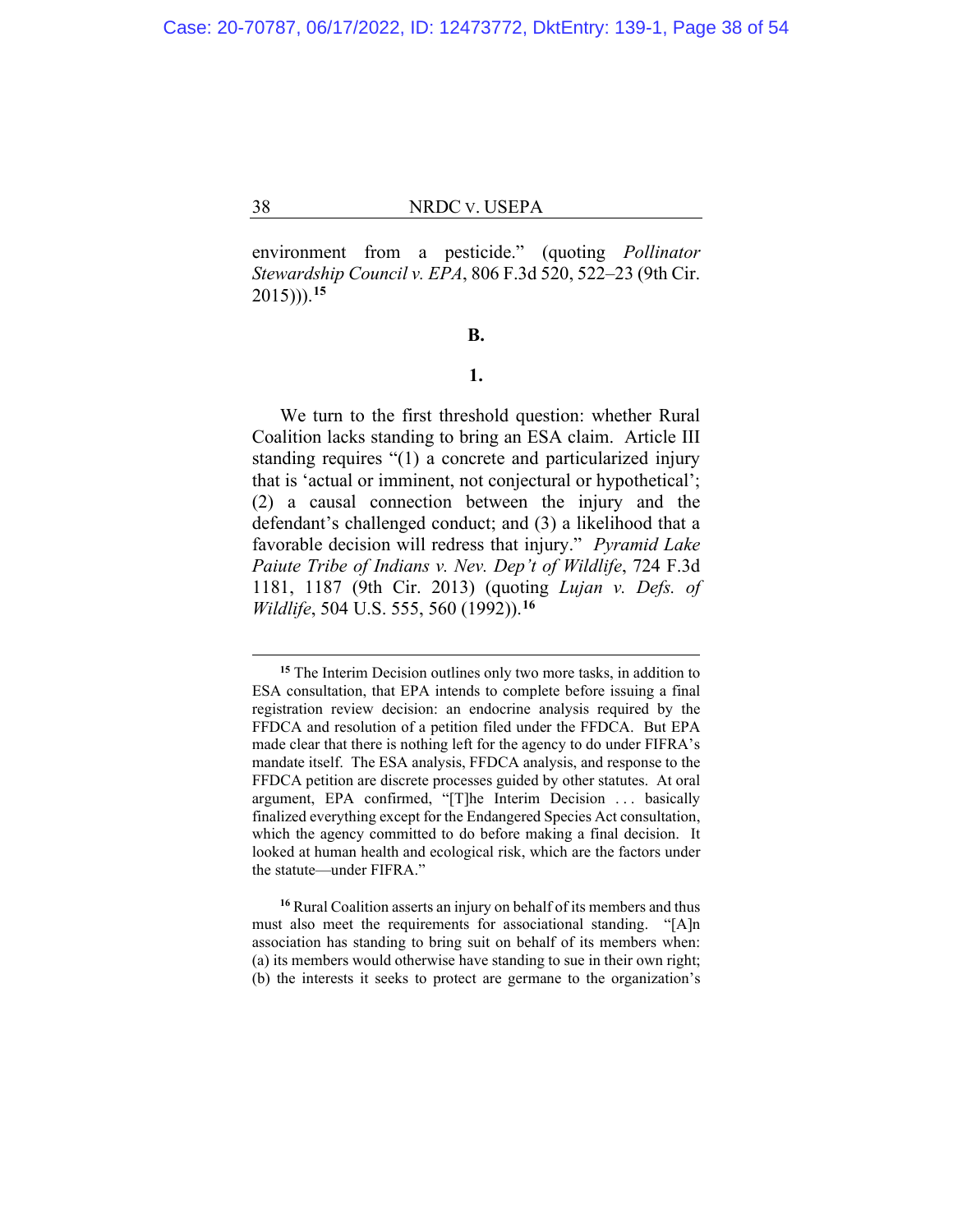"To satisfy the injury-in-fact requirement of the Article III inquiry, 'a plaintiff asserting a procedural injury must show that the procedures in question are designed to protect some threatened concrete interest of his that is the ultimate basis of his standing.'" *Salmon Spawning & Recovery All. v. Gutierrez*, 545 F.3d 1220, 1225 (9th Cir. 2008) (quoting *Citizens for Better Forestry v. U.S. Dep't of Agric.*, 341 F.3d 961, 969 (9th Cir. 2003)). Rural Coalition's members have submitted declarations stating that they regularly engage in educational and recreational activities involving a variety of endangered species, including the Indiana bat, whooping crane, and least tern. These members also allege that glyphosate is threatening their interests by exposing those species to toxic runoff and residues on vegetation. The interests identified in the Rural Coalition declarations are "undeniably . . . cognizable interest[s] for [the] purpose of standing." *See Lujan*, 504 U.S. at 562–63. In addition, the consultation procedures that Rural Coalition claims were required but not completed are intended to protect these types of interests. *See Salmon Spawning*, 545 F.3d at 1226 ("These procedures are designed to advance the ESA's overall goal of species preservation, and thus the [members'] specific goals as to ... preservation, by ensuring agency compliance with the ESA's substantive provisions."). Accordingly, the injury-in-fact requirement is met.

Rural Coalition has also established causation. We have held that an alleged violation of the consultation requirement constitutes a "procedural injury" for standing purposes.

purpose; and (c) neither the claim asserted nor the relief requested requires the participation of individual members in the lawsuit." *Hunt v. Wash. State Apple Advert. Comm'n*, 432 U.S. 333, 343 (1977). Criteria (b) and (c) are not contested, and we are satisfied that they are met here. We therefore focus our analysis on (a).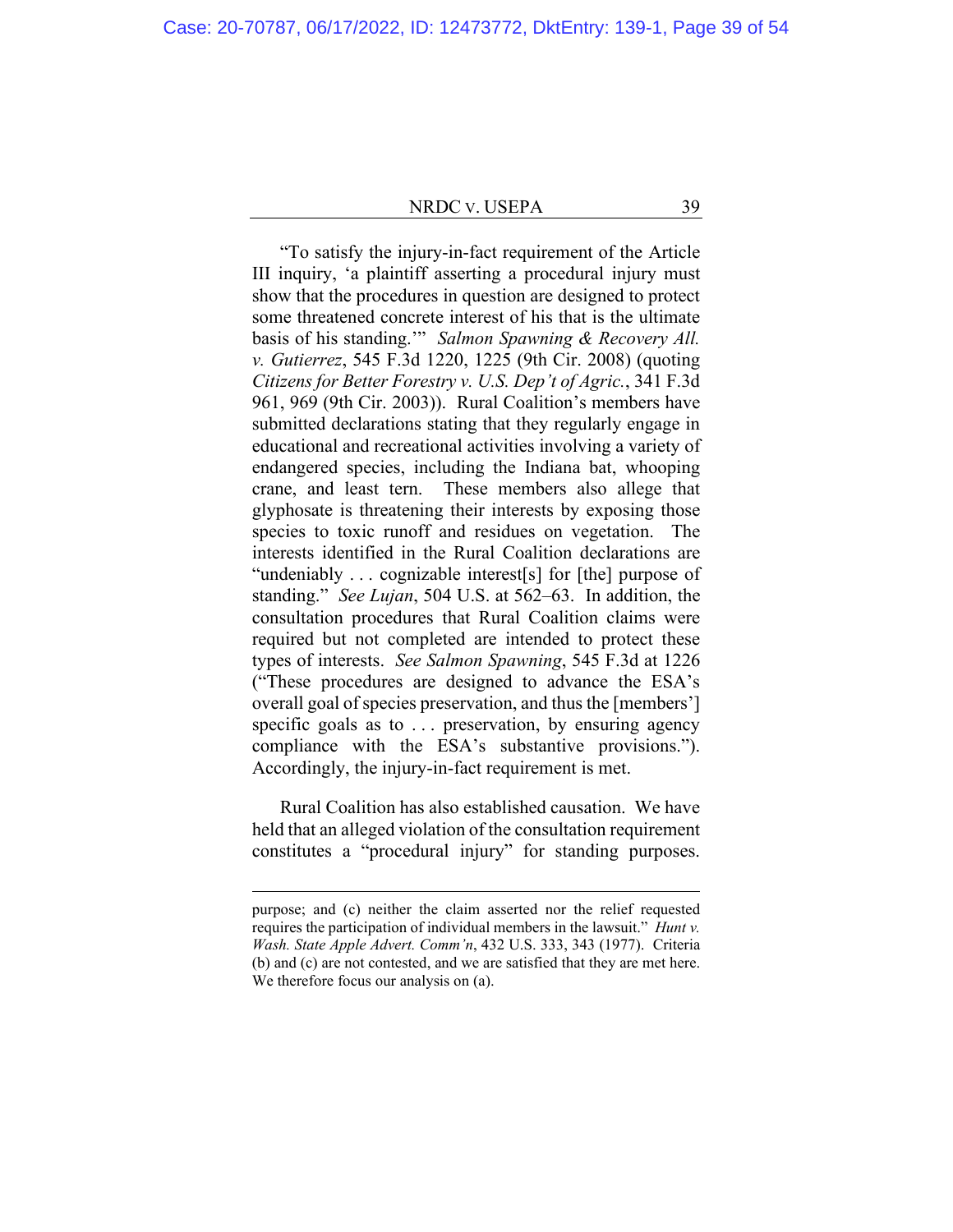*Citizens for Better Forestry*, 341 F.3d at 971. When a procedural injury is asserted, "[t]he causation requirement is satisfied by showing a 'reasonable probability of the challenged action's threat to [the petitioner's] concrete interest.'" *Nat'l Fam. Farm Coal. v. EPA*, 966 F.3d 893, 910 (9th Cir. 2020) (quoting *Hall v. Norton*, 266 F.3d 969, 977 (9th Cir. 2001)). Here, EPA reconsidered the conditions under which the most heavily used herbicide in the nation may be used, acknowledging in the Interim Decision that glyphosate poses "potential risks of concern" for mammals, birds, and plants. Yet the agency imposed few limitations on glyphosate use. Thus, there is a reasonable probability that the requested ESA procedures—that is, an effects determination and consultation—would lead to greater restrictions on glyphosate, thereby reducing the threat posed to the species that are the focus of Rural Coalition members' interests.

EPA's recent analysis of glyphosate's impact on listed species—that is, its ESA effects determination—in preparation for its final registration review decision adds support for our conclusion. After issuing the Interim Decision, EPA published a draft Biological Evaluation ("BE") followed by a final BE. According to EPA, the BE is a "comprehensive, nationwide assessment of the effects of glyphosate on ESA-listed species and critical habitats that determines the need for consultation, and its scope." Put differently, the BE broadly assesses the effect of current glyphosate use—the very use that is the subject of the Interim Decision.<sup>[17](#page-39-0)</sup> The BE found that glyphosate "may

<span id="page-39-0"></span>**<sup>17</sup>** Although EPA and Monsanto urge otherwise, we assume that whatever consultation would have occurred if EPA had consulted with the Services on the Interim Decision would have been equivalent to EPA's current consultation. From a practical standpoint, the only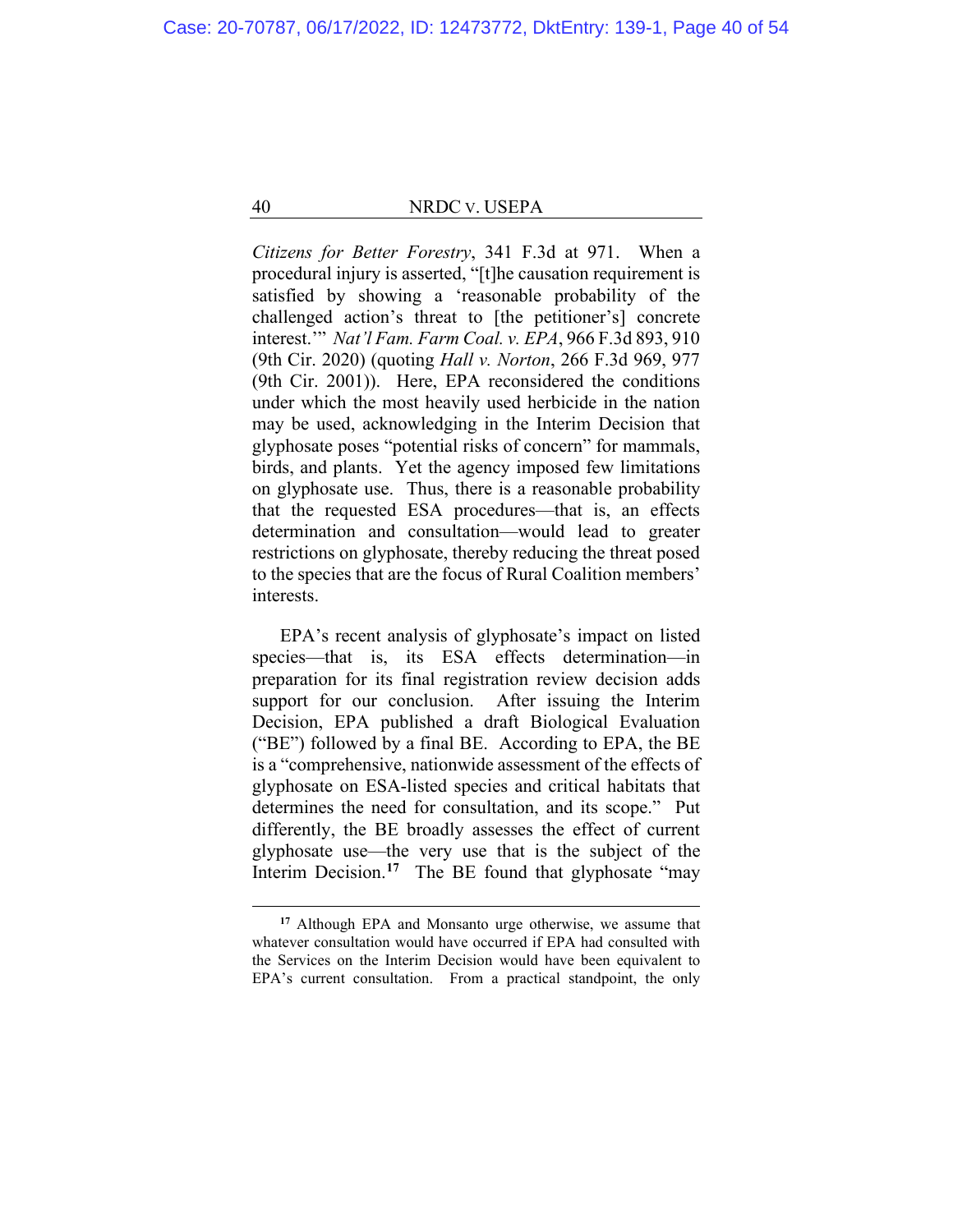affect" all ESA-listed species that experience glyphosate exposure—that is, 1,795 species—and is likely to adversely affect 93% of those species. EPA has begun formal consultation about how to mitigate these adverse effects.

Monsanto argues unconvincingly that the causation requirement is not satisfied. According to Monsanto, the Interim Decision did not grant or extend glyphosate's *registration*, and EPA could not cancel that registration through such a decision. Instead, if the agency intends to cancel a pesticide's registration, it must initiate cancellation through an elaborate statutory process. *See* 7 U.S.C. § 136d(b). Accordingly, on Monsanto's view, the Interim Decision is not the reason glyphosate can continue to be sold, and thus there is no causal link between Rural Coalition's injury and EPA's action. But causation does not require that the defendant's unlawful conduct be the only cause of the alleged injury. Had EPA observed the consultation requirement prior to issuing the Interim Decision, even if glyphosate's registration had not been cancelled outright, the Interim Decision might have imposed more restrictions on glyphosate's use than the Interim

differences between the Interim Decision and the anticipated final registration review decision in terms of subject matter for potential consultation are the outstanding analyses under the FFDCA. It is difficult to believe that those analyses would make a difference in the ESA consultation process, and no party has even suggested that they would. Accordingly, we treat the hypothetical consultation process that could have been done prior to issuance of the Interim Decision and the current consultation process EPA has undertaken prior to its final decision as essentially the same endeavor. Monsanto's brief is in accord. In arguing that Rural Coalition's ESA claim is not redressable, Monsanto contends that "[t]he very process that Petitioners want EPA to undertake is already being undertaken," effectively acknowledging that the scope of EPA's current consultation endeavor is equivalent to whatever might have been required for the Interim Decision.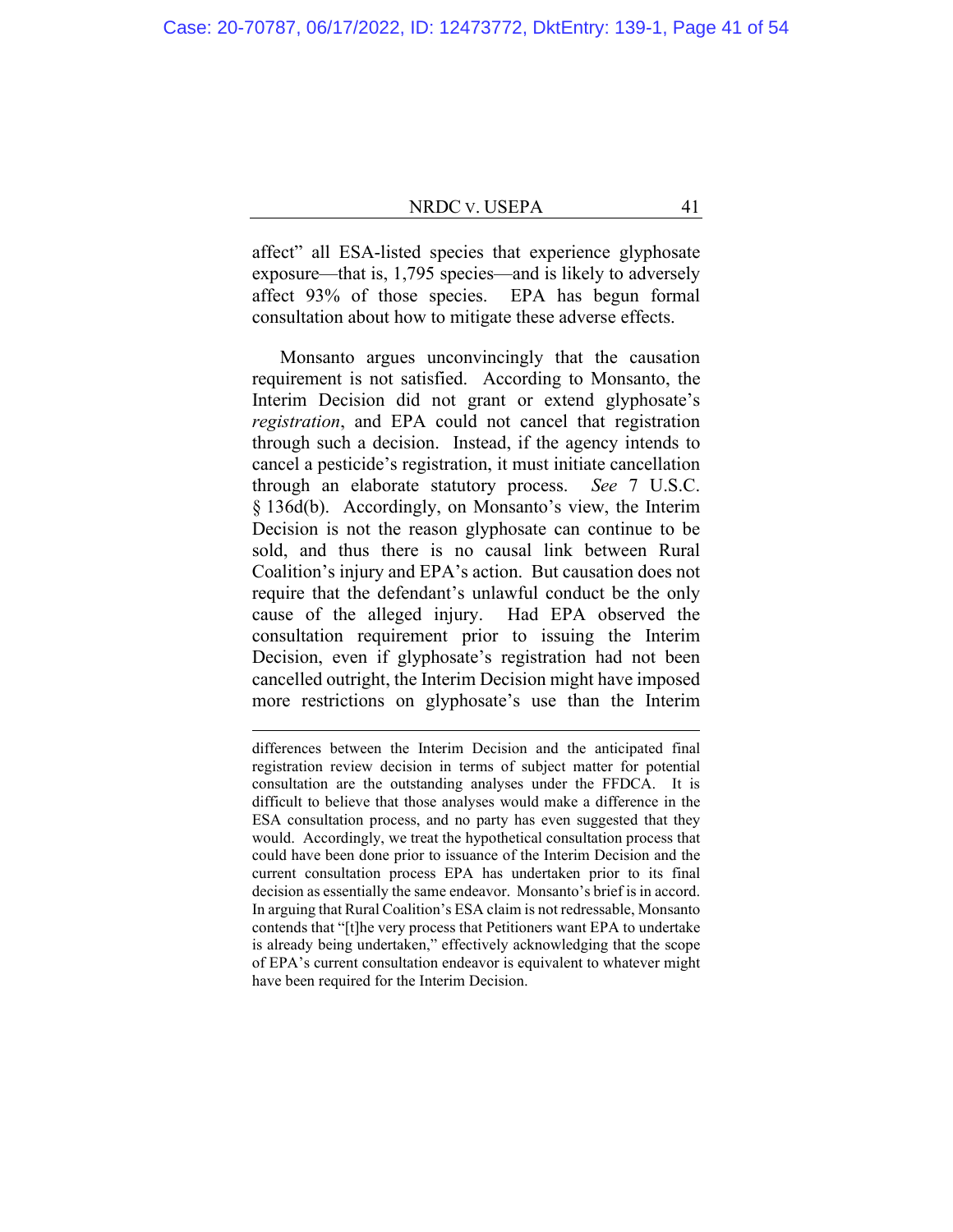Decision's new label requirements actually did. That is sufficient to satisfy the causation requirement given that the alleged violation is procedural in nature. *See Salmon Spawning*, 545 F.3d at 1229 (holding that causation is satisfied for a procedural injury when "[t]he asserted injury is not too tenuously connected to the agencies' failure" to take action).

When petitioners allege a procedural violation, the redressability prong is satisfied by showing that the agency decision "could be influenced" by the procedures at issue. *Hall*, 266 F.3d at 977; *see also Nat'l Fam. Farm Coal.*, 966 F.3d at 911 (explaining that the redressability requirement is satisfied when relief "*may* influence the agency's ultimate decision of whether to take or refrain from taking a certain action" (quoting *Salmon Spawning*, 545 F.3d at 1226–27)). Broadly speaking, Rural Coalition requests that the agency complete the consultation procedures found in the ESA. As explained above, it is apparent that EPA might have required more mitigation efforts had the agency completed an effects determination and consulted before issuing the Interim Decision.

Monsanto also argues that any alleged injury is not redressable because EPA began following the ESA consultation procedures before Rural Coalition filed its petition for review of the Interim Decision. By the time Rural Coalition filed its opening brief, the agency had released a draft BE in preparation for its final registration review decision. Since then, EPA has released a final BE and has begun formally consulting. Monsanto argues that an order to complete consultation procedures would not prompt EPA to do anything more than it is already doing, and that any injury is therefore not redressable. *See Massachusetts v. EPA*, 549 U.S. 497, 518 (2007) (requiring "some possibility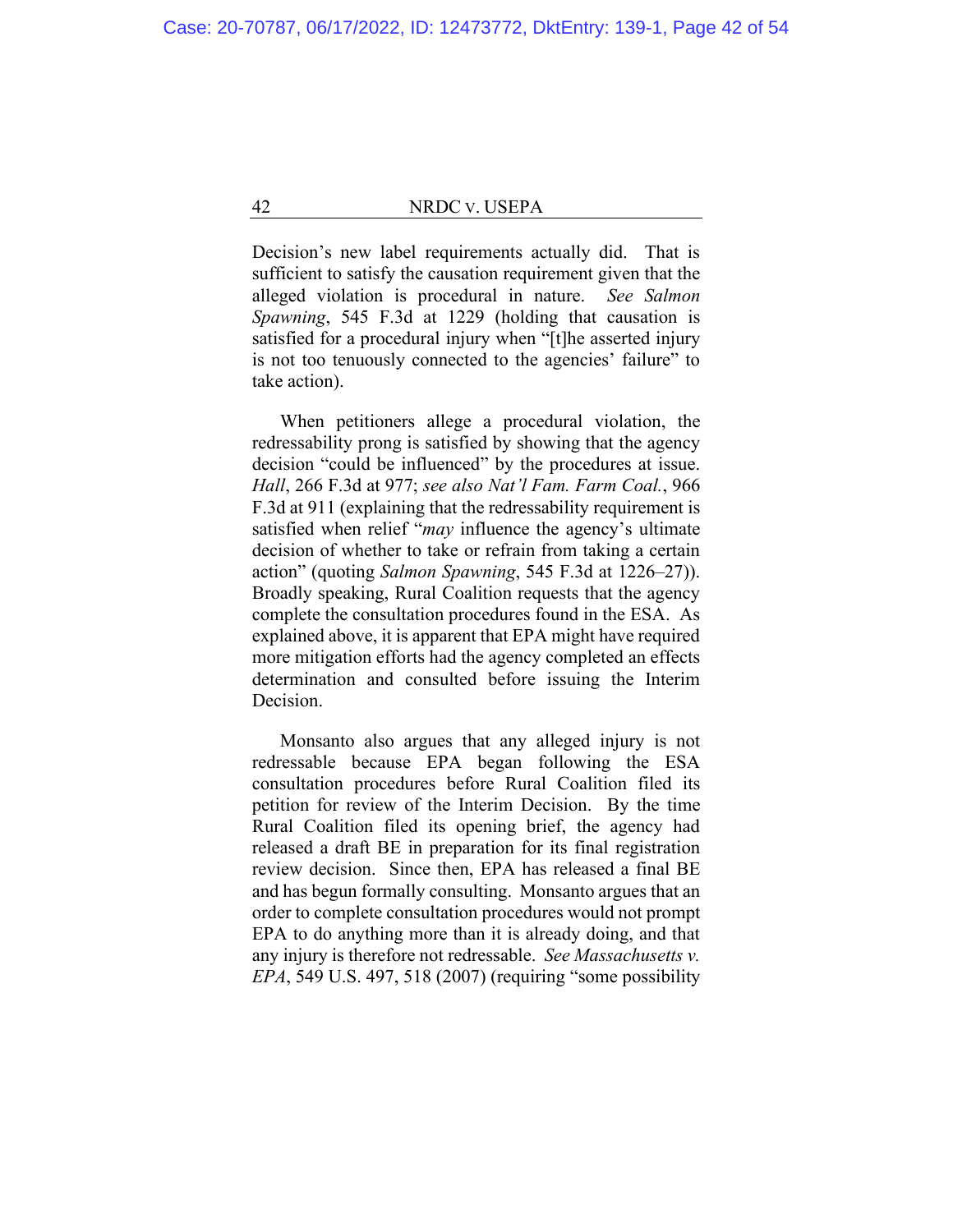that the requested relief will *prompt* the injury-causing party to reconsider the decision that allegedly harmed the litigant" (emphasis added)).

We disagree. "When evaluating whether [the standing] elements are present, we must look at the facts as they exist[ed] at the time the complaint was filed." *Slayman v. FedEx Ground Package Sys., Inc.*, 765 F.3d 1033, 1047 (9th Cir. 2014) (alteration in original) (quoting *ACLU of Nev. v. Lomax*, 471 F.3d 1010, 1015 (9th Cir. 2006)). At the time Rural Coalition filed its petition, court-ordered relief was possible. EPA had not even completed a *draft* BE, and it was unclear when the agency would do so. Thus, we could have, for example, remanded the Interim Decision, directed the agency to comply with the ESA, and even imposed a deadline for completing the effects determination required by the statute—that is, ordered EPA to finalize a BE and to initiate any required consultation by a certain date. *See, e.g.*, *League of United Latin Am. Citizens v. Regan*, 996 F.3d 673, 703 (9th Cir. 2021); *see also Nat'l Wildlife Fed'n v. Nat'l Marine Fisheries Serv.*, 524 F.3d 917, 936–38 (9th Cir. 2008); *Alaska Ctr. For Env't v. Browner*, 20 F.3d 981, 986– 87 (9th Cir. 1994). An aggressive deadline—and any court oversight that might accompany such a deadline presumably would have spurred EPA to act at least somewhat faster than it otherwise would have, redressing Rural Coalition's injury. That is enough for Rural Coalition to have standing.

**2.**

Monsanto alternatively argues that EPA's recent consultation efforts moot this case. "If an event occurs that prevents the court from granting effective relief, the claim is moot and must be dismissed." *Am. Rivers v. Nat'l Marine Fisheries Serv.*, 126 F.3d 1118, 1123 (9th Cir. 1997); *see*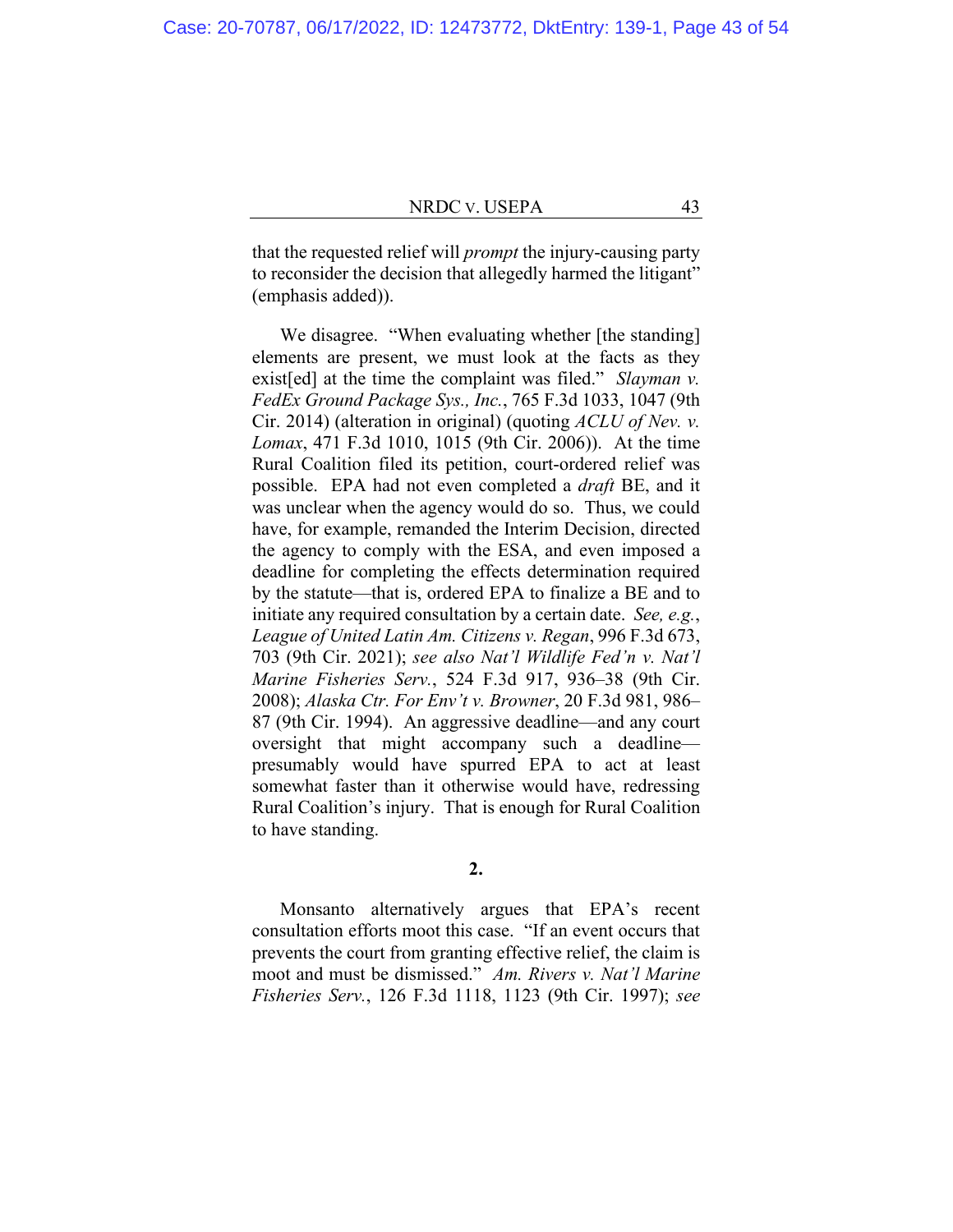*Church of Scientology of Cal. v. United States*, 506 U.S. 9, 12 (1992). On Monsanto's view, even assuming there is standing, we can no longer grant effective relief on the ESA claim now that EPA has begun formally consulting with the Services.

But Monsanto's understanding of the relief available here is too narrow. Broadly speaking, the allegedly unlawful behavior targeted by the petition is a failure to complete procedures required by the ESA before formally concluding whether and how glyphosate may be used consistent with FIFRA's safety standard, and that behavior still has not been rectified. The allegedly unlawful behavior could be remedied by our imposition of an aggressive deadline for the completion of consultation, an order for EPA to complete the parts of consultation within its control with the utmost speed, or an order for EPA to file status reports with our court on consultation's progress.**[18](#page-43-0)** Such relief could meaningfully

<span id="page-43-0"></span>**<sup>18</sup>** A consultation deadline would implicate the obligations of the Services in addition to obligations of EPA. That would seem permissible under the principle that injunctive court orders may "bind[] the parties defendant but also those identified with them in interest, in 'privity' with them, represented by them or subject to their control." *Regal Knitwear Co. v. NLRB*, 324 U.S. 9, 14 (1945); *accord Golden State Bottling Co. v. NLRB*, 414 U.S. 168, 179 (1973); *see also Class Plaintiffs v. City of Seattle*, 955 F.2d 1268, 1277 (9th Cir. 1992) ("[A] judgment can bind persons not parties to the litigation in question and not subject *in personam* to the jurisdiction of the court if the persons are in privity with parties to the litigation."). In general, "[t]here is privity between officers of the same government." *Sunshine Anthracite Coal Co. v. Adkins*, 310 U.S. 381, 402–03 (1940); *accord Fund for Animals, Inc. v. Lujan*, 962 F.2d 1391, 1398 (9th Cir. 1992); *see Ma Chuck Moon v. Dulles*, 237 F.2d 241, 243 (9th Cir. 1956) (finding privity between the U.S. Secretary of State and the Attorney General for res judicata purposes because the actions at issue were "in effect suits against the United States"). Even if we could not bind the Services, however, our ability to compel EPA to act quickly is sufficient to avoid mootness.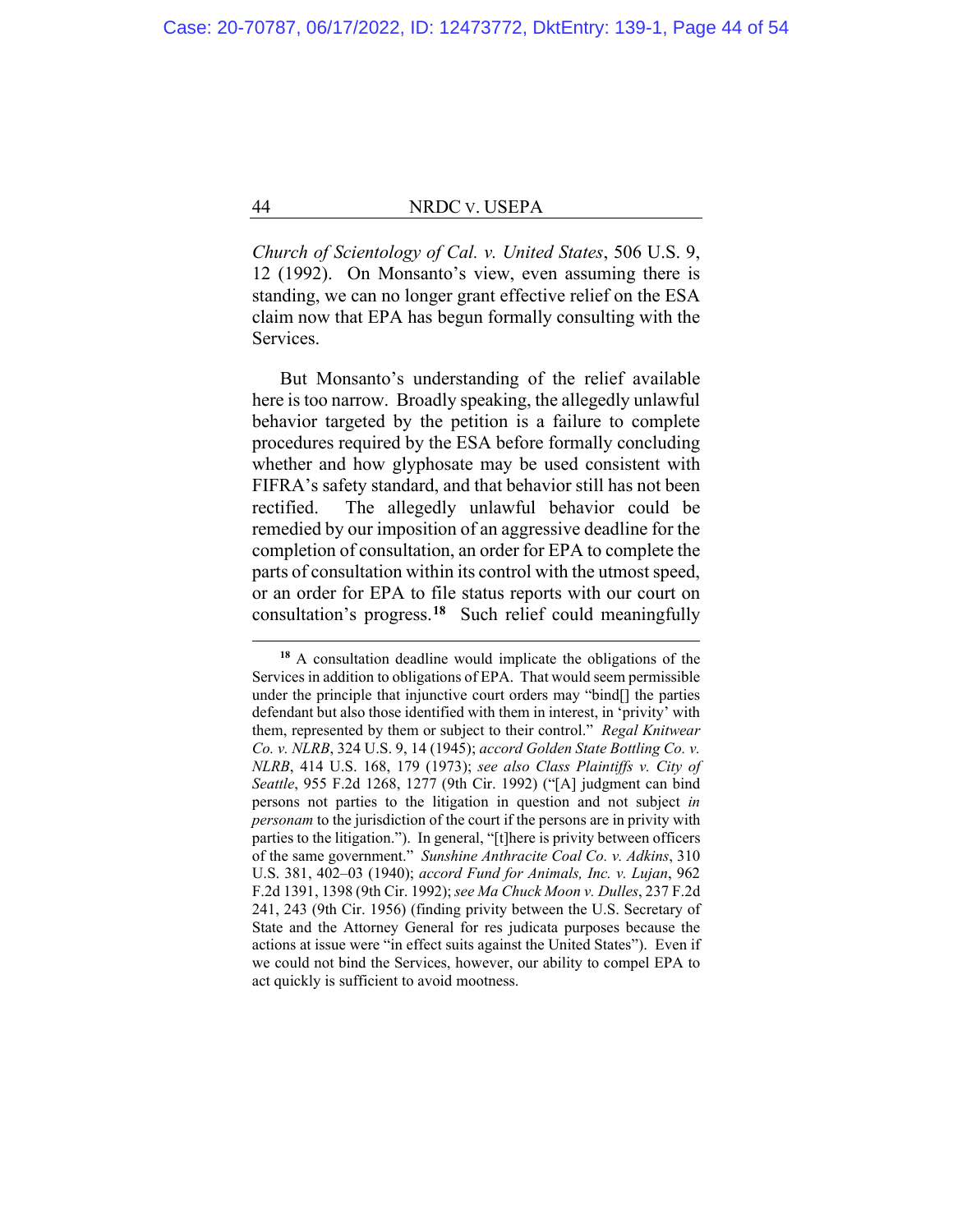hasten ESA compliance, especially because EPA appears inclined to delay consultation given that it has already pushed the entire consultation process until the final year of registration review. Thus, Rural Coalition's claim is not moot.**[19](#page-44-0)**

**3.**

Monsanto additionally argues that Rural Coalition's ESA claim was not preserved during the public-comment period. This argument is unconvincing. A Rural Coalition petitioner, Center for Biological Diversity, discussed ESA consultation in its comments on the proposed Interim Decision. The Center argued that "EPA must consult with the Services on its continuing and ongoing authority over this pesticide to satisfy its duty to [en]sure that its use will not jeopardize or adversely modify protected species or their critical habitat well *before* it proposes a registration review decision." The Center also implored EPA to "[i]ncorporate necessary factors into evaluation and any proposed decision"

<span id="page-44-0"></span>**<sup>19</sup>** Cases in which we have deemed consultation claims moot when the agency had already begun consulting are not to the contrary. *See All. for the Wild Rockies v. U.S. Forest Serv.*, 907 F.3d 1105, 1121 (9th Cir. 2018); *All. for the Wild Rockies v. U.S. Dep't of Agric.*, 772 F.3d 592, 601 (9th Cir. 2014). The plaintiffs in those cases sought reinitiation of consultation, which could not be ordered once it had already occurred. Here, Rural Coalition seeks compliance with and *completion of* the ESA's consultation requirement, not just the initiation or reinitiation of consultation. *See Env't Def. Ctr. v. Bureau of Ocean Energy Mgmt.*, — F.4th —, 2022 WL 1816515, at \*21 (9th Cir. 2022) (holding that, because consultation with the Fish and Wildlife Service was still ongoing, the court had jurisdiction over a claim that an agency failed to consult before acting); *see also All. for the Wild Rockies v. Savage*, 897 F.3d 1025, 1031 (9th Cir. 2018) (holding that a reconsultation claim was moot because the federal defendants *completed* reconsultation and the plaintiff, therefore, "ha[d] obtained all that it sought with this claim").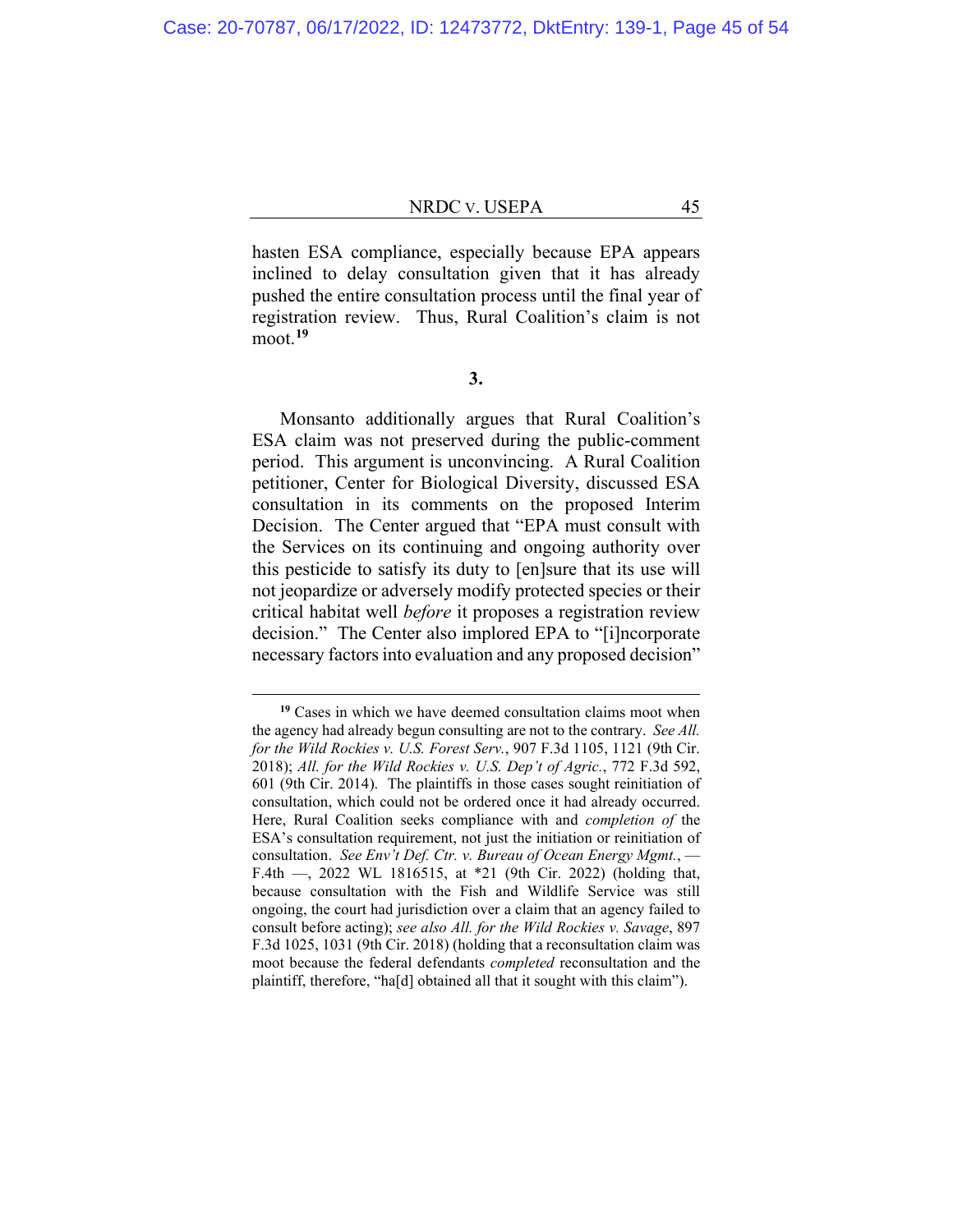including "effects on species listed as protected under the ESA and their critical habitat." Those comments sufficiently raised the issue that EPA failed to comply with the ESA consultation requirement before issuing its Interim Decision. *See Lands Council v. McNair*, 629 F.3d 1070, 1076 (9th Cir. 2010) ("[A] claimant need not raise an issue using precise legal formulations, as long as enough clarity is provided that the decision maker understands the issue raised.").

# **C.**

We now turn to the merits of Rural Coalition's ESA argument. As explained above, the consultation procedures begin with an agency "review[ing] its actions at the earliest possible time to determine whether any action may affect listed species or critical habitat," 50 C.F.R. § 402.14, resulting in an effects determination. It is undisputed that EPA made no such effects determination before issuing the Interim Decision. Thus, the key question is whether the Interim Decision is an "action" that triggers the consultation procedures found in the ESA. Rural Coalition argues that the answer is "yes" because the Interim Decision was a consequential milestone that essentially approved continued glyphosate use across the United States. EPA and Monsanto disagree. They argue that Rural Coalition's grievance is with EPA's failure to require more mitigation measures, not any affirmative action taken by the agency.

We have held that "agency action" under the ESA has only two requirements. There is "agency action" whenever an agency makes a decision that is (1) affirmative and (2) discretionary about whether, or under what conditions, to allow private activity to proceed. *Karuk Tribe*, 681 F.3d at 1011. That the second requirement is satisfied is not disputed here—EPA clearly has the power to restrict pesticide use by private parties through mitigation measures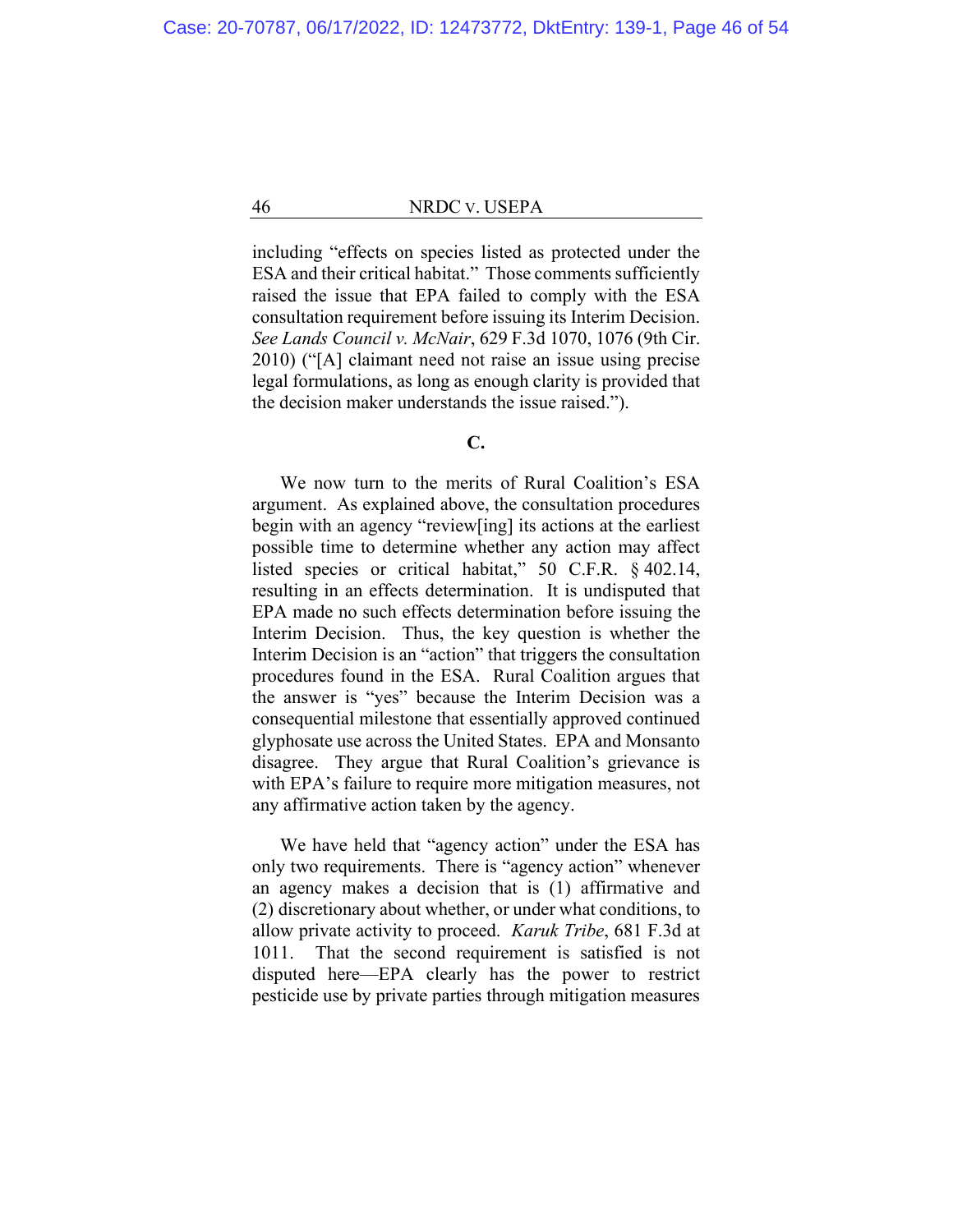to protect listed species. 40 C.F.R. §§ 155.40(a)(2), 155.56, 155.58(b)(2).

We agree with Rural Coalition that the first requirement is also satisfied, because the Interim Decision is an affirmative act. An agency must adhere to the consultation requirement when it makes an "affirmative" act or authorization. *Cal. Sportfishing Prot. All. v. FERC*, 472 F.3d 593, 595 (9th Cir. 2006). But "[w]here private activity is proceeding pursuant to a vested right or to a previously issued license, an agency has no duty . . . under Section 7 if it takes no further affirmative action regarding the activity." *Karuk Tribe*, 681 F.3d at 1021; *W. Watersheds Project v. Matejko*, 468 F.3d 1099, 1108 (9th Cir. 2006) ("'[I]naction' is not 'action' for section  $7(a)(2)$  purposes."). Here, EPA actively exercised its regulatory power, completing an assessment of glyphosate's risks under FIFRA and delineating what constituted acceptable glyphosate use under the statute's safety standard. *See Karuk Tribe*, 681 F.3d at 1024 (finding affirmative action when "the Forest Service formulated precise criteria for the protection of coho salmon, communicated those criteria to prospective miners, and approved the miners' activities under a [Notice of Intent] only if they strictly conformed their mining to the specified criteria").

EPA and Monsanto's primary argument is that Rural Coalition is objecting to inaction, not action, when it complains that EPA would have instituted more mitigation efforts if EPA had engaged in ESA consultation. That argument fails. EPA and Monsanto mainly rely upon *Western Watersheds*, 468 F.3d 1099. That case involved a Bureau of Land Management ("BLM") decision *not* to regulate private parties' diversions of water—diversions that were completed pursuant to those parties' pre-existing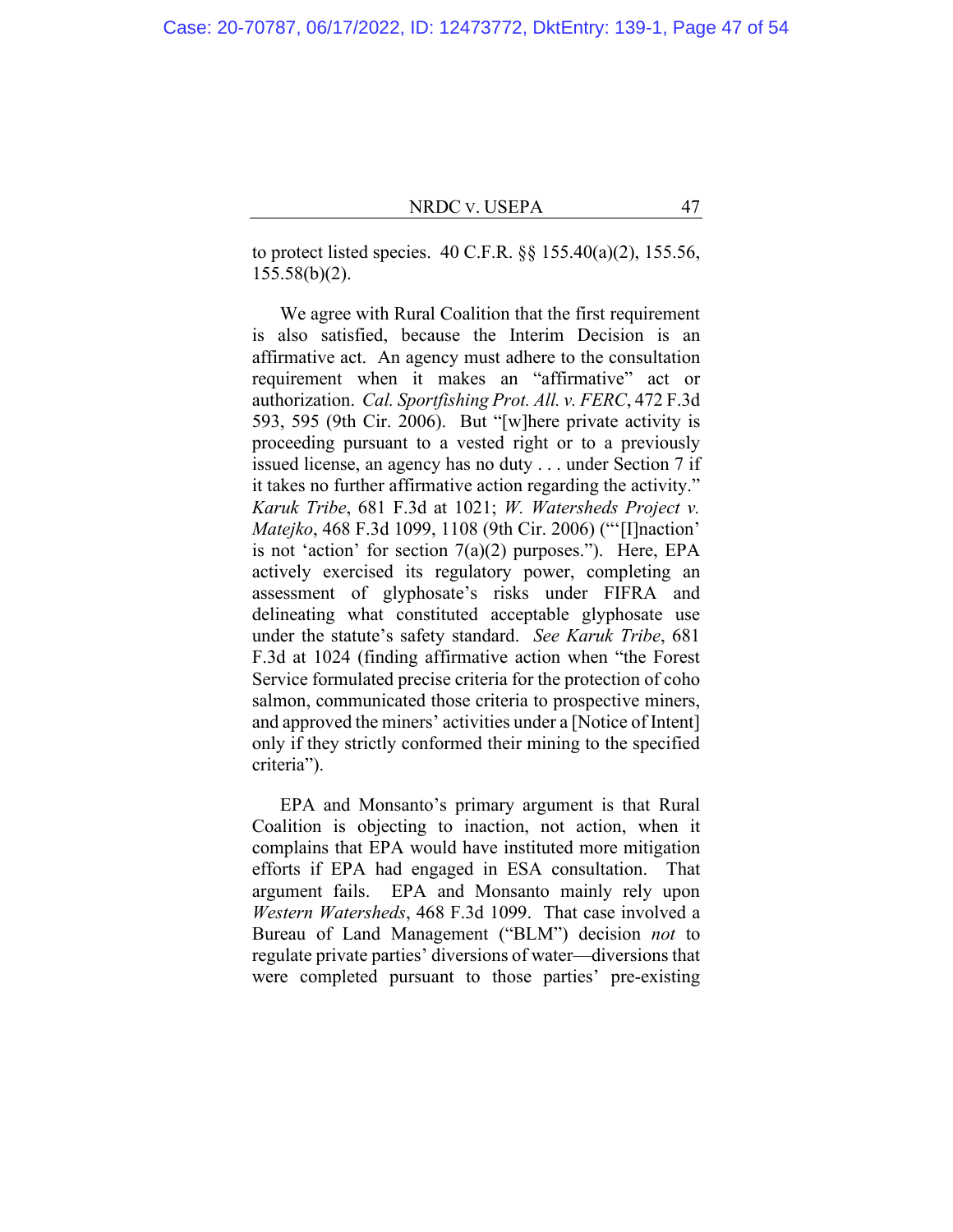rights-of-way. We assumed that BLM had the power to regulate the diversions but held that BLM's decision not to exercise that power was not an affirmative action. *Id.* at 1107–09. We explained, "BLM did not *fund* the diversions, it did not *issue* permits, it did not *grant* contracts, it did not *build* dams, nor did it *divert* streams." *Id.* at 1109; *see also Cal. Sportfishing*, 472 F.3d at 598, 595 (holding that "the agency[] ha[d] proposed no affirmative act that would trigger the consultation requirement" for operations of a hydroelectric plant that were authorized by an earlier permit, even though the agency was empowered to "unilaterally institute proceedings to amend the license if it so chose"). The Interim Decision is unlike the agency inaction in *Western Watersheds*. Here, EPA did not simply stand aside as regulated parties continued to use glyphosate. Instead, EPA exercised its regulatory power under FIFRA engaging in a re-assessment that was *required by statute* and delineated the manner in which glyphosate could be used consistent with the FIFRA safety standard.

Because EPA's registration review decision under FIFRA is the "action" that triggers the consultation requirement, it is irrelevant—despite EPA and Monsanto's suggestion to the contrary—that Rural Coalition takes the view that the Interim Decision does very little to protect listed species and should have contained more mitigation measures. Indeed, the notion that challenging an absence of mitigation efforts is merely an objection to inaction is inconsistent with the purpose of the ESA. Arguing that protection for endangered and threatened species is insufficient is precisely the point of an ESA claim. When aggrieved parties file a lawsuit asserting that the government should not have authorized a certain activity, such as the diversion of water from a river, the core grievance is often that the activity threatens—or, put differently, does not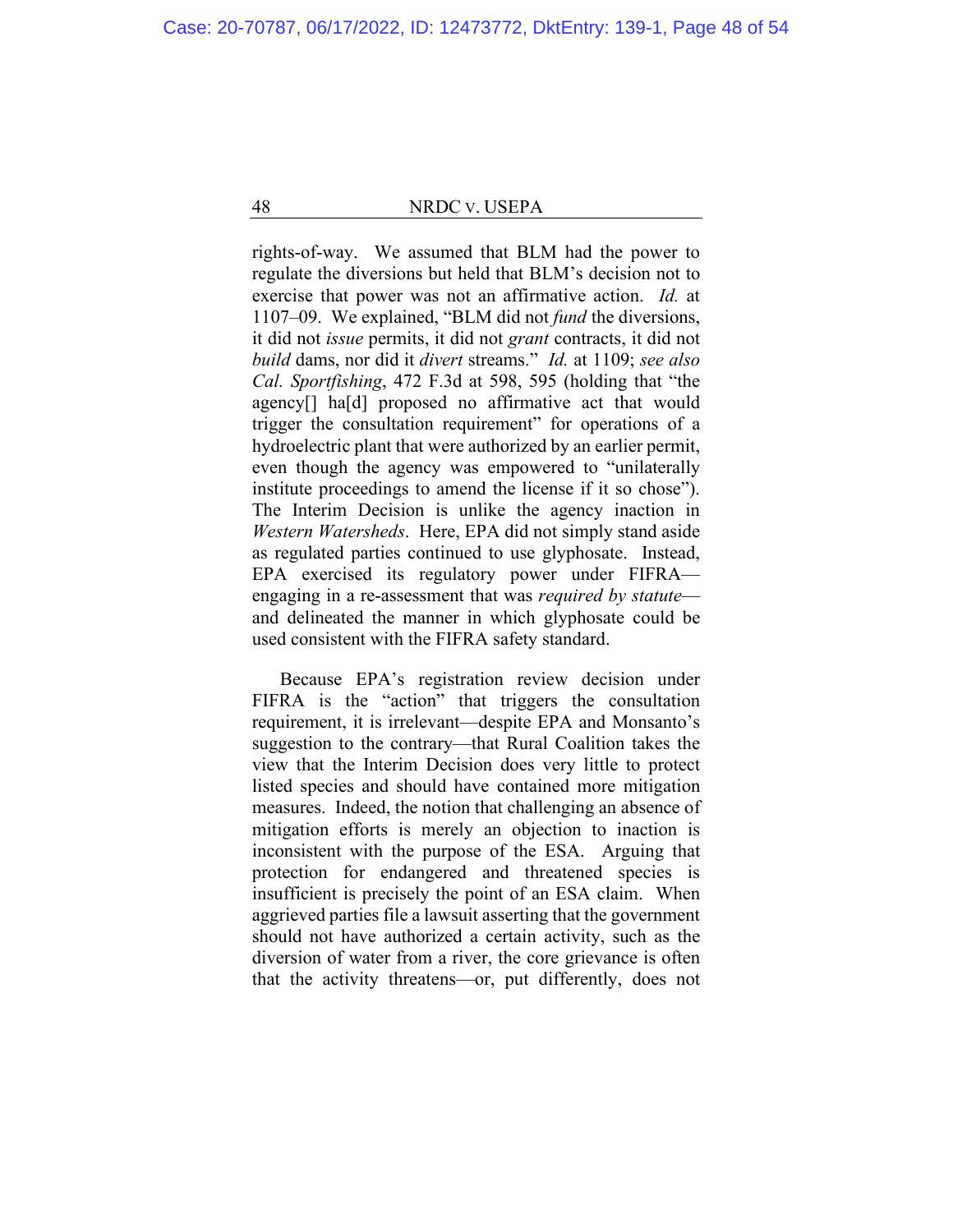sufficiently protect—listed species. *See, e.g.*, *NRDC v. Houston*, 146 F.3d 1118 (9th Cir. 1998). Many clearly cognizable ESA claims, then, could easily be framed as a complaint about the failure to institute more mitigation efforts. That framing does not mean that the claim merely challenges inaction.

# **D.**

Because the Interim Decision was an affirmative, discretionary action, EPA had to comply with the ESA by making an effects determination before issuing the decision. It is undisputed that EPA did not do so. Accordingly, EPA violated the ESA.

Nevertheless, because of the odd confluence of circumstances here, we decline to order relief for the ESA violation. Although relief such as a consultation deadline could hasten EPA's compliance with the ESA (and thus we have held that the ESA claim is not moot), we believe that the FIFRA deadline to complete glyphosate's registration review by October 2022 is a sufficient backstop. According to the timeline imposed by Congress, EPA already must complete its final registration review decision—including formal consultation—by that October 2022 deadline. Given that the FIFRA deadline is fast approaching, shortening EPA's time to consult would be only moderately beneficial to Rural Coalition but potentially very disruptive to the agency.

Rural Coalition urges vacatur of the Interim Decision for failure to comply with the ESA. But it is not clear that vacatur would be beneficial here. The Interim Decision includes certain mitigation efforts that EPA designed to limit the ecological impacts of glyphosate use. Although Rural Coalition argues that those requirements are insufficient, if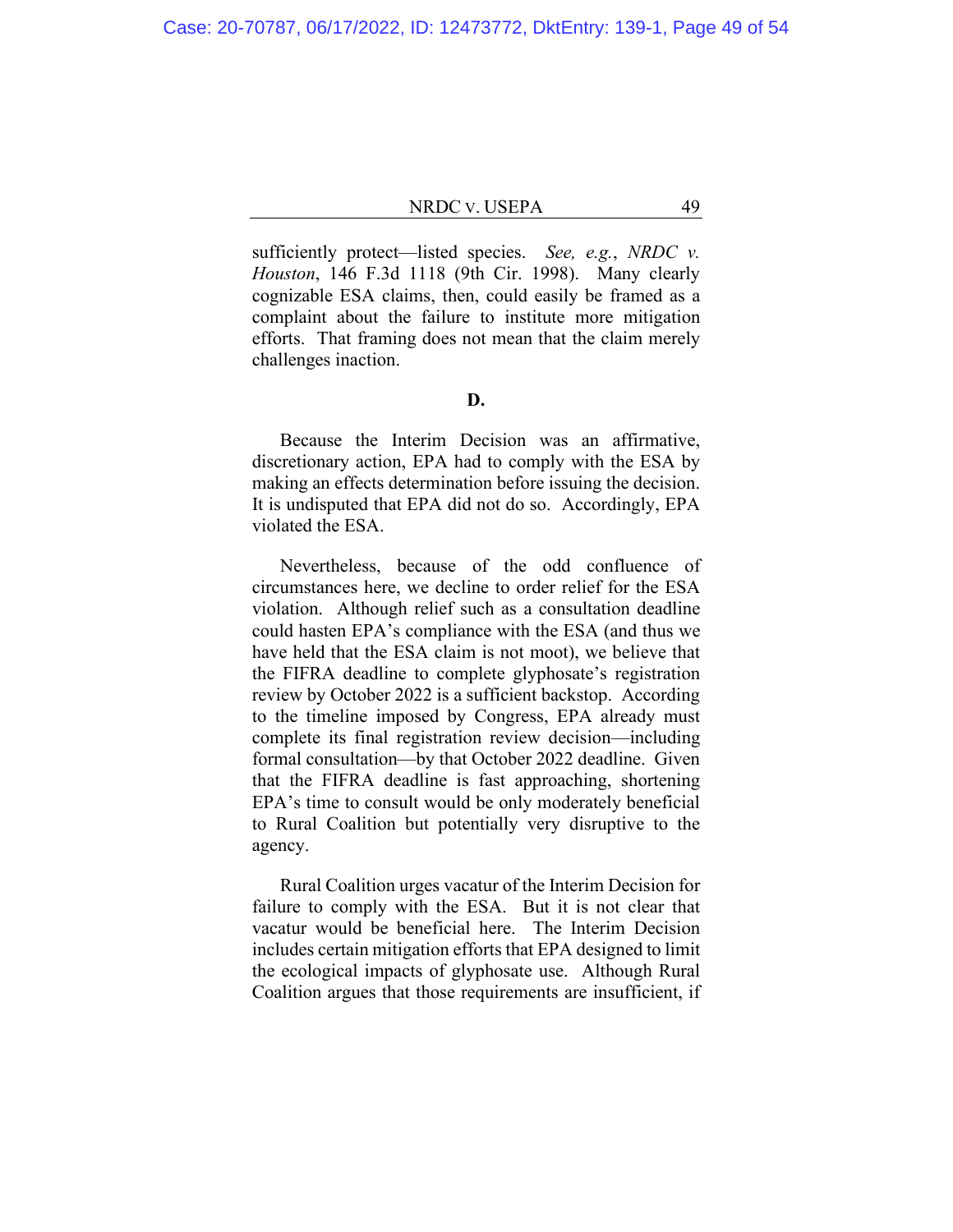the requirements affect glyphosate use at all, they likely *reduce* ecological risk. Because vacatur would eliminate those mitigation requirements, we decline to vacate the Interim Decision—other than to the extent specified in Part III above regarding the human-health portion.

# **V.**

The remaining issue involves Petitioners' challenges to the Interim Decision's ecological risk assessment, determination of glyphosate's costs, cost-benefit analysis, and mitigation requirements (collectively, the "ecological portion"), and EPA's responsive motion for remand. We grant EPA's motion to remand without vacatur as to the ecological portion of the decision, but we impose a time limit on the remand.

NRDC argues that EPA failed to consider major environmental and economic costs of glyphosate use, including the costs of creating glyphosate-resistant weeds, harm to soil health caused by glyphosate, and the decimation of milkweed in agricultural fields. In addition, NRDC argues that EPA failed to provide any explanation as to how it weighed the purported benefits and risks of glyphosate use, pointing out that EPA simply concluded in a single sentence that the purported benefits outweigh the risks without any sort of reasoned analysis. Finally, NRDC argues that EPA's decision rests on unsubstantiated assumptions that the mitigation measures will, in fact, reduce the acknowledged ecological risks posed by glyphosate use—without any evidence that the mitigation measures imposed will ensure that glyphosate use satisfies FIFRA's safety standard. Rural Coalition echoes many of these concerns, adding that EPA failed to consider the cost of glyphosate drift as well as the costs to pollinators and to monarch butterflies.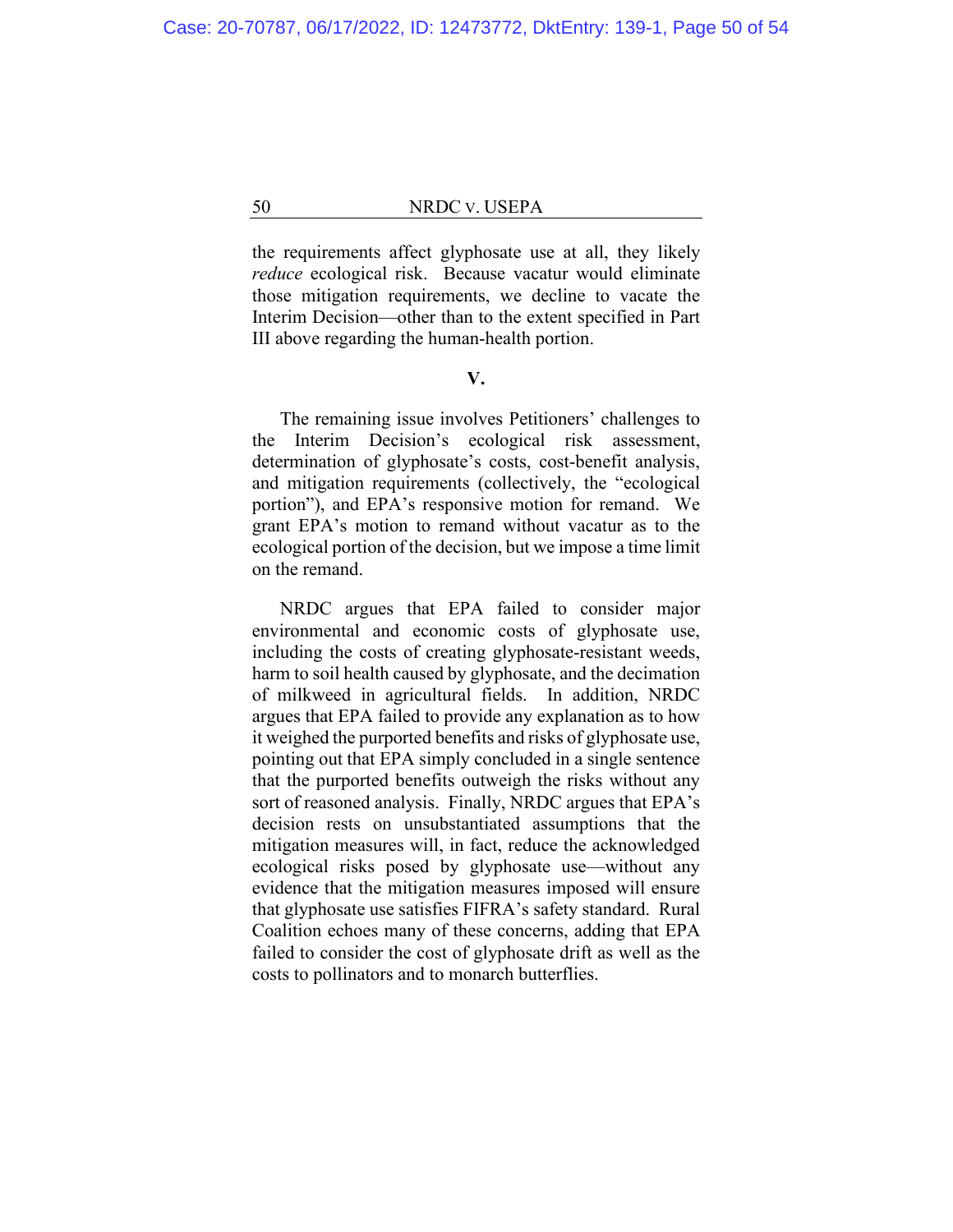EPA does not respond to the attack on the ecological portion of the Interim Decision. Instead of answering these parts of the petitions, EPA asks us to remand the ecological portion for further consideration without vacatur and thereby asks us not to reach the corresponding claims in NRDC's and Rural Coalition's petitions.

Courts generally grant an agency's request for voluntary remand unless the request is frivolous or made in bad faith. *Cal. Cmtys. Against Toxics v. EPA*, 688 F.3d 989, 992 (9th Cir. 2012); *see also Ethyl Corp. v. Browner*, 989 F.2d 522, 524 (D.C. Cir. 1993) ("We commonly grant [agency remand] motions, preferring to allow agencies to cure their own mistakes rather than wasting the courts' and the parties' resources reviewing a record that both sides acknowledge to be incorrect or incomplete."). Normally, when remand is requested and granted, "the agency intends to take further action with respect to the original agency decision on review." *Util. Solid Waste Activities Grp. v. EPA*, 901 F.3d 414, 436 (D.C. Cir. 2018) (quoting *Limnia, Inc. v. U.S. Dep't of Energy*, 857 F.3d 379, 386 (D.C. Cir. 2017)). "[I]ntervening events outside of the agency's control, for example, a new legal decision or the passage of new legislation," counsel in favor of granting such a remand request. *SKF USA Inc. v. United States*, 254 F.3d 1022, 1028 (Fed. Cir. 2001). That said, we have "broad discretion" in deciding whether to do so. *Util. Solid Waste*, 901 F.3d at 436.

Here, EPA has neither conceded error nor given any clear indication of how it will proceed on remand. Instead, EPA has vaguely asserted that "intervening decisions from this Court," "EPA's publication of its draft biological evaluation for glyphosate," and the "change in Administration" warrant a partial remand. EPA specifically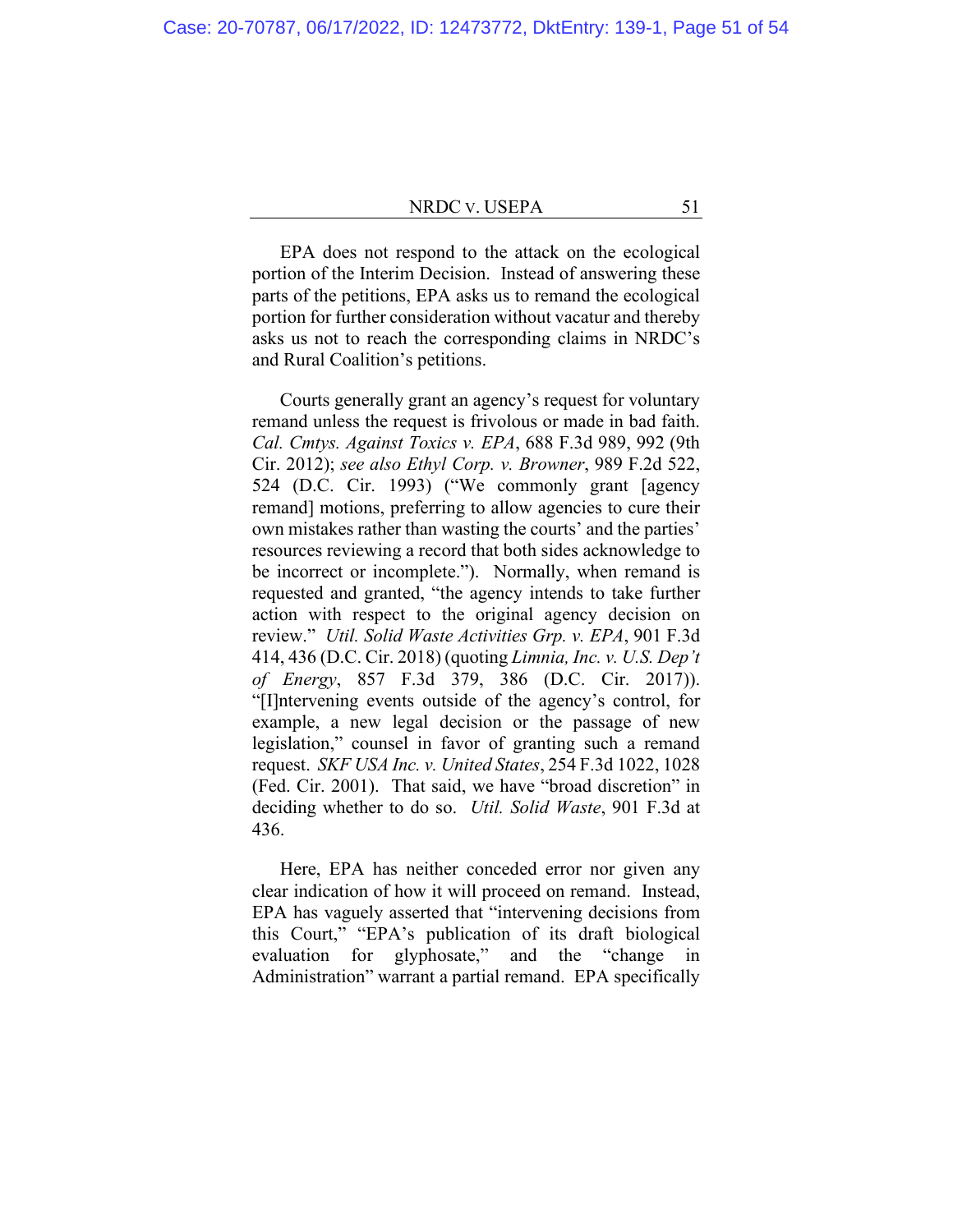requests that the partial remand be without vacatur to "allow EPA flexibility" to implement the mitigation requirements set forth in the Interim Decision. EPA suggests that, if it decides to reassess aspects of the Interim Decision, it will likely do so in its final registration decision rather than in a new interim decision.

Rural Coalition opposes the remand motion, arguing that EPA's actions are a bad-faith attempt to avoid judicial review. According to Rural Coalition, "EPA seeks remand of part of its action at the eleventh hour to avoid an adverse court ruling with little or no binding commitment to . . . actually change its decision." Rural Coalition further argues that EPA does not have a properly cognizable rationale for its request. Rural Coalition dismisses the BE because it was within EPA's control and dismisses the intervening court decisions that EPA raises because they established no new law and simply required compliance with FIFRA's core mandate.

NRDC, on the other hand, does not oppose EPA's motion but responds to it by urging a 90-day deadline for completing the reconsideration of the ecological portion of the Interim Decision on remand. According to NRDC, EPA is unlikely to issue a final registration review decision by the October 2022 statutory deadline because the agency only recently initiated formal consultation under the ESA, which NRDC predicts will take years. NRDC additionally details how "EPA's pesticide approval process has been beset by consistent delays," arguing that "[t]his history of delay means that a deadline for remand is appropriate." NRDC thus asks that the Interim Decision be re-issued within 90 days.

Although Rural Coalition's arguments have force, we decide to grant EPA's motion to remand largely for practical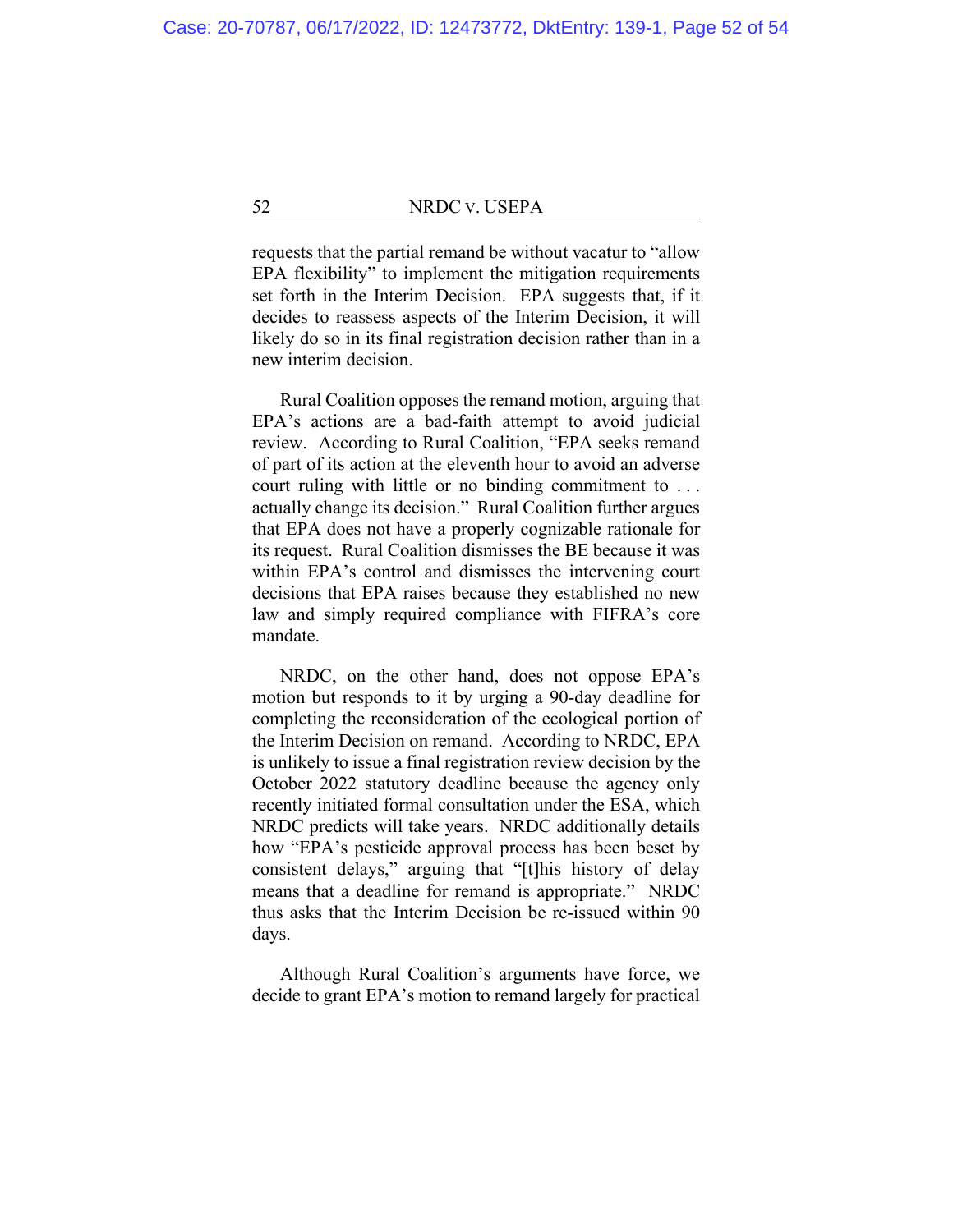reasons. As stated above, the challenges to the ecological portion are properly raised in Petitioners' briefs, but EPA chose not to respond to those challenges in this action, instead filing a motion to remand on the deadline for filing its answering brief. Monsanto also did not substantively respond to those challenges. If we were to evaluate the merits of NRDC's challenges, we first would want to request responsive briefs and to have oral argument on the ecological issues, raising the possibility that the FIFRA October 2022 deadline would arrive before we could complete our review. Thus, while we hesitate to reward what some might consider sloth or indolence, we also recognize that fully litigating the issues could result in an outcome nobody wants: more, and probably unnecessary, delay. Because of these unusual circumstances, we **GRANT** EPA's motion to remand.

We are sympathetic, however, to Petitioners' concerns about delay and gamesmanship. That said, we do not believe that NRDC's proposed 90-day deadline is warranted or that EPA must issue another interim decision before its final decision. Instead, we require EPA to issue a new ecological portion by the October 2022 FIFRA deadline.**[20](#page-52-0)** *See Clean* 

<span id="page-52-0"></span>**<sup>20</sup>** EPA points out that the Supreme Court has cautioned that, "[a]t least in the absence of substantial justification for doing otherwise, a reviewing court may not, after determining that additional evidence is requisite for adequate review, proceed by dictating to the agency the . . . time dimension of the needed inquiry." *Vt. Yankee Nuclear Power Corp. v. NRDC*, 435 U.S. 519, 544–45 (1978) (quoting *Fed. Power Comm'n v. Transcont'l Gas Pipe Line Corp.*, 423 U.S. 326, 333 (1976) (per curiam)). This concern is not triggered by the deadline we set because Congress has already "dictat[ed] ... [the] time dimension" for EPA action here. *Id.* at 545. We avoid any potential issue with "propelling the court into the domain which Congress has set aside exclusively for the administrative agency," *id.* at 545 (quoting *Transcont'l Gas*, 423 U.S. at 333)—which was the Court's concern in *Vermont Yankee*—by